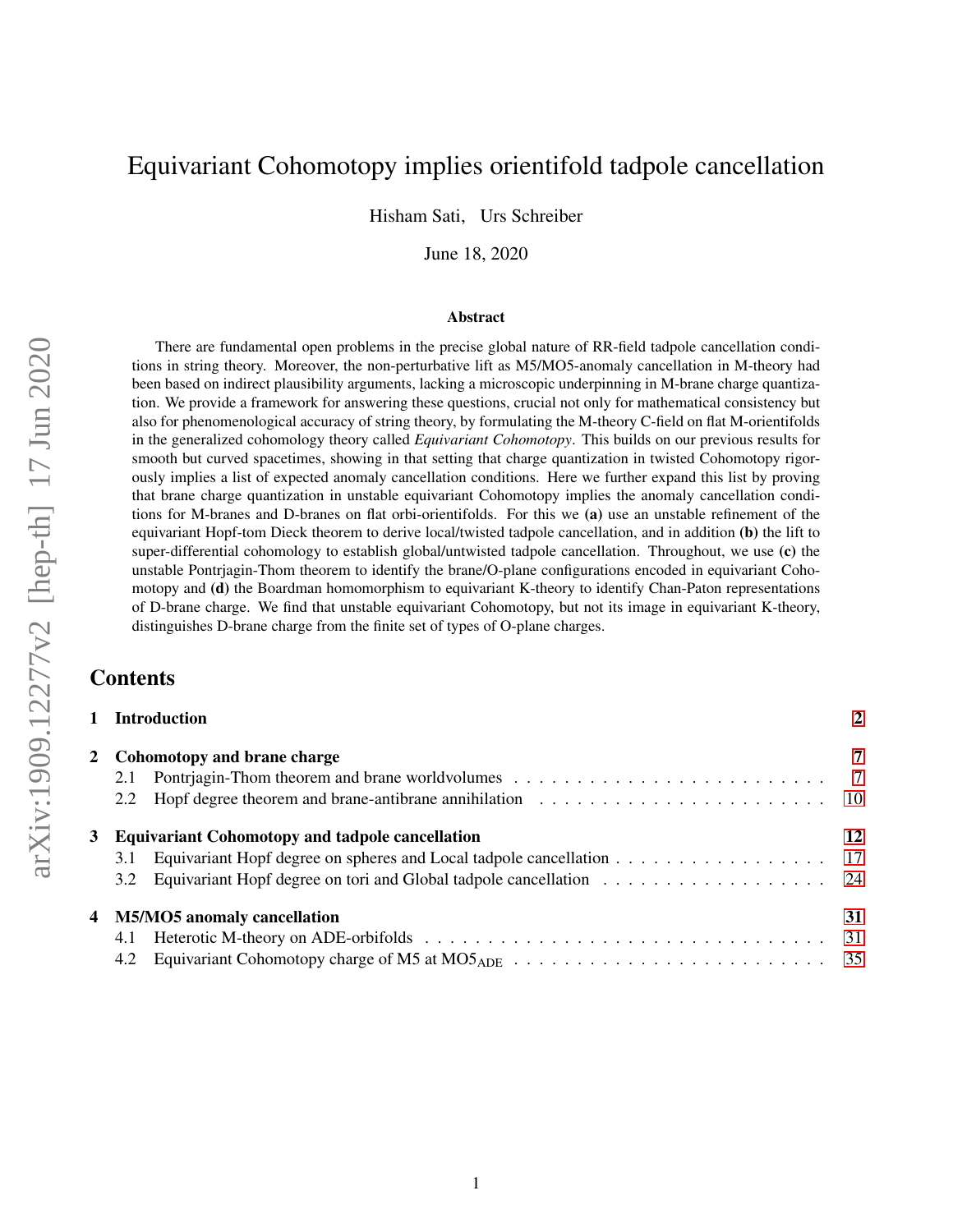# <span id="page-1-0"></span>1 Introduction

Organizing and formalizing results in the string theory literature, we start by noticing the following curious systematics, to be elaborated upon throughout the paper.

Toroidal orientifolds with ADE-singularities – A curious pattern. Consider type II superstring vacua com-pactified on fluxless toroidal orientifolds ([\[Sag88\]](#page-44-0)[\[DLP89,](#page-40-0) p. 12][\[Mu97\]](#page-44-1)[\[dBD](#page-40-1)<sup>+</sup>02, 3]; see also [\[IU12,](#page-43-0) 5.3.4, 10.1.3][\[BLT13,](#page-40-2) 15.3]) with ADE-type singularities ([\[AM97\]](#page-40-3)[\[In97\]](#page-43-1); see [\[HSS18\]](#page-43-2)), hence on orbifold quotients  $\mathbb{T}^{4_{\mathbb{H}}}/G$  (e.g. [\[Ra06,](#page-44-2) 13]) of 4-tori by crystallographic point groups [\(22\)](#page-14-0). These are finite subgroups  $G \subset SU(2) \simeq$ <br>Sp(1) of the group unit quaternions acting by left multiplication on the space  $\mathbb{H} \simeq \mathbb{$ Sp(1) of the group unit quaternions acting by left multiplication on the space  $\mathbb{H} \simeq_{\mathbb{R}} \mathbb{R}^4$  of all quaternions [\(17\)](#page-12-0).

The consistency condition on such compactifications known as (Ramond-Ramond) *RR-field tadpole anomaly cancellation* ([\[GP96,](#page-42-0) Sec. 3][\[Wi12,](#page-45-0) Sec. 9.3]; see [\[IU12,](#page-43-0) 4.4][\[BLT13,](#page-40-2) 9.4]), essentially says that the joint D-brane and O-plane charge in such compact orientifolds has to vanish, albeit with some subtle fine print. Explicitly, we observe that a case-by-case analysis of the string worldsheet superconformal field theory shows (*[Table 1](#page-1-1)*) that, for single wrapping number, RR-field tadpole anomaly cancellation is the following condition on the *G*-representation of D-brane charge and the *G*-set of O-planes:

(i) Local/twisted tadpole cancellation: D-brane charge is a combination of a regular representation  $k_{\text{rec}}$  and the trivial one  $\mathbf{1}_{triv}$ , with coefficients the number of integral and fractional branes, respectively:

$$
\mathbf{c}_\mathrm{Dbra} = N_\mathrm{brane} \cdot \mathbf{k}_\mathrm{reg} + N_\mathrm{brane} \cdot \mathbf{1}_\mathrm{triv} \ .
$$

(ii) Global/untwisted tadpole cancellation: The dimension of D-brane charge is the cardinality of the *G*-set of O-planes:

$$
\dim(\mathbf{c}_{\text{Dbra}}) = \text{card}(\mathbf{c}_{\text{Opla}}) \ .
$$

In particular,  $c_{Dbra}$  comes from, and  $c_{Oph}$  gives rise to, a permutation representation, in the image of  $\beta$  [\(46\)](#page-21-0) [\[BSS19\]](#page-40-4):

<span id="page-1-1"></span>

| $\in$<br>$\mathbf{c}_\text{Dbra}$<br><b>D-brane</b> charge<br>representation<br>on toroidal orientifold<br>ring           | equivariant<br><b>K-theory</b>                                                                                                            | $RO(G) \approx KO_G^0 \leftarrow \overset{\beta}{\longrightarrow} S_G^0 \approx A(G) \leftarrow \overset{\beta}{\longrightarrow} GSet_{\gamma}$<br>equivariant<br><b>Burnside</b><br>stable Cohomotopy<br>ring | (1)<br>$\Rightarrow$<br>$\mathbf{c}_{\text{Opla}}$<br>G-sets<br>O-plane charge<br>(G-permutations)<br>on toroidal orientifold |  |
|---------------------------------------------------------------------------------------------------------------------------|-------------------------------------------------------------------------------------------------------------------------------------------|----------------------------------------------------------------------------------------------------------------------------------------------------------------------------------------------------------------|-------------------------------------------------------------------------------------------------------------------------------|--|
| <b>Single D-brane species</b><br>on toroidal orientifold                                                                  | Local/twisted<br>tadpole cancellation<br>condition                                                                                        | Global/untwisted<br>tadpole cancellation<br>condition                                                                                                                                                          | <b>Comments</b>                                                                                                               |  |
| Branes on<br>$\mathbb{T}^{4_{\mathbb{H}}}/\hspace{-3pt}/ G^{\mathrm{ADE}}$                                                | $\mathbf{c}_{\text{Dbra}} = N_{\text{brane}} \cdot \mathbf{k}_{\text{reg}}$<br>$+N_{\text{brane}} \cdot \mathbf{1}_{\text{triv}}$         | $\dim(\mathbf{c}_{\text{tot}}) = \text{card}(\mathbf{c}_{\text{Oula}})$                                                                                                                                        | The general pattern<br>of the following<br>case-by-case results                                                               |  |
| D5/D9-branes<br>on $\mathbb{T}^{4}$ <sup>H</sup> $/\mathbb{Z}_2$<br>D5/D9-branes                                          | ${\bf c}_{\text{Dbra}} = N \cdot {\bf 2}_{\text{reg}}$<br>([BST99, (19)])<br>${\bf c}_{\text{\tiny Dbra}} = N \cdot {\bf 4}_{\text{reg}}$ | $\mathbf{c}_{\text{Dbra}} = 16 \cdot \mathbf{2}_{\text{reg}}$<br>([BST99, (18)])<br>$\mathbf{c}_{\text{Dbra}} = 8 \cdot \mathbf{4}_{\text{reg}}$                                                               | Following<br>[GP96]                                                                                                           |  |
| on $\mathbb{T}^{4}$ <sup>H</sup> $/\!\!/ \mathbb{Z}_4$<br>D <sub>4</sub> -branes                                          | ([BST99, (19)])<br>$\mathbf{c}_{\text{Dbra}} = N \cdot \mathbf{k}_{\text{reg}}$                                                           | ([BST99, (18)])                                                                                                                                                                                                | [GJ96]<br>Re-derived via M5-branes                                                                                            |  |
| on $\mathbb{T}^{4}$ <sup>III</sup> $/\!\!/ \mathbb{Z}_k$<br>D4-branes<br>on $\mathbb{T}^{4}$ <sup>H</sup> $/\mathbb{Z}_3$ | ([AFIRU00a, 4.2.1])<br>${\bf c}_{\text{Dbra}} = N \cdot {\bf 3}_{\text{reg}}$<br>[AFIRU00b, (7.2)]                                        | $\mathbf{c}_{\text{Dbra}} = 4 \cdot \mathbf{3}_{\text{reg}} + 4 \cdot \mathbf{1}_{\text{triv}}$<br>$([KSO2, (14)-(17)],$                                                                                       | below in §4<br>The special case of $k = 3$<br>(review in $[Ma03, 4]$ )                                                        |  |
| D8-branes<br>on $\mathbb{T}^{4}$ <sup><math>\mathbb{H}</math></sup> $\mathbb{Z}_3$                                        | ${\bf c}_{\text{Dbra}} = N \cdot {\bf 3}_{\text{reg}}$                                                                                    | $\mathbf{c}_{\text{Dbra}} = 4 \cdot \mathbf{3}_{\text{reg}} + 4 \cdot \mathbf{1}_{\text{triv}}$<br>([Hn01, 4], [Hn02, (29)])                                                                                   | Equivalent by T-duality<br>to previous case<br>([Hn01, p.1], [Hn02, 6])                                                       |  |
| D3-branes<br>on $\mathbb{T}^{4}$ <sup>III</sup> $/\!\!/ \mathbb{Z}_k$                                                     | $\mathbf{c}_{\text{Dbra}} = N \cdot \mathbf{k}_{\text{reg}}$<br>(FHKU01, (25))                                                            |                                                                                                                                                                                                                |                                                                                                                               |  |
| $\overline{D}$ 7-branes<br>on $\mathbb{T}^{4}$ <sup>III</sup> $/\!\!/ \mathbb{Z}_k$                                       | $\mathbf{c}_{\text{Dbra}} = N \cdot \mathbf{k}_{\text{reg}}$<br>([FHKU01, (5), (6)])                                                      |                                                                                                                                                                                                                |                                                                                                                               |  |
| D6-branes<br>on $\mathbb{T}^6/\!\!/ \mathbb{Z}_4$                                                                         |                                                                                                                                           | $\mathbf{c}_{\text{Dbra}} = 8 \cdot \mathbf{k}_{\text{reg}}$<br>([IKS99, (25)])                                                                                                                                |                                                                                                                               |  |

Table 1 – Tadpole cancellation conditions between D-branes and O-planes on toroidal ADE-orientifolds as derived from case-by-case analysis in perturbative string theory. The geometric content is shown in *[Figure A](#page-2-0)*. The re-derivation from *[Hypothesis H](#page-4-0)* is in [§4.2.](#page-34-0)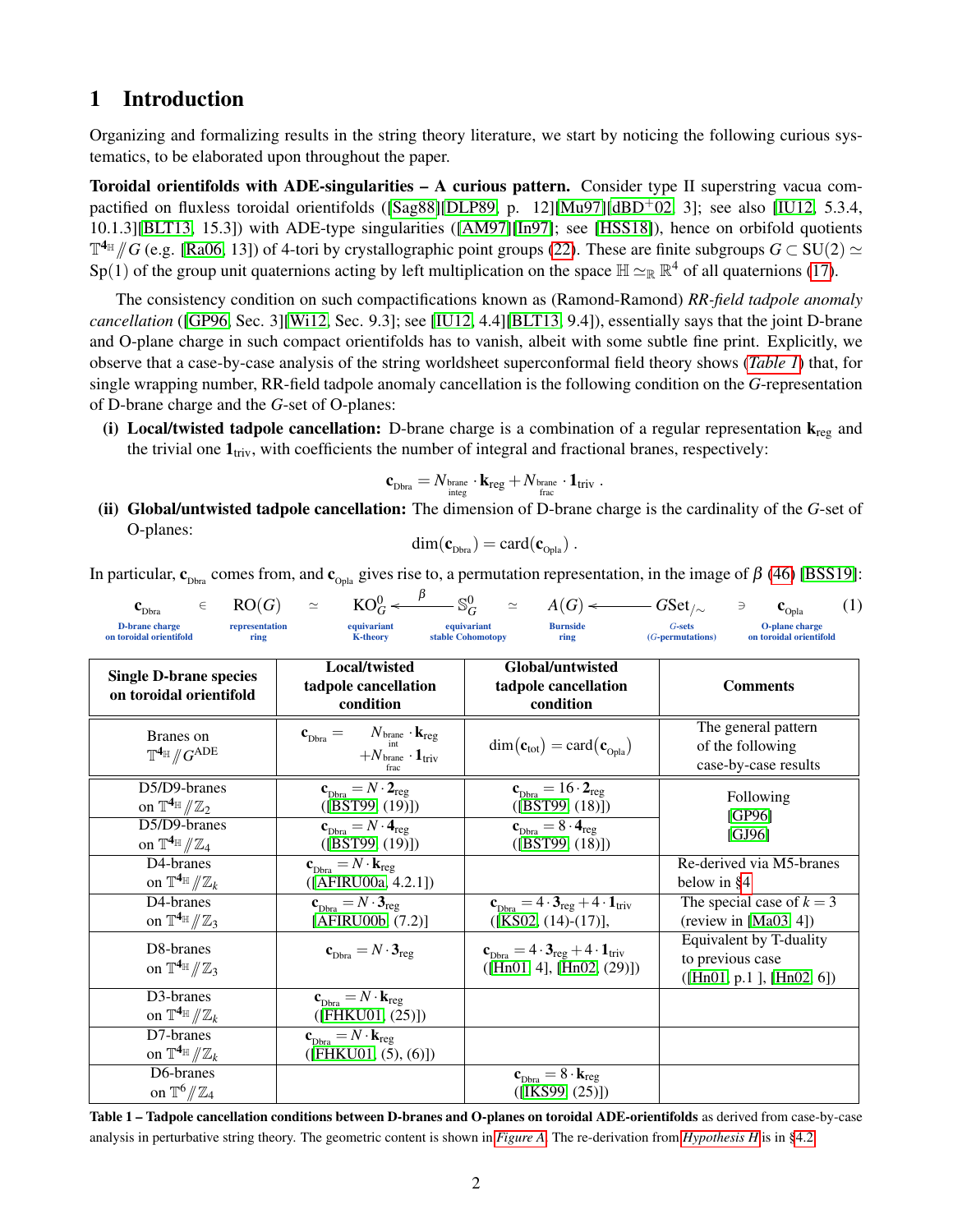The D-brane species in *[Table 1](#page-1-1)* with the most direct lift to M-theory are the D4-branes, lifting to M5-branes under double dimensional reduction ([\[APPS97a,](#page-39-2) 6][\[APPS97a,](#page-39-2) 6][\[LPSS11\]](#page-43-8)); see *[Table 7](#page-33-0)*. With an actual formulation of M-theory lacking, indirect plausibility arguments have been advanced [\[DM95\]](#page-40-6)[\[Wi95b,](#page-45-1) 3.3][\[Ho98,](#page-43-9) 2.1] that for M5-branes on M-theoretic orientifolds of the form  $\mathbb{T}^{5_{\text{sgn}}}/\mathbb{Z}_2$ , anomaly cancellation implies *[Table 2](#page-2-1)*:

<span id="page-2-1"></span>

| Local/twisted<br><b>Single M-brane species</b><br>tadpole cancellation<br>on toroidal orientifold<br>condition |                                                | Global/untwisted<br>tadpole cancellation<br>condition                                | Comments               |
|----------------------------------------------------------------------------------------------------------------|------------------------------------------------|--------------------------------------------------------------------------------------|------------------------|
| M5-branes<br>on $\mathbb{T}^{5_{\text{sgn}}}/\mathbb{Z}_2$                                                     | $\mathbf{c}_{Mbra} = N \cdot \mathbf{2}_{reg}$ | $\mathbf{c}_{Mbra} = 16 \cdot \mathbf{2}_{reg}$<br>([DM95] [W195b, 3.3] [Ho98, 2.1]) | plausibility arguments |

| Table 2 - M5/MO5 anomaly cancellation in M-theory according to Folklore 4.1. While it has remained open in which cohomology |  |
|-----------------------------------------------------------------------------------------------------------------------------|--|
| theory the charge $c_{Mbra}$ is quantized, the geometric picture is again that illustrated in <i>Figure A</i> .             |  |

We highlight in *[Figure A](#page-2-0)* the geometric interpretation of these tadpole cancellation conditions from *[Table 1](#page-1-1)* and *[Table 2](#page-2-1)*. The left side of *[Figure A](#page-2-0)* shows a 2-dimensional slice through the toroidal orbifold  $\mathbb{T}^{4_{\mathbb{H}}}/\mathbb{Z}_4 =$ <br> $(\mathbb{D}^4/\mathbb{Z}^4)/\mathbb{Z}$ , with transversel branes/O plane charges appearing as points. The O  $(\mathbb{R}^4/\mathbb{Z}^4)/\mathbb{Z}_4$  with transversal branes/O-plane charges appearing as points. The O-plane charges (shown as open<br>giroles) are study are to greate the fixed points of the point reflection subgroup  $\mathbb{Z}$  (see a circles) are stuck one-to-one to the fixed points of the point reflection subgroup  $\mathbb{Z}_2 \hookrightarrow \mathbb{Z}_4$  (see also *[Table RT](#page-0-0)*) and, in the example shown, are permuted by the full orbifold group action of  $\mathbb{Z}_4$  according to the permutation representation  $2 \cdot 1_{\text{triv}} + 1 \cdot 2_{\text{perm}}$ . The local/twisted tadpole cancellation condition says that the branes (shown as filled circles) appear in the vicinity of the O-planes with all their distinct mirror images under the full group action, thus contributing Chan-Paton fields in the regular representation  $4_{reg}$ . The global/untwisted tadpole cancellation condition says that the total charge of branes minus O-planes, hence the net charge if all branes/O-planes could freely move and pairwise annihilate, vanishes:

<span id="page-2-0"></span>

Figure A – Illustration of the geometric situation of tadpole cancellation on toroidal ADE-orientifolds according to *[Table 1](#page-1-1)*, shown for the case  $G^{\text{ADE}} = \mathbb{Z}_4$ . This is for single wrapping number of the branes along any further compact dimensions; but the general statement is just the tensor product of this situation with the cohomology of these further compact spaces.

In view of the evident pattern evidenced by *[Table 1](#page-1-1)* and *[Table 2](#page-2-1)*, here we ask the following question:

#### *Is there a generalized cohomological brane charge quantization which enforces tadpole anomaly cancellation?*

We show in this paper that (see *[Figure U](#page-34-1)*), for fluxless toroidal ADE-orientifolds, the answer to this question is *unstable equivariant Cohomotopy* theory; see [\(3\)](#page-4-1) below. Before explaining this, we put the open problem in perspective: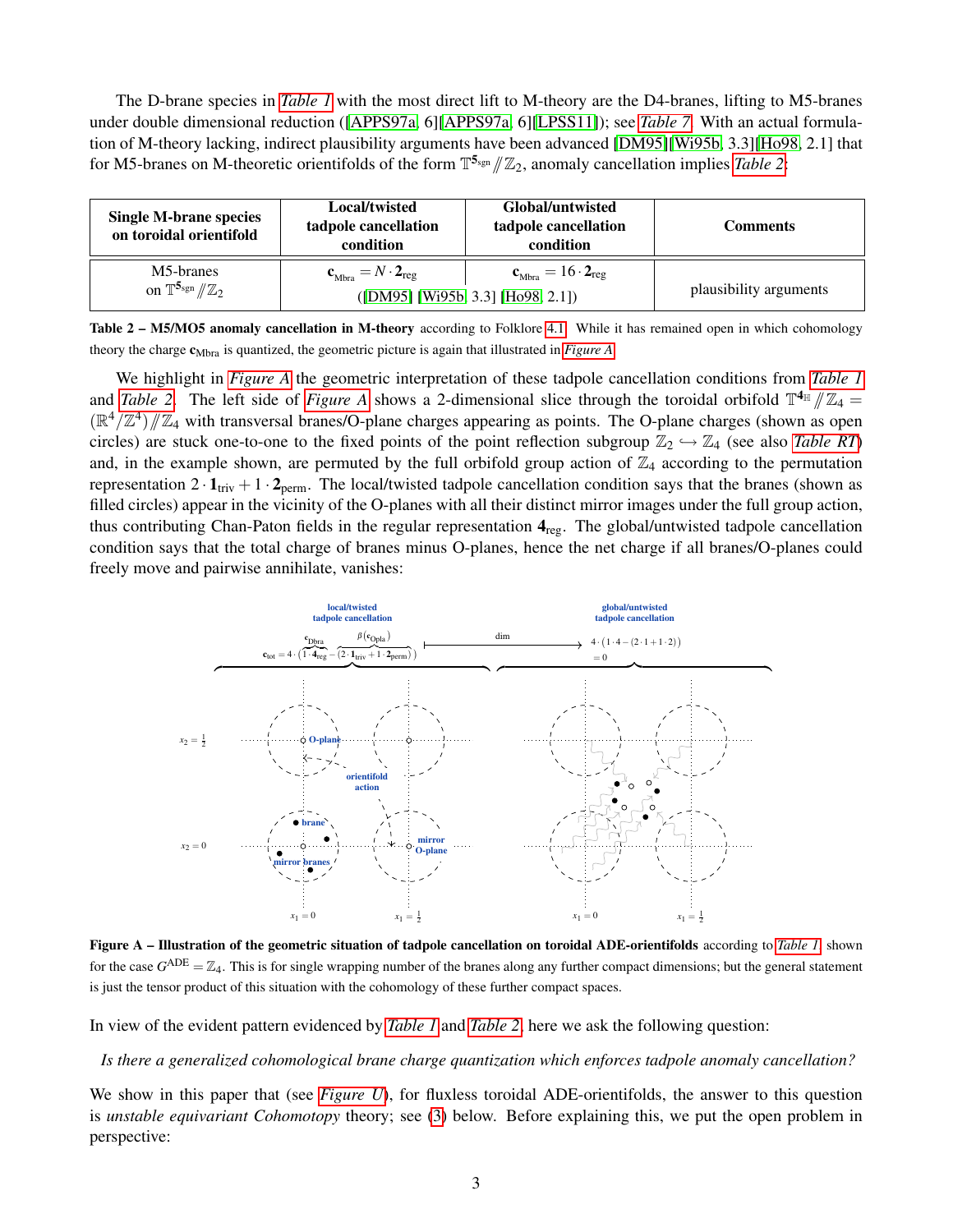The open problem – Systematic understanding of tadpole cancellation by charge quantization. While the RR-field tadpole cancellation conditions are thought to be crucial not just for mathematical consistency, but also for phenomenological accuracy of string model building [\[IU12,](#page-43-0) Sec. 4.4], a real understanding of the conditions in full detail and generality has remained an open problem; see [\[BDS06,](#page-40-7) p. 2][\[Mo14,](#page-43-10) 4.6.1][\[HMSV19,](#page-42-2) p. 2] for critical discussion. In particular, most of the existing literature on tadpole cancellation simply regards D-brane charge as being in ordinary cohomology, while widely accepted arguments say that D-brane charge instead must be regarded in (a twisted differential enhancement of) K-theory; in this context, see [\[BSS19\]](#page-40-4) for review, and see [\[GS17\]](#page-42-3)[\[GS19a\]](#page-42-4)[\[GS19b\]](#page-42-5) for detailed constructions and accounts of the twisted differential case. D-brane charge in K-cohomology may be understood as a generalized *charge quantization* rule, in analogy to how Dirac's classical argument for charge quantization [\[Dir31\]](#page-41-1) (see [\[Fra97,](#page-42-6) 16.4e]) expresses the electromagnetic field as a cocycle in (the differential refinement of) ordinary cohomology; see [\[Fre00\]](#page-42-7). Notice that cohomological charge quantization concerns the full non-perturbative structure of a physical theory, including its instanton/soliton charge content.

Accordingly, in [\[Ur00,](#page-45-2) 5] it was suggested that RR-tadpole cancellation must be a consistency condition expressed in K-theory. Specifically, for orientifolds this could be Atiyah's *R*eal K-theory [\[At66\]](#page-40-8), i.e., KR-theory restricting on O-planes to KO-theory, which has been argued to capture D-brane charges on orientifolds in [\[Wi98,](#page-45-3) 5][\[Gk99\]](#page-42-8)[\[BGS01,](#page-40-9) §3]; explicit constructions are given in [\[DMDR14\]](#page-41-2)[\[DMDR15\]](#page-41-3)[\[HMSV15\]](#page-42-9)[\[HMSV19\]](#page-42-2)[\[GS19b\]](#page-42-5). In more detail, D-brane charge on orbifolds is traditionally expected [\[Wi98,](#page-45-3) 5.1][\[dBD](#page-40-1)<sup>+</sup>02, 4.5.2][\[GC99\]](#page-42-10) to be in equivariant K-theory (see [\[Gr05\]](#page-42-11)). Hence orientifolds are expected to have charge quantization in a combination of these aspects in some Real equivariant K-theory [\[Mou11\]](#page-43-11)[\[Mou12\]](#page-44-3)[\[FM12\]](#page-42-12)[\[Go17\]](#page-42-13).

However, before even formulating tadpole cancellation in Real equivariant K-theory, the full formulation of O-plane charge has remained open:

<span id="page-3-0"></span>*Open issue 1: Single O-plane charge.* While O-plane charge is not supposed to vary over all integers, perturbative string theory predicts it to vary in the set  $\{0, \pm 1\}$  (e.g. [\[HIS00,](#page-43-12) p. 2]), illustrated in *[Figure B](#page-3-0)*.



**Figure B – The charge carried by a single O-plane** takes values in the set  $\{0, \pm 1\}$  (in units of corresponding integral D-brane charge), visualized here following the geometric illustration of *[Figure A](#page-2-0)*. For O4-planes this situation lifts to MO5-planes in M-theory [\[Ho98\]](#page-43-9)[\[Gi98\]](#page-42-14) [\[AKY98,](#page-39-3) II.B][\[HK00,](#page-42-15) 3.1]. (The notation for  $O^{\circ}$  originates with [\[Ho98,](#page-43-9) p. 29][\[Gi98,](#page-42-14) p. 4]; see *[Figure T](#page-34-2)* for more.)

But in plain KR-theory all O-planes are O -planes. To capture at least the presence of O -planes requires adding to KR-theory an extra sign choice [\[DMDR14\]](#page-41-2). In some cases this may be regarded as part of a twisting of KR-theory [\[HMSV19\]](#page-42-2), but the situation remains inconclusive [\[HMSV19,](#page-42-2) p. 2]. <sup>[1](#page-3-1)</sup>

*Open issue 2: Total O-plane charge.* As highlighted in [\[BGS01,](#page-40-9) p. 4, p. 25], it remains open whether a putative formalization of tadpole cancellation via Real K-theory reflects the *absolute total* charge to be carried by O-planes. This is a glaring open problem, since the absolute total charge -32 of O*p*-planes in toroidal orientifolds (see *[Table](#page-4-2) [3](#page-4-2)*) fixes the gauge algebra so(32) of type I string theory required for duality with heterotic string theory (see, e.g., [\[BLT13,](#page-40-2) p. 250] [\[APT97\]](#page-39-4)) with Green-Schwarz anomaly cancellation. This core result of string theory, is the basis of the "first superstring revolution" [\[Sw11,](#page-44-4) p. 21], and a successful formalization of tadpole cancellation ought to reproduce it.

<span id="page-3-1"></span><sup>&</sup>lt;sup>1</sup>Note that [\[HMSV19,](#page-42-2) footnote 1] claims a problem with the sign choice in [\[DMDR14\]](#page-41-2), and hence also in [\[Mou12\]](#page-44-3). These continuing issues with orbifold K-theory for D-brane charge may motivate but do not affect the discussion here, where instead we propose equivariant Cohomotopy theory for M-brane charge as an alternative. 4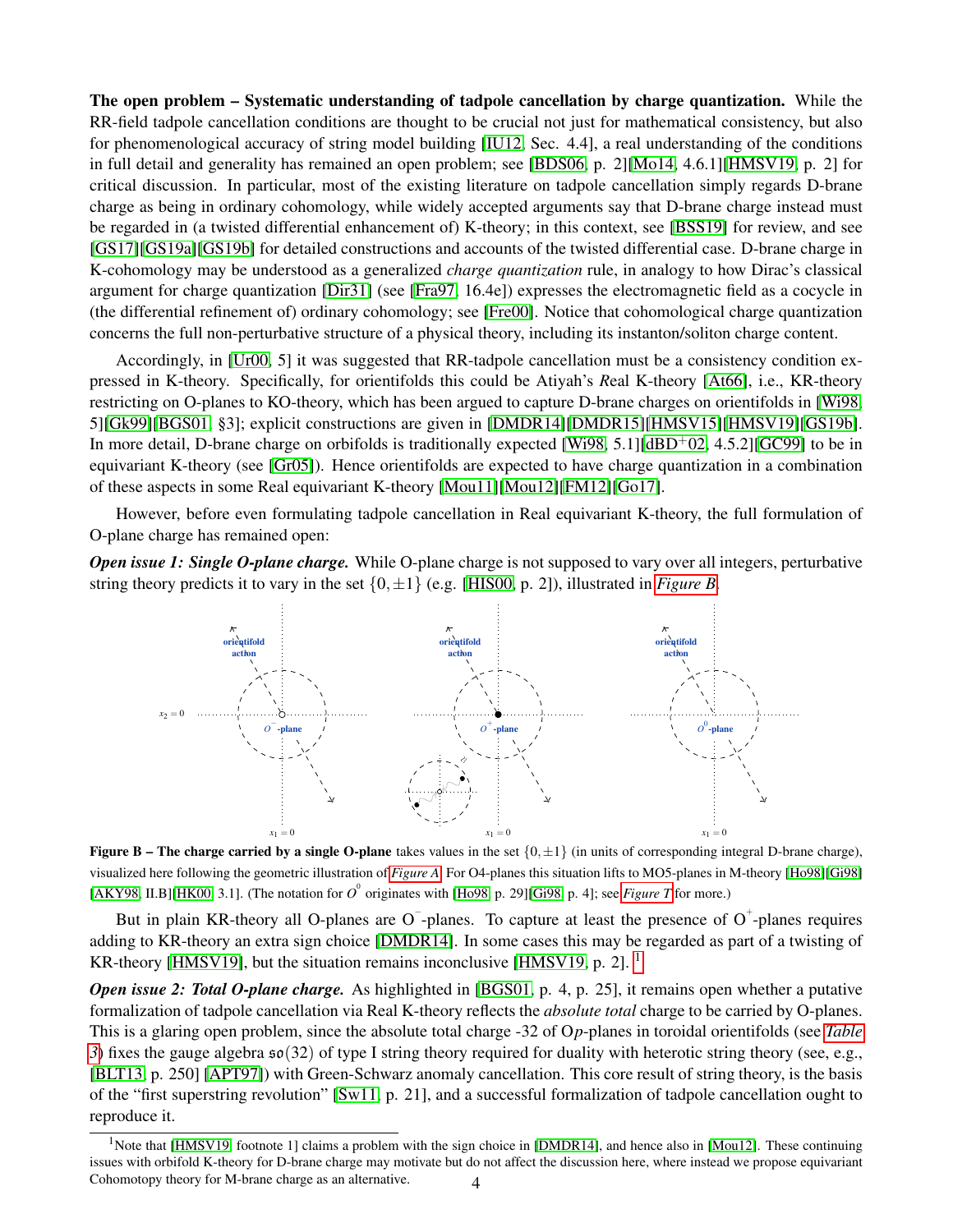A proposal for capturing absolute background charge of O-planes by equipping K-theory with a quadratic pairing has been briefly sketched in [\[DFM11\]](#page-41-4), but the implications remain somewhat inconclusive [\[Mo14,](#page-43-10) p. 22]. We notice that the implications on M-brane charge quantization of analogous quadratic functions in M-theory [\[HS05\]](#page-43-13) are reproduced by charge quantization in twisted Cohomotopy theory [\[FSS19b\]](#page-42-16). Here we further check this alternative proposal: That brane charge quantization is in *Cohomotopy* cohomology theory, which lifts K-theory through the Boardman homomorphism; see [\(4\)](#page-4-3) below.

The proposal – Charge quantization on orientifolds in Equivariant Cohomotopy theory. When educated guesswork gets stuck, it is desirable to identify principles from which to systematically *derive* charge quantization in M-theory, if possible, and seek the proper generalized cohomology theory to describe the M-theory fields, as was advocated and initiated in [\[Sa05a\]](#page-44-5)[\[Sa05b\]](#page-44-6) [\[Sa06\]](#page-44-7)[\[Sa10\]](#page-44-8). A first-principles analysis of super *p*-brane sigma-models in rational homotopy theory shows [\[Sa13\]](#page-44-9)[\[FSS15\]](#page-41-5)[\[FSS16a\]](#page-41-6)[\[FSS16b\]](#page-42-17)

| O-plane<br>species                                                                | <b>Charge</b><br>$q_{\text{D}p}$<br>$q_{_{\text{O}p^{-}}}$ | <b>Transverse</b><br>orientifold | Number of<br>singularities |  |
|-----------------------------------------------------------------------------------|------------------------------------------------------------|----------------------------------|----------------------------|--|
| $O9^{-}$                                                                          | $-32$                                                      | $\mathbb{Z}_2$                   |                            |  |
| $O8^-$                                                                            | $-16$                                                      | $\mathbb{Z}_2$                   | 2                          |  |
| $O7^-$                                                                            | -8                                                         | $\mathbb{Z}_2$                   |                            |  |
| $O6^-$                                                                            |                                                            | $\mathbb{Z}_2$                   | 8                          |  |
| $O5^-$                                                                            | $-2$                                                       | $\mathbb{Z}_2$                   | 16                         |  |
| O4 <sup>-1</sup>                                                                  |                                                            | $\mathbb{Z}_2$                   | 32                         |  |
| <b>Table 3 – Absolute Op-plane charge</b> [IU12, $(5.52)$ ][BLT13, 10.212] –32 is |                                                            |                                  |                            |  |

<span id="page-4-2"></span>not implied by K-theory [\[BGS01\]](#page-40-9), but is implied by Cohomotopy.

that rationalized M-brane charge is quantized in rational *Cohomotopy* cohomology theory; see [\[FSS19a\]](#page-42-18) for review. This naturally suggests the following hypothesis about charge quantization in M-theory [\[Sa13\]](#page-44-9)[\[FSS19b\]](#page-42-16)[\[FSS19c\]](#page-42-19) [\[BSS19\]](#page-40-4)[\[SS19\]](#page-44-10) (for exposition see [\[Sc20\]](#page-44-11)):

Hypothesis H. *The M-theory C-field is charge-quantized in Cohomotopy theory*.

<span id="page-4-0"></span>Applied to toroidal orbifolds, the relevant flavor of unstable Cohomotopy theory is (see *[Table 4](#page-5-0)*) *unstable equivariant Cohomotopy* ([\[tD79,](#page-45-4) 8.4][\[Cr03\]](#page-40-10)), denoted  $\pi_G^{\bullet}$  [\(3\)](#page-4-1). This is the cohomology theory whose degrees are labeled by orthogonal linear *G*-representations, called the *RO-degree* (see, e.g., [\[Bl17,](#page-40-11) 3])

orthogonal linear G-representation 
$$
G \subset O(\dim(V))
$$
  
\n $\bigcap_{\text{`RO-degree''}} V \in \text{RO}(G)$  representation ring\n
$$
(2)
$$

and whose value on a topological *G*-space *X* (representing a global *G*-quotient orbifold  $X/\sqrt{G}$ ) with specified point at infinity  $\infty \in X$  – see diagram [\(11\)](#page-8-0) – is the *set* of *G*-homotopy classes [\(33\)](#page-16-1) of pointed *G*-equivariant continuous functions [\(31\)](#page-15-0) from *X* to the *V*-representation sphere  $S^V$  [\(21\)](#page-13-0) (see [§3](#page-11-0) for details and illustration):

<span id="page-4-4"></span>
$$
\pi_G^V(X) \qquad := \qquad \left\{ \begin{array}{ccc} G \\ Y & c \\ X & \xrightarrow{c} S^V \end{array} \right\}_{/\sim} \tag{3}
$$
\n
$$
\pi_{\text{in rabilod} \times G}^V \qquad \text{set of G-homotopy classes} \qquad \text{of G-equivalent continuous functions}
$$
\n
$$
\pi_{\text{in RO-degree V}} \qquad \text{of G-equivalent continuous functions}
$$

This is the evident enhancement to unstable *G*-equivariant homotopy theory (see [\[Bl17,](#page-40-11) 1]) of unstable plain Cohomotopy theory  $\pi$ <sup>•</sup> ([\[Bo36\]](#page-40-12)[\[Sp49\]](#page-44-12)[\[KMT12\]](#page-43-14)[\[FSS19b,](#page-42-16) 3.1]).

<span id="page-4-3"></span>Equivariant Cohomotopy is a non-abelian (i.e. "unstable") Cohomology theory [\[SSS09\]](#page-44-13)[\[NSS12\]](#page-44-14) that maps to equivariant K-theory via stabilization followed by the Boardman homomorphism, see [§3.1.2](#page-20-0) and [\[BSS19\]](#page-40-4).

<span id="page-4-1"></span>equ



The solution – From Hypothesis H. In this article we explain how lifting brane charge quantization to ADEequivariant Cohomotopy, regarded as the generalized Dirac charge quantization of the M-theory C-field (e.g. [\[Duf99\]](#page-41-7)) on toroidal M-orientifolds ([\[DM95\]](#page-40-6)[\[Wi95b\]](#page-45-1)[\[Ho98\]](#page-43-9)[\[HSS18\]](#page-43-2)), gives the local O-plane charges in  $\{0, \pm 1\}$ from *[Figure B](#page-3-0)* and enforces on D-brane charge in the underlying equivariant K-theory [\(4\)](#page-4-3) the RR-field tadpole cancellation constraints from *[Table 1](#page-1-1)* via their M-theory lift from *[Table 2](#page-2-1)*.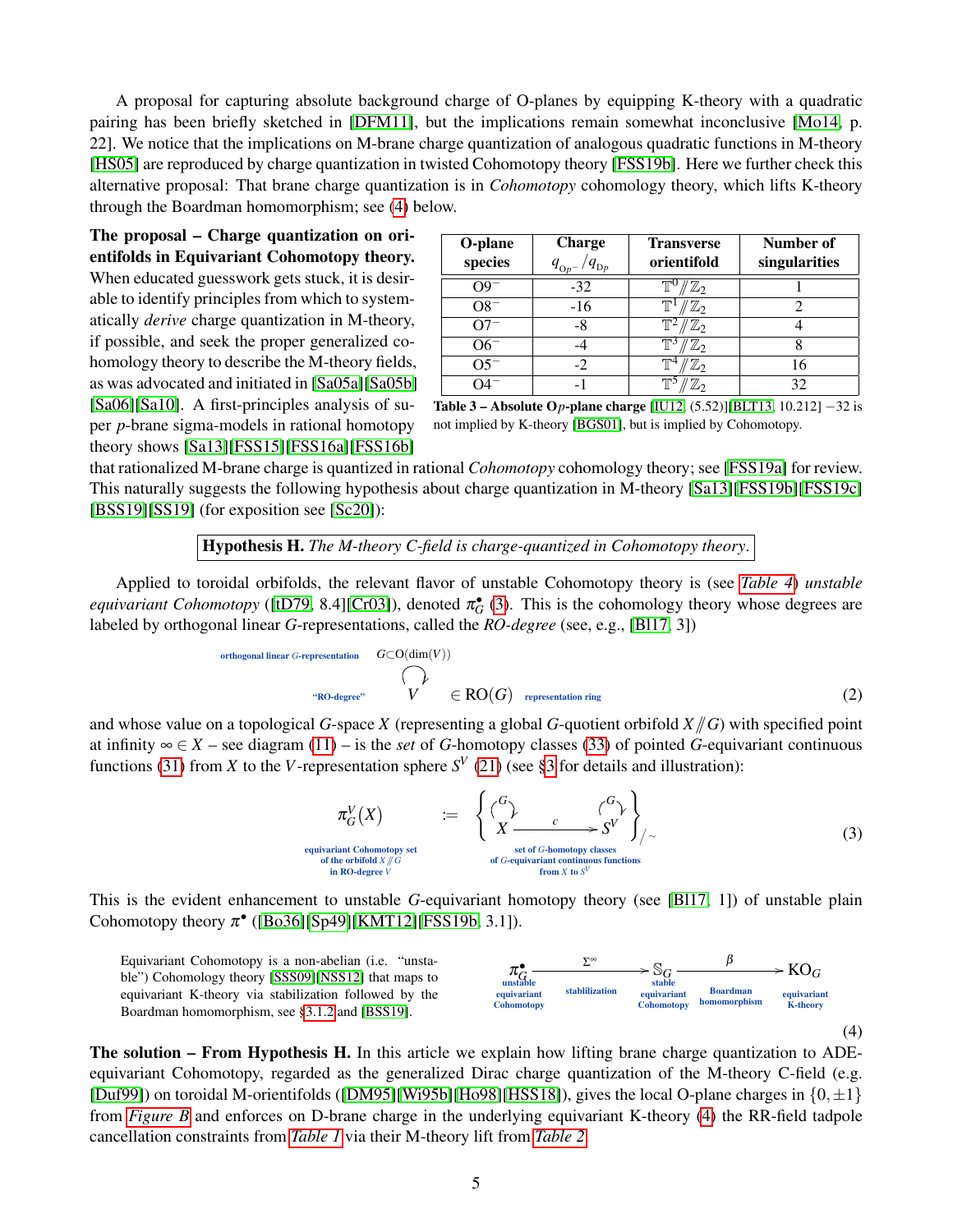Overall picture – M-Theory and Cohomotopy. As we further explain in [\[SS20\]](#page-44-15), unstable equivariant Cohomotopy theory is the incarnation on flat orbifolds of *unstable twisted Cohomotopy* cohomology theory, which we showed in [\[FSS19b\]](#page-42-16)[\[FSS19c\]](#page-42-19) implies a list of M-theory anomaly cancellation conditions on non-singular (i.e., "smooth") but topologically non-trivial spacetimes; see *[Table 4](#page-5-0)*:

<span id="page-5-0"></span>

| Spacetime     | Flat                     | <b>Curved</b>      |  |
|---------------|--------------------------|--------------------|--|
|               | plain                    | twisted            |  |
| <b>Smooth</b> | Cohomotopy               | Cohomotopy         |  |
|               | ([FSS15][BMSS18])        | ([FSS19b][FSS19c]) |  |
| Orbi-         | equivariant              | orbifold           |  |
| singular      | Cohomotopy               | Cohomotopy         |  |
|               | $([HSS18][BSS19] \$ \$4) | (ISS20])           |  |

Table 4 – M-theory anomaly cancellation by C-field charge quantization in Cohomotopy. On smooth but curved spacetimes, Cohomotopy theory is twisted via the J-homomorphism by the tangent bundle. On flat orbi-orientifolds the spacetime curvature is all concentrated in the *G*-singularities, around which the tangent bundle becomes a *G*-representation and twisted Cohomotopy becomes equivariant Cohomotopy. In each case the respective charge quantization implies expected anomaly cancellation conditions. See also *[Table 8](#page-38-0)*.

Each entry in *[Table 4](#page-5-0)* supports *[Hypothesis H](#page-4-0)* in different corners of the expected phase space of M-theory. This suggests that *[Hypothesis H](#page-4-0)* is a correct assumption about the elusive mathematical foundation of M-theory.

The necessity of unstable = non-abelian charge quantization for O-planes. We highlight that most authors who discuss equivariant Cohomotopy consider *stable* equivariant Cohomotopy theory (e.g. [\[Seg71\]](#page-44-16)[\[Ca84\]](#page-40-14) [\[Lu05\]](#page-43-15)), represented by the equivariant sphere spectrum  $\mathbb{S}_G$  in equivariant stable homotopy theory ([\[LMS86\]](#page-43-16)[\[HHR16,](#page-43-17) Appendix]); see [§3.1.2](#page-20-0) below. There are comparison homomorphisms [\(4\)](#page-4-3) from equivariant unstable Cohomotopy to stable Cohomotopy and further to K-theory but each step forgets some information (has a non-trivial kernel) and produces spurious information (has a non-trivial cokernel); see [\[BSS19\]](#page-40-4). For the result presented here (just as for the previous discussion in [\[FSS19b\]](#page-42-16)[\[FSS19c\]](#page-42-19)), it is crucial that we use the richer *unstable* version of the Cohomotopy theory, hence the *non-abelian Cohomology theory* [\[SSS09\]](#page-44-13)[\[NSS12\]](#page-44-14), which is the one that follows from analysis of super *p*-brane cocycles [\[Sa13\]](#page-44-9)[\[FSS19a\]](#page-42-18). We find that:

- (a) the difference in the behavior between the O-plane charges and the D-brane charges (in *[Table 1](#page-1-1)*, *[Table 2](#page-0-0)* and [Figure P\)](#page-27-0) and
- (b) the unstable/non-abelian nature of O-plane charge itself (*[Figure OP](#page-0-0)*)

<span id="page-5-1"></span>are reflected in the passage from the unstable to the stable range in unstable ADE-equivariant Cohomotopy, where the O-plane charges are distinguished as being in the unstable range; see *[Figure C](#page-5-1)*:



Figure C – A cocycle in unstable ADE-equivariant Cohomotopy on a toroidal orientifold according to [\(3\)](#page-4-1), and its decomposition on fixed point strata into Elmendorf stages; see [\[Bl17,](#page-40-11) 1.3][\[HSS18,](#page-43-2) 3.1].

Characterizing brane/O-plane charges – Unstable (equivariant) differential topology. Since in *[Figure C](#page-5-1)* the fixed locus in the classifying space is just a 0-sphere, and since the Hopf degree of maps  $X^n \to S^n$  stabilizes only for  $n \ge 1$  – see diagram [\(15\)](#page-11-1) – the fixed points in the spacetime (= O-planes) carry "unstable" or "non-linear"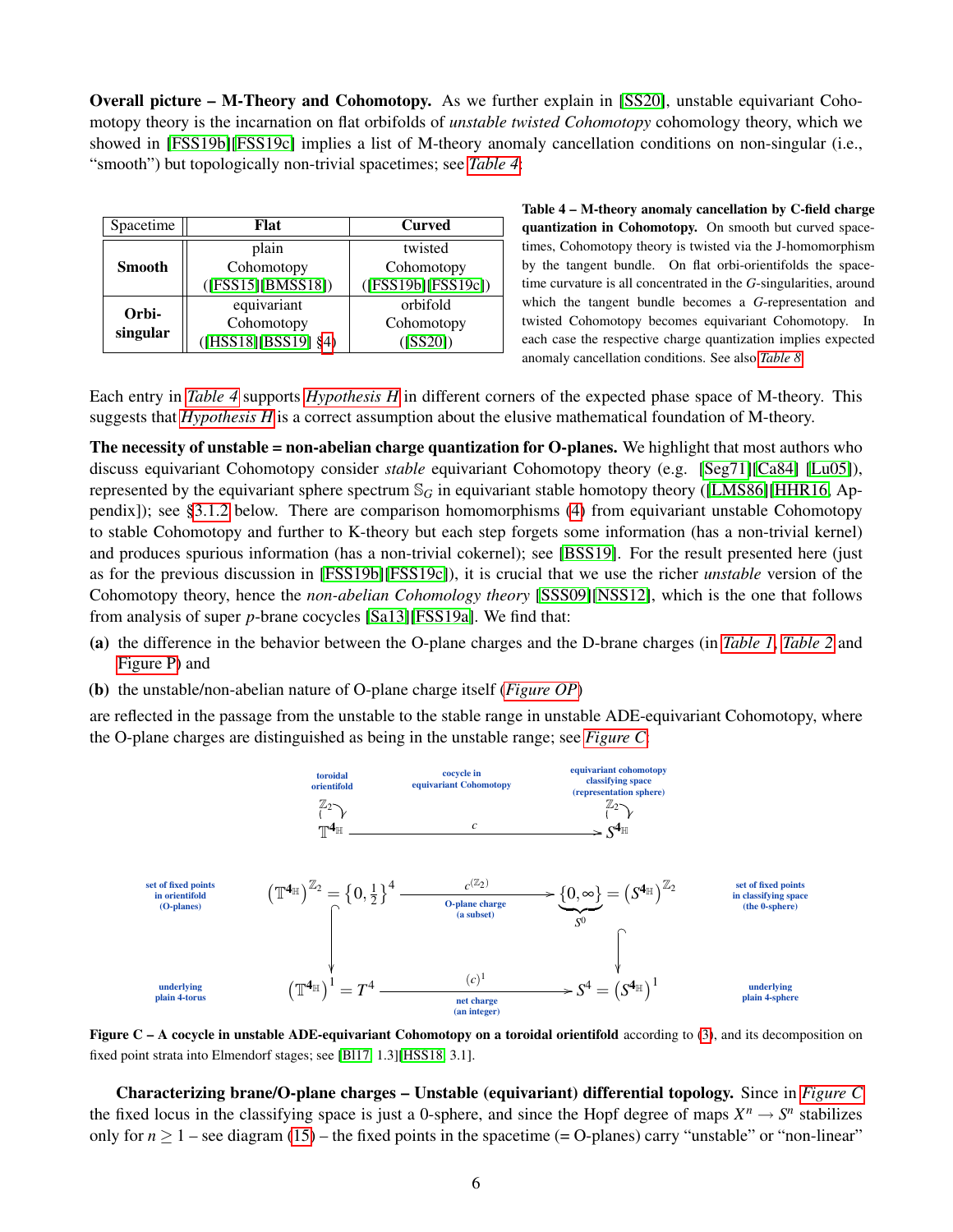charge: not given by a group element, but by a subset, distinguishing  $O^{\pm}$ -planes from  $O^{\circ}$ -planes as in *[Figure OP](#page-0-0)*. The further distinction between  $\overline{O}$ -planes and  $\overline{O}$ <sup>+</sup>-planes is implied by normal framing that enters in the unstable Pontrjagin-Thom theorem (discussed in [§2.2\)](#page-9-0). Moreover, the local/twisted tadpole cancellation condition in the vicinity of O-planes is implied by the unstable equivariant Hopf degree theorem (discussed in [§3.1\)](#page-16-0). Last but not least, it is the unstable Pontrjagin-Thom theorem, discussed in [§2,](#page-6-0) which identifies all these charges with *sub*manifolds, hence with actual brane/O-plane worldvolumes as shown in *[Figure A](#page-2-0)*, (while the stable PT-theorem instead relates stable Cohomotopy to manifolds equipped with any maps to spacetime).

| <b>Classical theorem</b>        | Reference         | Interpretation for brane charge quantization<br>in unstable Cohomotopy $(Hypothesis H)$ | Discussed in |  |
|---------------------------------|-------------------|-----------------------------------------------------------------------------------------|--------------|--|
| Unstable                        | [Kos93, IX (5.5)] | Cohomotopy charge is sourced by submanifolds                                            |              |  |
| Pontrjagin-Thom theorem         |                   | hence by worldvolumes of branes and O-planes                                            | §2.1         |  |
| <b>Unstable</b>                 | [Kos93, IX (5.8)] | Charge of flat transversal branes is integer                                            | §2.2         |  |
| Hopf degree theorem             | [Kob16, 7.5]      | while charge of flat transversal O-planes is in $\{0,1\}$                               |              |  |
| Unstable<br>[tD79, 8.4]         |                   | Branes appear in regular reps around O-planes                                           | $\S3$        |  |
| equivariant Hopf degree theorem |                   | $=$ local/twisted tadpole anomaly cancellation                                          |              |  |

Organization of the paper. In [§2](#page-6-0) we discuss how the classical unstable Pontrjagin-Thom isomorphism says that plain Cohomotopy classifies charge carried by brane worldvolumes. In [§3](#page-11-0) we introduce the enhancement of this situation to equivariant Cohomotopy on toroidal orbifolds, where it encodes joint D-brane and O-plane charge. We explain in [§3](#page-11-0) that now the *equivariant Hopf degree theorem* encodes the form of local/twisted tadpole cancellation conditions, and explain in [§3.2](#page-23-0) that super-differential refinement at global Elmendorf stage encodes the form of global/untwisted tadpole cancellation conditions as in *[Table 1](#page-1-1)* and *[Table 2](#page-2-1)*. The Pontrjagin-Thom theorem now serves to map these charges precisely to the geometric situations of the form shown in *[Figure A](#page-2-0)*. Finally, in [§4](#page-30-0) we specify these general considerations to the physics of M5-branes at MO5-planes in toroidal ADE-orientifolds in M-theory, with the C-field charge-quantized in equivariant Cohomotopy theory, according to *[Hypothesis H](#page-4-0)*. To set the scene, we first recall in [§4.1](#page-30-1) the situation of heterotic M-theory on ADE-orbifolds and highlight subtleties in the interpretation of MO5-planes. With this in hand, we apply in [§4.2](#page-34-0) the general discussion of equivariant Cohomotopy from [§3](#page-11-0) to ADE-singularities intersecting MO9-planes in M-theory, and find (Cor. [4.4,](#page-36-0) Cor. [4.6\)](#page-36-1) that this correctly encodes the expected anomaly cancellation of M5-branes at MO5-planes, and this, upon double dimensional reduction (see *[Table 7](#page-33-0)* and *[Figure U](#page-34-1)*), the RR-field tadpole anomaly cancellation for D-branes on ADE-orientifolds.

# <span id="page-6-0"></span>2 Cohomotopy and brane charge

Before turning to equivariant/orbifold structure in [§3,](#page-11-0) we first discuss basics of plain unstable Cohomotopy on plain manifolds. The key point is that the unstable *Pontrjagin-Thom theorem*, reviewed in [§2.1,](#page-6-1) identifies cocycles in unstable Cohomotopy theory with cobordism classes of submanifolds carrying certain extra structure (normal framing). These submanifolds are naturally identified with the worldvolumes of branes that source the corresponding Cohomotopy charge, and the normal structure they carry corresponds to the charge carried by the branes, distinguishing branes from anti-branes. In [§2.2](#page-9-0) we highlight that coboundaries in unstable Cohomotopy accordingly correspond to brane pair creation/annihilation processes. This way the Pontrjagin-Thom theorem establishes Cohomotopy as a natural home for brane charges, as proposed in [\[Sa13\]](#page-44-9).

# <span id="page-6-1"></span>2.1 Pontrjagin-Thom theorem and brane worldvolumes

**Cohomotopy cohomology theory.** The special case of unstable *G*-equivariant Cohomotopy [\(3\)](#page-4-1) with  $G = 1$  the trivial group is unstable plain Cohomotopy theory ([\[Bo36\]](#page-40-12)[\[Sp49\]](#page-44-12)[\[KMT12\]](#page-43-14)[\[FSS19b,](#page-42-16) 3.1]), denoted  $\pi^{\bullet} := \pi_1^{\bullet}$ . This is the unstable/non-abelian cohomology theory whose degrees are natural numbers  $n \in \mathbb{N}$  and which assigns to an un-pointed topological space *X* the *Cohomotopy set* of free homotopy classes of continuous maps into the *n*-sphere: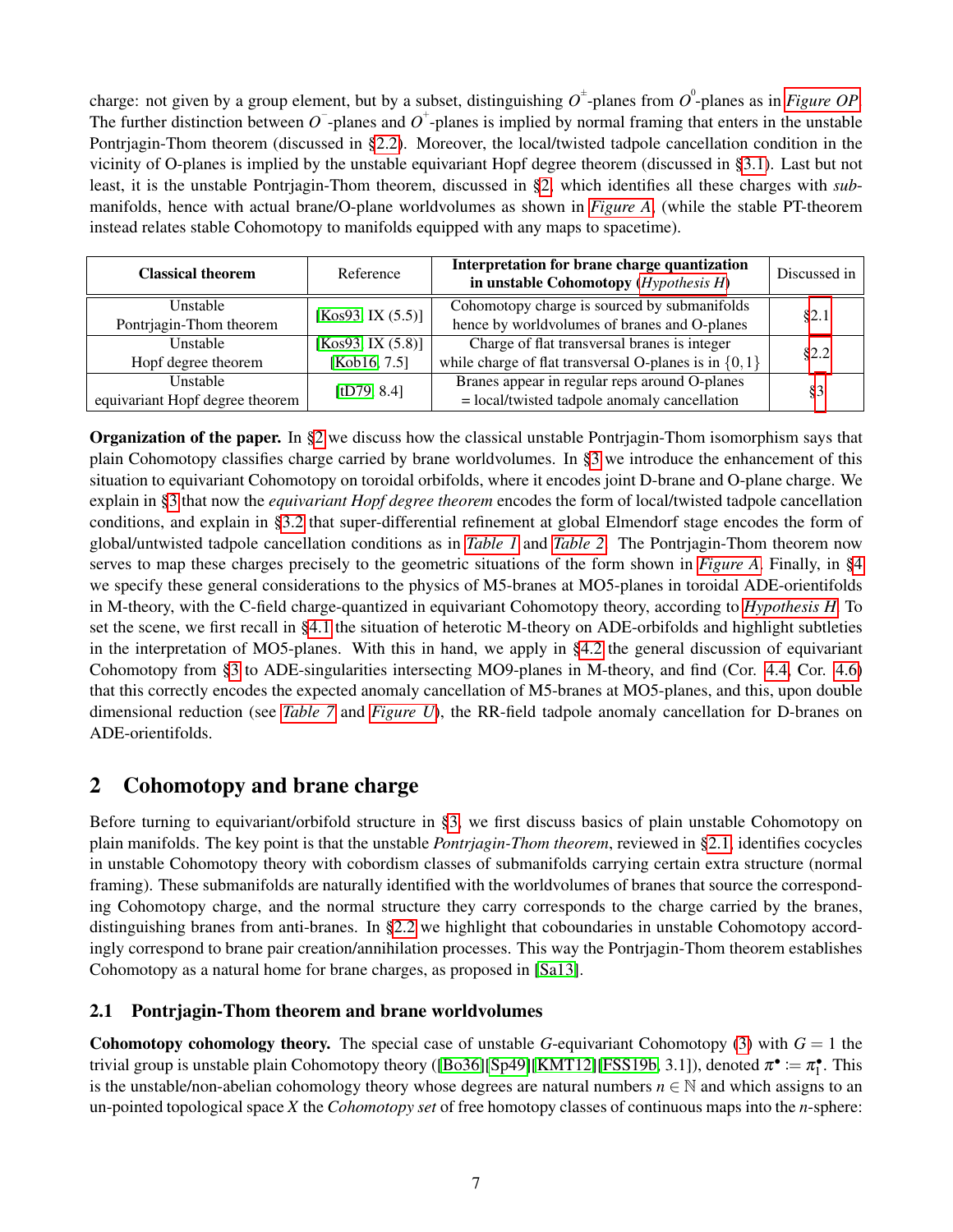<span id="page-7-0"></span>
$$
\pi^n(X) \qquad := \qquad \left\{ X \xrightarrow{\quad c \quad \text{set of homotopy classes} \atop \text{set of continuous functions} \atop \text{of continuous functions} \atop \text{in degree } n} \right\} / \sim \tag{5}
$$

The contravariant assignment  $X \mapsto \pi^n(X)$  is analogous to the assignment  $X \mapsto H^n(X, \mathbb{Z})$  of integral cohomology groups, or of the assignment  $X \mapsto K^{n}(X)$  of K-theory groups, and as such may be regarded as a generalized but *non-abelian* cohomology theory [\[SSS09\]](#page-44-13)[\[NSS12\]](#page-44-14): For  $n \ge 1$  we have (as for any connected topological space) a weak homotopy equivalence between the *n*-sphere and the classifying space of its loop group,  $S^n \simeq_{\text{whe}} B(\Omega S^n)$ , which means that the Cohomotopy sets [\(5\)](#page-7-0)

$$
\pi^n(X) \simeq H^1(X,\Omega S^n)
$$
\n<sup>n</sup>-Cohomotopy set  
\n<sup>ni</sup> non-abelian cohomology set  
\nwith coefficients in  
\nloop group of *n*-sphere

are equivalently the non-abelian cohomology sets with coefficient in the loop-group of the *n*-sphere, in direct generalization of the familiar case of non-abelian cohomology  $H^1(X, G) \simeq G$ Bund $(X)_{/\sim}$  with coefficients in a compact Lie group *G*.

In this way we may think of [\(5\)](#page-7-0) as defining a generalized cohomology theory, different from but akin to, say, K-theory, and as such we call it *Cohomotopy cohomology theory*, or *Cohomotopy theory* or just *Cohomotopy*, for short. The capitalization indicates that this term is the proper name of a specific cohomology theory (we might abbreviate further to *C-theory* to bring out the analogy with *K*-theory yet more) and *not* on par with *homotopy theory*, which instead is the name of the general mathematical framework within which we are speaking. In particular, *Cohomotopy cohomology theory* is *not* the dual concept of *homotopy theory*, but is the dual concept of the unstable/non-abelian generalized homology theory which assigns homotopy groups  $X \mapsto \pi_n(X)$  to pointed topological spaces *X* (hence: *Homotopy homology theory*, mostly familiar in its stable form).

Unstable Pontrjagin-Thom theorem. Thinking of *X* here as spacetime, we are interested in the case that  $X = X^D$ admits the structure of closed smooth manifold of dimension  $D \in \mathbb{N}$ . In this case, the unstable Pontriagin-Thom theorem [\(7\)](#page-7-1) identifies (see e.g. [\[Kos93,](#page-43-18) IX.5]) the degree-*n* Cohomotopy set of  $X^D$  [\(5\)](#page-7-0) with the set of cobordism classes of normally framed codimension-*n* closed submanifolds of *X <sup>D</sup>* (see e.g.[\[Kos93,](#page-43-18) IX.2]), hence of closed submanifolds  $\Sigma^d \stackrel{i}{\hookrightarrow} X^D$  which are of dimension  $d = D - n$  and equipped with a choice of trivialization

<span id="page-7-2"></span>
$$
N_i \Sigma \longrightarrow \text{normal from all frame} \longrightarrow \Sigma \times \mathbb{R}^n
$$
\n
$$
\sim \text{normal bundle} \longrightarrow \text{normal from } n \text{ submanifold } \Sigma
$$
\nof codimension *n* submanifold  $\Sigma$   
\ninside ambient manifold  $X$   
\n $\times$  trivial vector bundle  
\nof rank *n*

of their normal vector bundle:

<span id="page-7-1"></span>

The construction which exhibits this bijection is traditionally called the Pontrjagin-Thom *collapse*, but a more suggestive description, certainly for our application to brane charges, is this: *The Cohomotopy class corresponding to a submanifold/brane is represented by the function which assigns* directed asymptotic distance *from the submanifold/brane, as measured with respect to the given normal framing* [\(6\)](#page-7-2) *upon identifying the normal bundle with a tubular neighborhood and regarding all points outside the tubular neighborhood as being at infinite distance.* See *[Figure D](#page-8-1)*: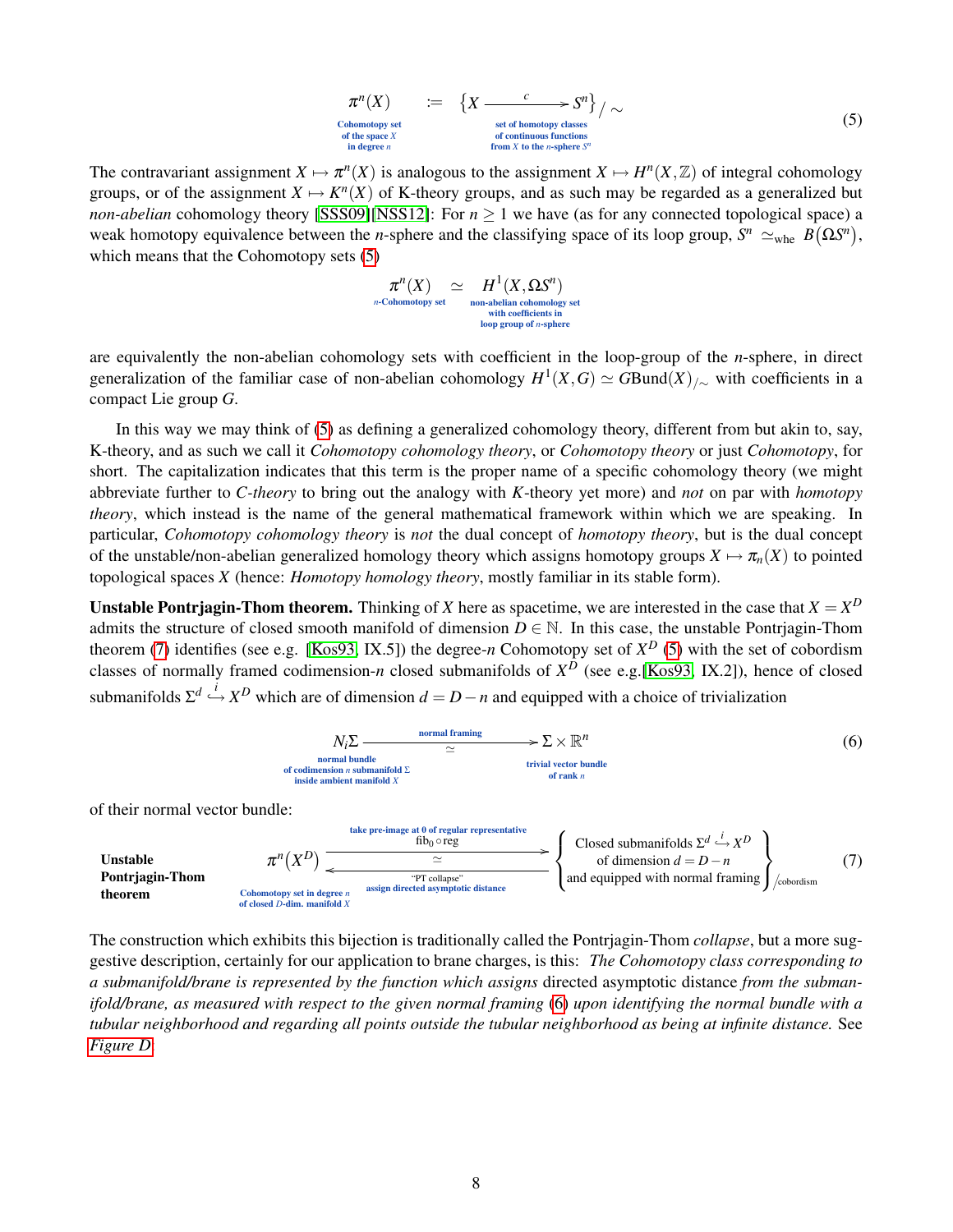<span id="page-8-1"></span>

**Figure D – The Pontriagin-Thom construction** which establishes the unstable Pontriagin-Thom theorem  $(7)$ . The cocycle  $c$  in Cohomotopy eq. [\(5\)](#page-7-0) is the continuous function which sends each point to its directed asymptotic distance from the given submanifold.

One-point compactifications by adjoining the point at infinity. Here and in all of the following, we are making crucial use of the fact that the *n*-sphere is the one-point compactification  $(-)$ <sup>cpt</sup> of the Cartesian space  $\mathbb{R}^n$ ,

<span id="page-8-2"></span>
$$
S^{n} \simeq_{\text{homeo}} (\mathbb{R}^{n})^{\text{cpt}} \coloneqq \left( \{ x \in \mathbb{R}^{n} \text{ or } x = \infty \}, \tau_{\text{cpt}} \right) \qquad \text{for all } n \in \mathbb{N}, \tag{8}
$$

as indicated on the right of *[Figure D](#page-8-1)*. Here the one-point compactification  $X^{cpt}$  of a topological space *X* is defined (e.g. [\[Ke55,](#page-43-20) p. 150]) by adjoining one point to the underlying set of  $X$  – denoted " $\infty$ " as it becomes literally the *point at infinity* – and by declaring on the resulting set a topology  $\tau_{\rm cpt}$  whose open subsets are those of *X*, not containing  $\infty$ , and those containing  $\infty$  but whose complement in *X* is compact. Notice that this construction also applies to topological spaces that already are compact, in which case the point at infinity appears disconnected

<span id="page-8-3"></span>
$$
X \text{ already compact } \Rightarrow X^{\text{cpt}} = X_+ := X \sqcup \{\infty\}. \tag{9}
$$

This means that [\(8\)](#page-8-2) indeed holds also in the "unstable range" of  $n = 0$ :

<span id="page-8-4"></span>
$$
(\mathbb{R}^0)^{\text{cpt}} = (\{0\})^{\text{cpt}} = \{0\} \sqcup \{\infty\} = S^0.
$$
\n(10)

Cohomotopy charge vanishing at infinity. In view of the Pontrjagin-Thom theorem [\(7\)](#page-7-1), it makes sense to say that a cocycle in Cohomotopy *vanishes* wherever it takes as value the point at infinity  $\infty \in (\mathbb{R}^n)^{\text{cpt}} \simeq S^n$  in the coefficient sphere, identified under [\(8\)](#page-8-2). This means to regard the coefficient sphere as a pointed topological space, with basepoint  $\infty \in S^n$ . Given then a non-compact (spacetime) manifold *X* (such as  $X = \mathbb{R}^n$ ), a Cohomotopy cocycle  $X \longrightarrow S^n$  vanishes at infinity if it extends to the one-point compactification  $X^{cpt}$  [\(8\)](#page-8-2) such as to send the actual point at infinity  $\infty \in X^{\text{cpt}}$  to the point at infinity in the coefficient sphere.

<span id="page-8-0"></span>

**Example 2.1** (*[Figure E](#page-9-1)*). For  $X = \mathbb{R}^n$ , we have that Cohomotopy *n*-cocycles on *X* vanishing at infinity are equivalently maps from an *n*-sphere to itself: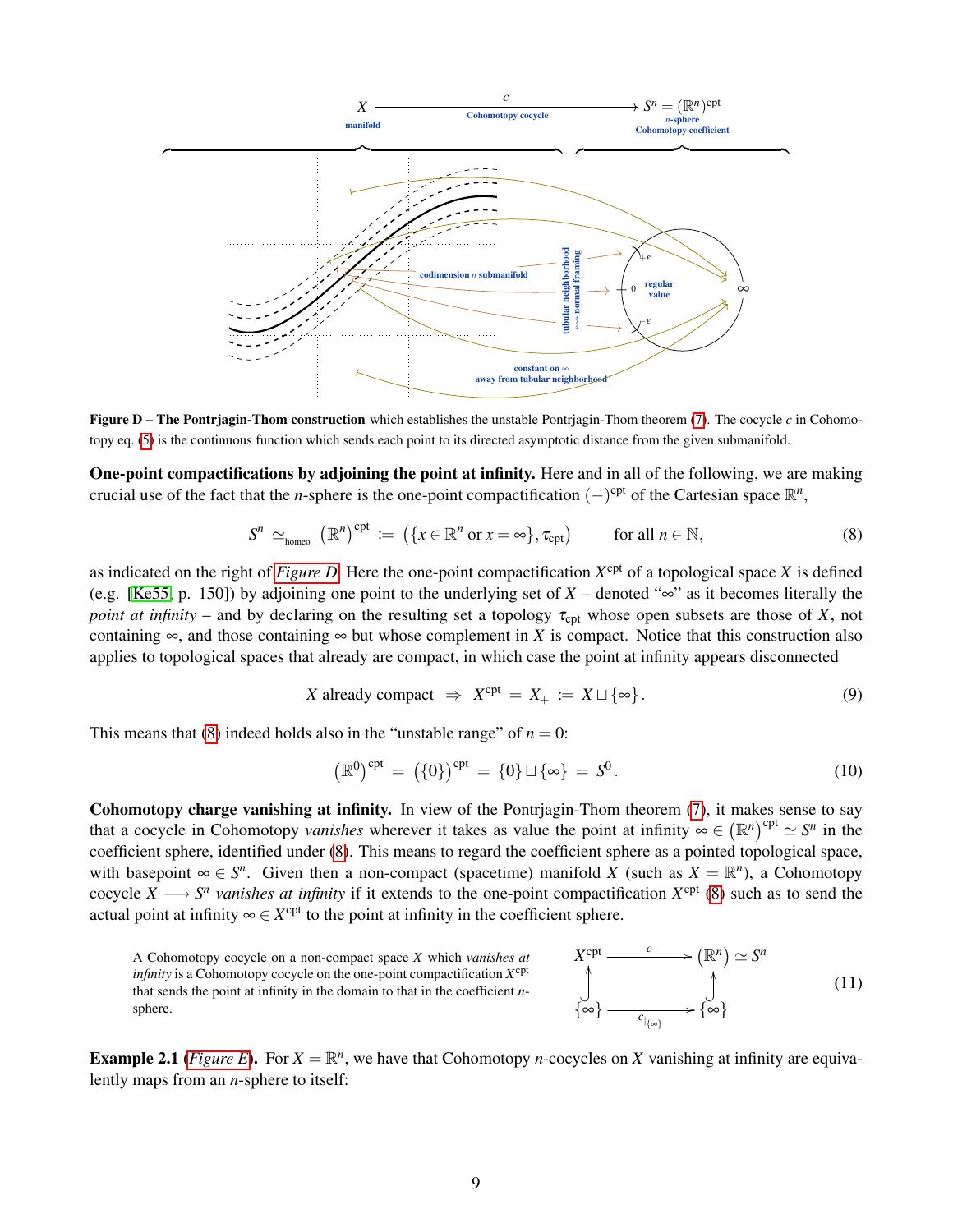<span id="page-9-1"></span>

Figure E – Cohomotopy in degree *n* of Euclidean *n*-space vanishing at infinity is given by Cohomotopy cocycles [\(5\)](#page-7-0) on the one-point compactification  $(\mathbb{R}^n) \simeq S^n$  [\(8\)](#page-8-2) that send  $\infty$  to  $\infty$  [\(11\)](#page-8-0).

Of course, this is just the cohomotopical version of *instantons* in ordinary gauge theory:

Instantons and solitons. If *G* is a compact Lie group with classifying space *BG* equipped with the canonical point  $* \simeq B\{e\} \longrightarrow BG$ , then a *G-instanton sector* on Euclidean space  $X = \mathbb{R}^n$  is the homotopy class of a continuous function from the one-point compactification of *X* to *BG*, which takes the base points to each other  $2$ 

A *G instanton sector* is a cocycle in degree-1 *G*-cohomology which *vanishes at infinity* in that it is a cocycle on the one-point compactification  $X^{\text{cpt}}$  [\(8\)](#page-8-2) which sends the point at infinity in the domain to the base point in the classifying space *BG*.

$$
\begin{array}{ccc}\n\left(\mathbb{R}^n\right)^{\text{cpt}} & c & \longrightarrow BG \\
\downarrow & & \downarrow & \\
\downarrow & & \downarrow & \\
\left\{\infty\right\} & \xrightarrow{c_{\vert_{\{\infty\}}}} & B\{e\}\n\end{array} \tag{12}
$$

**Cohomotopy and SU(***N***)-instanton sectors.** Specifically for  $n = 4$  and  $G = SU(N)$  any map  $S^4 \xrightarrow{\varepsilon} BSU(N)$ representing a generator  $1 \in \mathbb{Z} \simeq \pi_4(BSU(N))$  of the 4th homotopy group of the classifying space exhibits a bijection between the 4-Cohomotopy of  $\mathbb{R}^4$  vanishing at infinity [\(11\)](#page-8-0), and the set of SU(*N*) instanton sectors

$$
\pi^4((\mathbb{R}^n)^{\text{cpt}}) = \left\{ (\mathbb{R}^4)^{\text{cpt}} \longrightarrow S^4 \right\} /_{\sim} \stackrel{\varepsilon_*}{\simeq} \left\{ (\mathbb{R}^4)^{\text{cpt}} \longrightarrow BSU(N) \right\} /_{\sim} \simeq \left\{ \begin{array}{c} \text{SU}(n)\text{-instanton sectors} \\ \text{on } \mathbb{R}^4 \end{array} \right\}.
$$

Under this identification of  $SU(N)$ -instanton sectors with Cohomotopy vanishing at infinity, the Pontrjagin-Thom construction [\(7\)](#page-7-1) produces precisely the distribution of *instanton center points*, again illustrated by the left hand side in *[Figure E](#page-9-1)*. To see all this in more detail, we next turn to further discussion of the charge structure encoded by Cohomotopy.

#### <span id="page-9-0"></span>2.2 Hopf degree theorem and brane-antibrane annihilation

The classical *Hopf degree theorem* describes the *n*-Cohomotopy [\(5\)](#page-7-0) of orientable closed *D*-manifolds *X* [\(7\)](#page-7-1) in the special case where  $n = D$ . It says that, in the "stable range"  $n \ge 1$ , the Cohomotopy set is in bijection with the set of integers, where the bijection is induced by sending the continuous function representing a Cohomotopy coycle to its mapping degree (see, e.g., [\[Kob16,](#page-43-19) 7.5]):

<span id="page-9-3"></span>**Hopf degree**  
\n
$$
\pi^{n} (X) \longrightarrow \pi^{n} (X, \mathbb{Z}) \longrightarrow H^{n} (X, \mathbb{Z}) \longrightarrow \mathbb{Z}
$$
\n**theorem**  
\nin stable range  $n \ge 1$  
$$
\begin{bmatrix} X^{n} \xrightarrow{c} S^{n} \end{bmatrix} \longmapsto \begin{bmatrix} X^{n} \xrightarrow{c} S^{n} \xrightarrow{g} K(\mathbb{Z}, n) \end{bmatrix} \longrightarrow \begin{bmatrix} X^{n} \xrightarrow{c} S^{n} \xrightarrow{g} K(\mathbb{Z}, n) \end{bmatrix} \longrightarrow \begin{bmatrix} 13 \end{bmatrix}
$$
\n(13)

<span id="page-9-2"></span> $^2$  An actual instanton in this instanton sector is a *G*-principal connection on  $X^{\text{cpt}}$  whose underlying *G*-principal bundle has this classifying map. Ultimately we are interested in such enhancement to *differential cohomology*, but this is beyond the scope of the present article.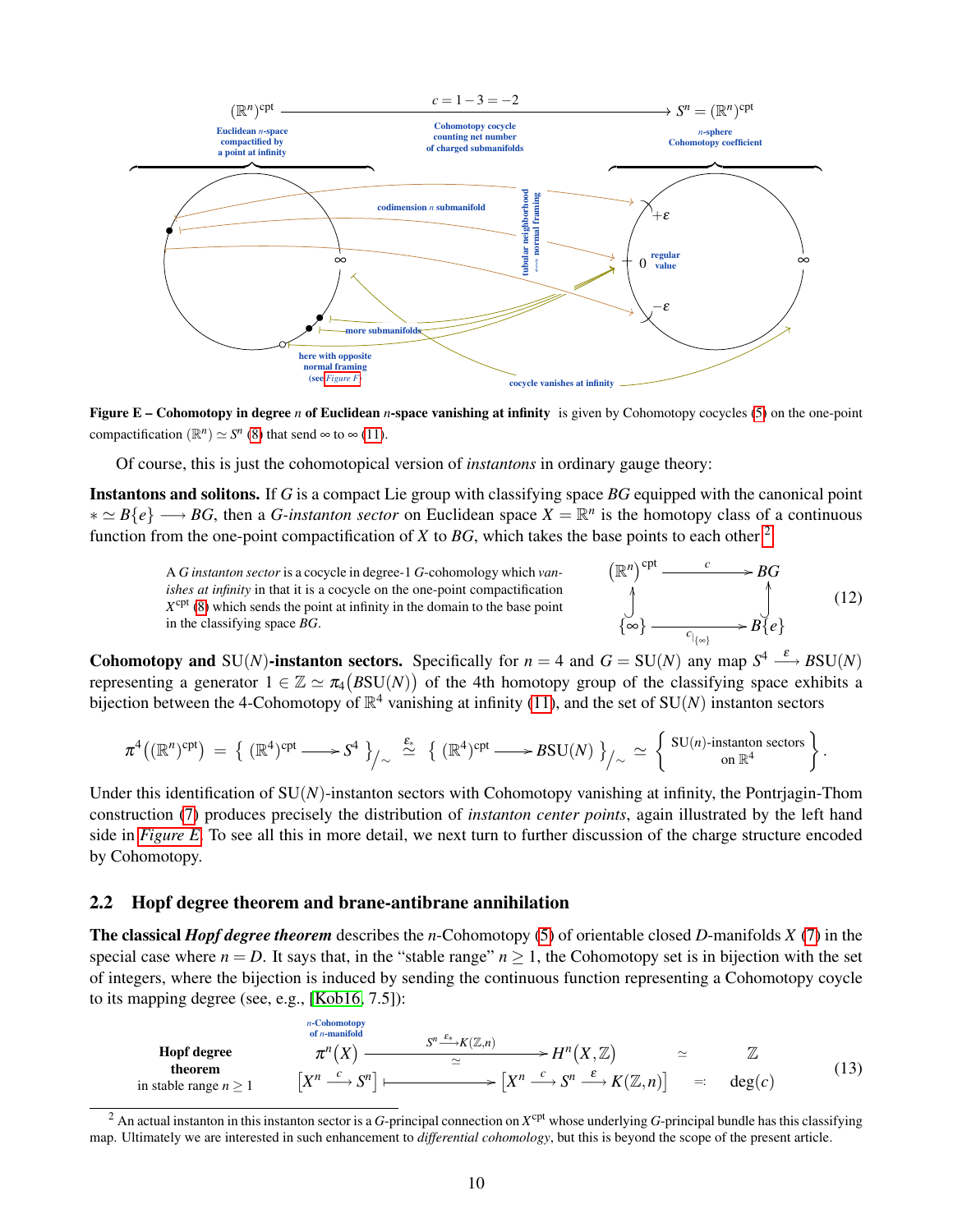Under the Pontrjagin-Thom theorem [\(7\)](#page-7-1) the Hopf degree theorem [\(13\)](#page-9-3) translates into the following geometric situation for signed (charged) points in  $X^n$  (see [\[Kos93,](#page-43-18) IX.4]): A codimension-*n* submanifold in an *n*-manifold  $X<sup>n</sup>$  is a set of points in  $X<sup>n</sup>$ , and a choice of normal framing [\(6\)](#page-7-2) is, up to normally framed cobordism, the same as choice of sign (charge) in  $\{\pm 1\}$  for each point, as shown in *[Figure F](#page-10-0)*:

<span id="page-10-0"></span>

Figure F – Charge in Cohomotopy carried by submanifolds, under the PT-isomorphism [\(7\)](#page-7-1) is encoded in their normal framing [\(6\)](#page-7-2). In full codimension the normal framing is a normal orientation and hence a choice in  $\{\pm 1\}$ , which we indicate graphically by  $-\frac{1}{2}$ 

Under this geometric translation, we have the correspondence



The mechanism which implements this on the geometric right hand side is that points of opposite sign/normal framing are cobordant to the empty collection of points, hence mutually annihilate each other via coboundaries in Cohomotopy, as shown in *[Figure G](#page-10-1)*:

<span id="page-10-1"></span>

Figure G – Cobordisms between submanifolds of opposite normal framing as in *[Figure F](#page-10-0)* exhibit their pair creation/annihilation. This is the geometric mechanism which underlies the Hopf degree theorem [\(13\)](#page-9-3) when translating via the Pontrjagin-Thom theorem [\(7\)](#page-7-1) between Cohomotopy charge and the submanifolds sourcing it, as in *[Figure D](#page-8-1)*.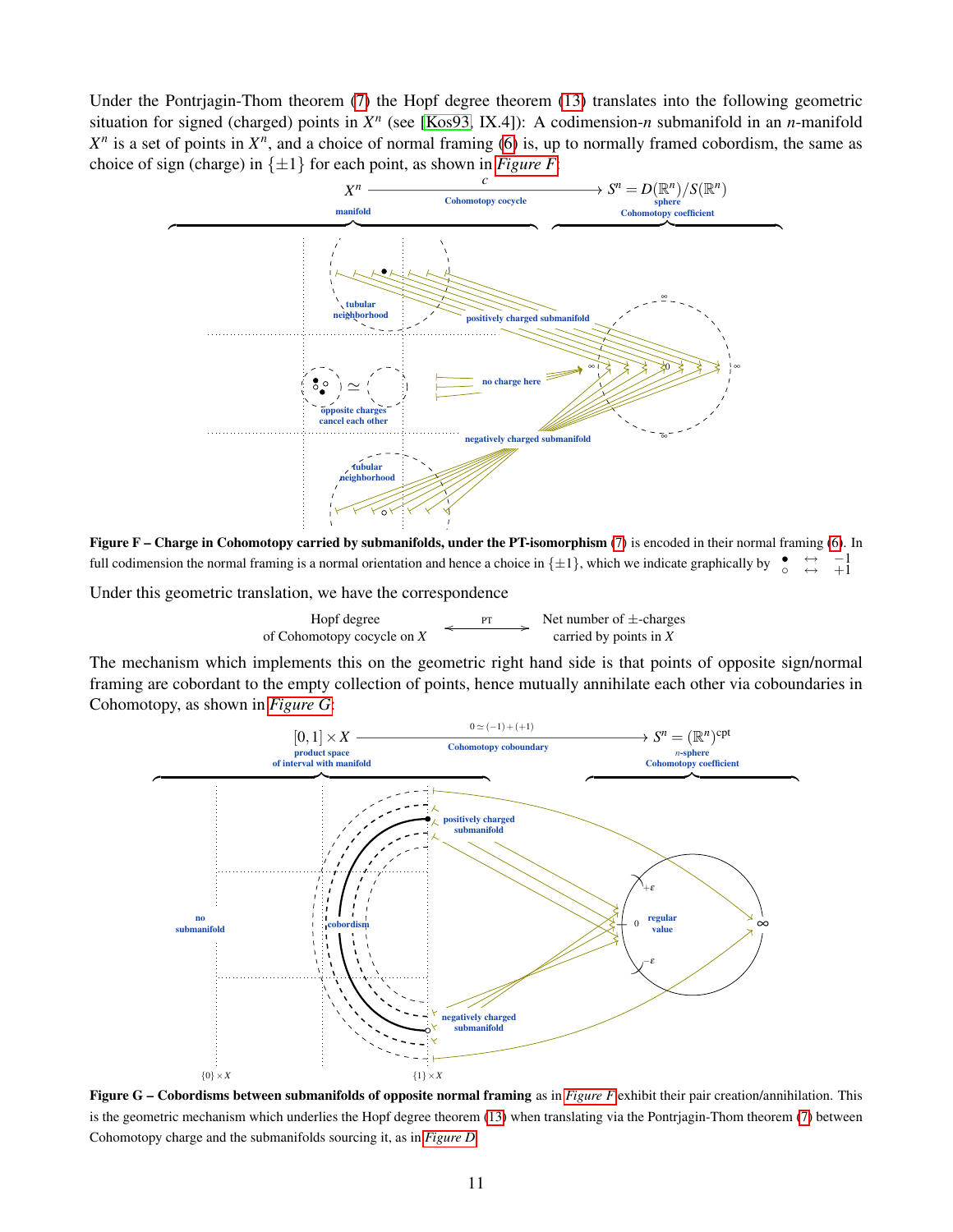**Hopf degree in unstable range.** The classical Hopf degree theorem [\(13\)](#page-9-3) is stated only in the stable range  $n \geq 1$ , but it is immediate to extend it to the unstable range. While this is a simple statement in itself, it is necessary to conceptually complete the discussion of the equivariant Hopf degree theorem in [§3.1](#page-16-0) below, where the ordinary Hopf degree appears jointly in stable and unstable range, with the distinction being responsible for the difference in nature between O-plane charge (unstable range) and D-brane charge (stable range): For  $X = X^0$  a compact 0-manifold, hence a finite set, and  $X^{cpt} = X_+ = X \sqcup \{\infty\}$  the same set with a "point at infinity" adjoined [\(9\)](#page-8-3), its unstable Cohomotopy classes [\(5\)](#page-7-0) in degree 0, being functions to the 0-sphere hence to the 2-element set  $S^0 = \{0, \infty\}$ that take  $\infty \mapsto \infty$ 

$$
\pi^0(X^{\text{cpt}}) = \{X \xrightarrow{c} S^0\},\
$$

are in bijection to the subsets  $S \subset X$  of X, by the assignment that sends c to the pre-image  $c^{-1}(\{0\})$  of  $0 \in S^0$ under *c*. We may think of these subsets as elements of the power set  $\{0,1\}^X$  and as such call them the sets deg(*c*) of Hopf degrees in  $\{0, 1\}$  for  $n = 0$ :

<span id="page-11-2"></span>

| Hopf degree               | $s^0$ -Chomotopy            | $s^0 = \{0, \infty\}$                       | unstable Hopf degrees |              |
|---------------------------|-----------------------------|---------------------------------------------|-----------------------|--------------|
| theorem                   | $\pi^0(X^{\text{cpt}})$     | $S^0 = \{0, \infty\}$                       | $\geq$                | $\{0, 1\}^X$ |
| in unstable range $n = 0$ | $[X^0 \xrightarrow{c} S^0]$ | $\longrightarrow [c^{-1}(\{0\}) \subset X]$ | $\Rightarrow$ deg(c)  | (14)         |

**Example 2.2.** For  $X = \{0\}$  the single point so that, with [\(10\)](#page-8-4),  $X^{\text{cpt}}$  is the 0-sphere, we have  $\pi^0(\{0\}^{\text{cpt}}) \simeq \{0,1\}$ , as illustrated in the following figure:



**Figure H – Hopf degree in the unstable range** takes values in the set  $\{0,1\}$  [\(14\)](#page-11-2), corresponding to the binary choice of there being or not being a unit charge at the single point.

The point of unstable Hopf degree in  $\{0,1\}$  is that it exhibits *homogeneous behavior under suspension*  $\Sigma^1$  [\(41\)](#page-20-1) across the unstable and stable range of Hopf degrees, with the unstable Hopf degrees in {0,1} injecting into the full set of integers in the stable range:

<span id="page-11-1"></span>

As we next turn from plain to equivariant Cohomotopy in [§3,](#page-11-0) we find that unstable and stable Hopf degrees unify in the equivariant Hopf degree theorems, and that the *D-brane charge is what appears in the stable range*, while the *O-plane charge is what appears in the unstable range* (in particular, via the proof of Theorem [3.13](#page-21-1) below).

# <span id="page-11-0"></span>3 Equivariant Cohomotopy and tadpole cancellation

We now turn to the equivariant enhancement [\(3\)](#page-4-1) of Cohomotopy theory. We discuss in [§3.1](#page-16-0) and in [§3.2,](#page-23-0) respectively, how this captures the form of the local/twisted (see Diagram [\(58\)](#page-29-0) in [§3.2\)](#page-23-0) and of the global/untwisted tadpole cancellation conditions (see [§4.1\)](#page-30-1) according to *[Table 1](#page-1-1)* and *[Table 2](#page-2-1)*, by appeal to the equivariant enhancement of the Hopf degree theorem applied to representation spheres, which we state as Theorem [3.10](#page-17-0) and Theorem [3.13.](#page-21-1)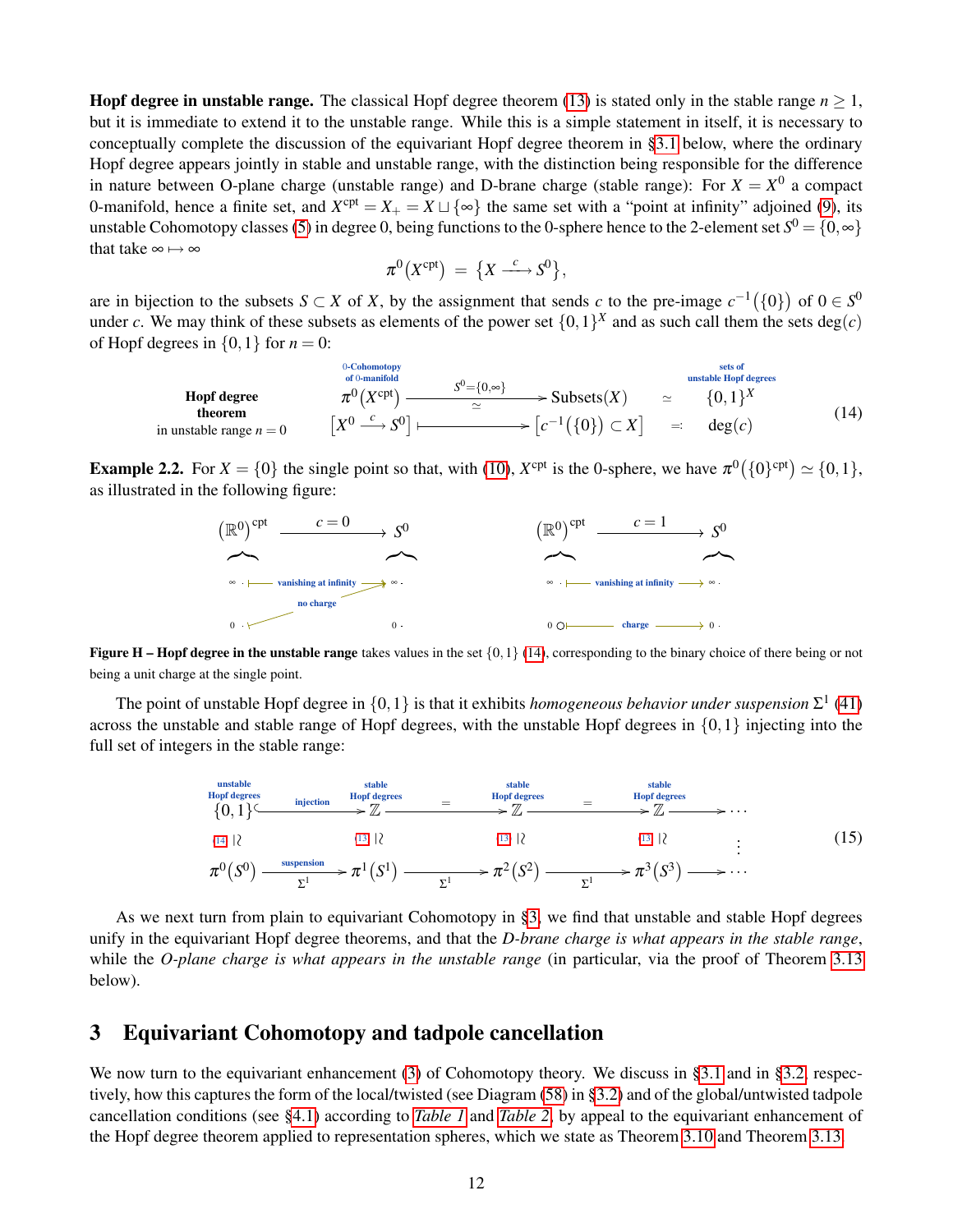Basic concepts of unstable equivariant homotopy theory. To set up notation, we start with reviewing a minimum of underlying concepts from unstable equivariant homotopy theory (see [\[Bl17,](#page-40-11) 1][\[HSS18,](#page-43-2) 3.1] for more).

 $\binom{G}{k}$ 

*Topological G-spaces.* For *G* a finite group, a *topological G-space X* (or just *G-space*, for short) is a topological space *X* equipped with a continuous *G*-action, hence with a continuous function  $G \times X \to X$  such that for all  $g_i \in G$ and  $x \in X$  we have  $g_1 \cdot (g_2 \cdot x) = (g_1 g_2) \cdot x$  and  $e \cdot x = x$  (where  $e \in G$  is the neutral element).

<span id="page-12-1"></span>

| G-representation                                                                                  | G-space                                                               | <i>G</i> -orbifold                                                                                                           |                                 | <b>Terminology</b>                                                           |
|---------------------------------------------------------------------------------------------------|-----------------------------------------------------------------------|------------------------------------------------------------------------------------------------------------------------------|---------------------------------|------------------------------------------------------------------------------|
| G<br>finite group                                                                                 | $\sqrt{1}$<br>$\mathbb{R}^V$<br><b>Euclidean</b><br>$G$ -space $(19)$ | $\mathbb{R}^V/\!\!/ G$<br><b>Euclidean orbifold</b>                                                                          | singularity                     | <b>ADE-singularities</b>                                                     |
| $V \in RO(G)$<br>orthogonal linear<br>G-representation                                            | $S^V$<br>G-representation<br>sphere $(21)$                            | $S^V/\!\!/ G = \left( \mathbb{R}^V/\!\!/ G \right)^{\text{cpt}}$<br>Euclidean orbifold<br>including point at infinity $(11)$ | vicinity of<br>singularity      | $G \subset SU(2)$<br>finite subgroup of $SU(2)$<br>(16)<br>$V=4_{\mathbb H}$ |
| $G \rtimes \mathbb{Z}^{\dim(V)} \subset \text{Iso}(\mathbb{R}^V)$<br>crystallographic group (22)) | $\neg\neg V$<br>G-representation<br>torus $(23)$                      | $\mathbb{T}^V/\!\!/ G = \big(\mathbb{R}^V/\!\!/ G\big)/\mathbb{Z}^{\dim(V)}$<br>toroidal orbifold                            | flat, compact<br>singular space | quaternionic representation<br>(17)                                          |

Here we are concerned with the classes of examples of *G*-spaces shown in *[Table 5](#page-12-1)*: [3](#page-12-2)

Table 5 – Flat *G*-orbifolds and the *G*-spaces covering them. Examples arising in application to M-theory are discussed in [§4.1.](#page-30-1)

Orbifold terminology. As common in string theory, we will be thinking of *G*-spaces *X* as stand-ins for their homotopy quotients  $X/\!\!/ G$ , which are the actual orbifolds. This is mathematically fully justified by the fact that the proper notion of generalized cohomology of such global quotient orbifolds  $X/\sqrt{G}$  is equivalently the *G*-equivariant generalized cohomology of the space *X*. We relegate a comprehensive discussion of this technical point to [\[SS20\]](#page-44-15), but this is mathematical folklore: see [\[PrSc10,](#page-44-17) §1][\[Schw17,](#page-44-18) p. 1][\[Schw18,](#page-44-19) p. ix-x]. Moreover, in the specific application to M-theory, below in [§4,](#page-30-0) the relevant orbifolds are always part of *orbi-orientifolds*, in that a subgroup  $\mathbb{Z}_2^{\text{refl}}$  of the orbifold quotient group  $G = G^{\text{ADE}}$  combines with a Hořava-Witten-involution  $\mathbb{Z}_2^{\text{HW}}$  to an orientationchanging involution  $\mathbb{Z}_2^{\text{HW+refl}}$  which fixes an "MO5-plane". This is made precise in [§4.1](#page-30-1) below; see [\(67\)](#page-31-0) there. Since, with passage to the  $\mathbb{Z}_2^{\rm HW}$ -fixed locus (the "MO9-pane") understood [\(80\)](#page-36-2), the further localization to the MO5-plane coincides with the orbifold singularity, we will often refer here to orbifold fixed points as orientifold fixed points, wherever this serves the preparation of the application in [§4.](#page-30-0) Accordingly, the orbifold singularities in the applications below in [§4](#page-30-0) are always inside an O-plane, so that the relevant flavor of equivariant K-theory considered below in Prop. [3.14](#page-22-0) and in *[Figure P](#page-27-0)*, *[Figure M](#page-23-1)* is KO.

Linear *G*-representations. The *G*-spaces of interest for the discussion of toroidal orbifolds all come from *orthogonal linear G-representations V*: finite-dimensional Euclidean vector spaces equipped with a linear action by *G* factoring through the canonical action of the orthogonal group. We will denote concrete examples of such *V* of dimension  $n \in \mathbb{N}$  and characterized by some label "l" in the form  $V = \mathbf{n}_1$ , and also refer to them as an *RO-degree* [\(2\)](#page-4-4).

The *key class of examples* of interest here are finite subgroups (see, e.g., [\[BSS19,](#page-40-4) A.1])

<span id="page-12-3"></span>
$$
G^{\text{ADE}} \subset \text{SU}(2) \simeq \text{Sp}(1) \simeq U(1,\mathbb{H}) \simeq S(\mathbb{H}) \tag{16}
$$

of the multiplicative group of unit norm elements  $q \in S(\mathbb{H})$  in the vector space  $\mathbb{H} \simeq_{\mathbb{R}} \mathbb{R}^4$  of quaternions, and their defining 4-dimensional linear representation on this space (by left quaternion multiplication), which we denote by

<span id="page-12-0"></span>
$$
\mathbf{4}_{\mathbb{H}} \in \text{RO}(G^{\text{ADE}}). \tag{17}
$$

<span id="page-12-2"></span><sup>&</sup>lt;sup>3</sup> For our purposes here, the covering *G*-space *X* is all we need to speak about the corresponding orbifold  $X/\!\!/ G$ . For a dedicated discussion of geometric orbifolds we refer to [\[Ra06,](#page-44-2) 13][\[SS20\]](#page-44-15). Note that [\[Ra06,](#page-44-2) 13] says "Euclidean orbifold" for any flat orbifold.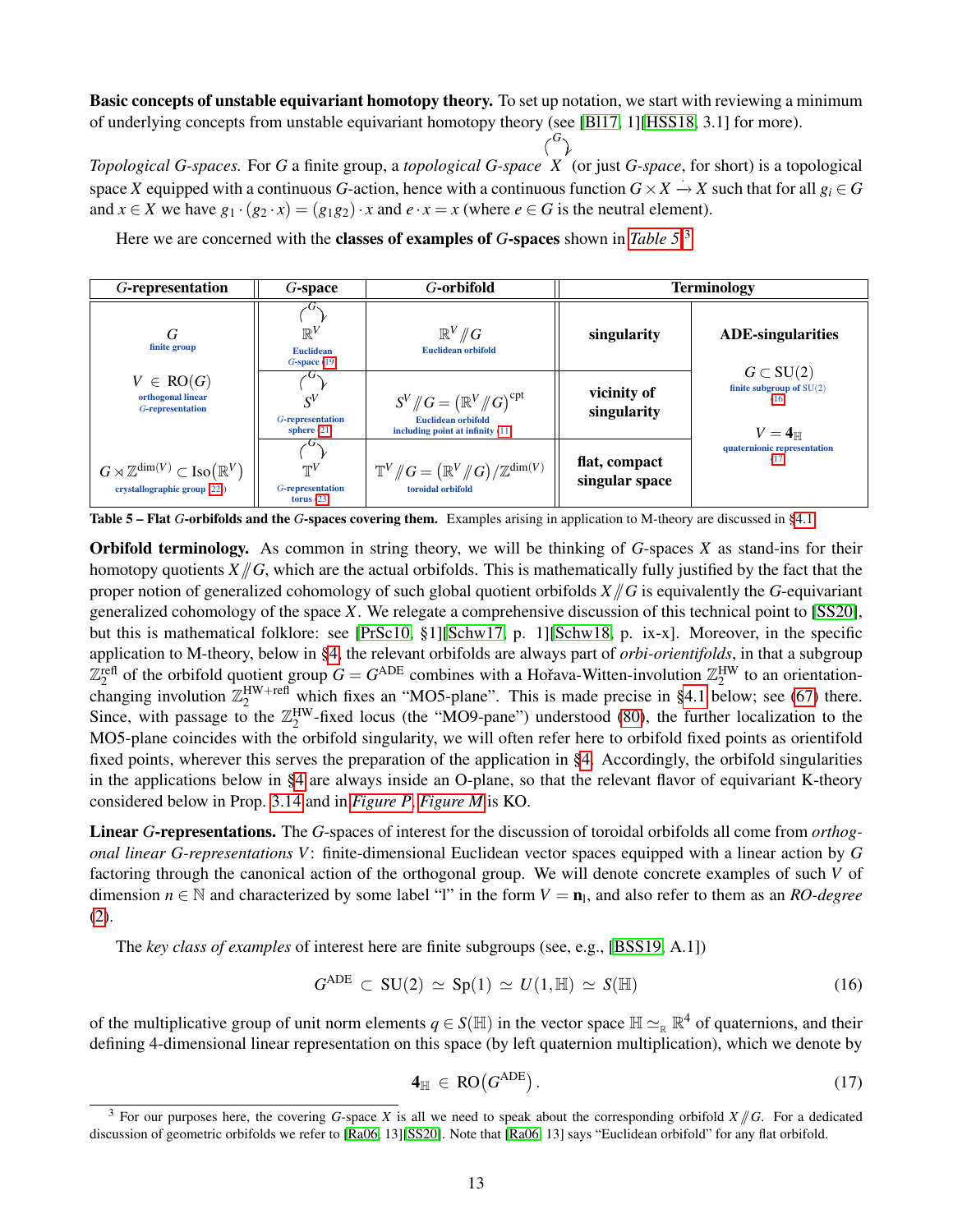All of these, except the cyclic groups of odd order, contain the subgroup

<span id="page-13-4"></span>
$$
\mathbb{Z}_2^{\text{refl}} \coloneqq \left\langle -1 \in S(\mathbb{H}) \right\rangle \subset G^{\mathcal{A}_{\text{ev}}\text{DE}} \tag{18}
$$

generated by the quaternion  $-1 \in \mathbb{H}$ . This acts on the 4-dimensional quaternionic representation [\(17\)](#page-12-0) by point reflection at the origin, hence as the 4-dimensional sign representation

$$
\begin{array}{ccc} \mathbb{Z}_2^{\text{refl}} & & \mathbb{Z}_2 \\ \mathbb{R}^{\boldsymbol{4}_\mathbb{H}} & \simeq & \mathbb{R}^{\boldsymbol{4}_{sgn}} \end{array},
$$

as illustrated for 2 of 4 dimensions in *[Figure I](#page-13-2)*.

Euclidean *G*-Spaces. The underlying Euclidean space of a linear *G*-representation *V* is of course a *G*-space, hence a *Euclidean G-space*, which we suggestively denote by  $\mathbb{R}^V$ : *G*

<span id="page-13-1"></span>
$$
\begin{array}{ccc}\n\text{linear } G\text{-representation} & V \in \mathbf{RO}(G) \\
& \Rightarrow & \mathbb{R}^V \\
& \text{Euclidean } G\text{-space}\n\end{array} \tag{19}
$$

<span id="page-13-2"></span>**Example 3.1** (*[Figure I](#page-13-2)*). With  $G = \mathbb{Z}_2$  and  $V = 2_{sgn}$  its 2-dimensional sign representation, the Euclidean *G*-spaces  $\mathbb{R}^{2_{\text{sgn}}}$  is the Cartesian plane equipped with the action of point reflection at the origin:

> Figure I – The Euclidean  $\mathbb{Z}_2$ -space [\(19\)](#page-13-1) of the 2dimensional sign representation  $2_{\text{sgn}}$ . The underlying topological space is the Euclidean plane  $\mathbb{R}^2$ , with group action by point reflection at the origin.



Notice that for  $V, W \in RO(G)$  two orthogonal linear *G*-representations, with  $V \oplus W \in RO(G)$  their direct sum representation, the Cartesian product of their Euclidean *G*-spaces [\(19\)](#page-13-1) is the Euclidean *G*-space of their direct sum:

<span id="page-13-5"></span>
$$
\mathbb{R}^V \times \mathbb{R}^W \simeq \mathbb{R}^{V \oplus W}.
$$
 (20)

*G*-Representation spheres. The one-point compactification [\(8\)](#page-8-2) of a Euclidean space  $\mathbb{R}^V$  [\(19\)](#page-13-1) becomes itself a *G*space, with the point at infinity declared to be fixed by all group elements; this is called the *representation sphere* of *V* (see, e.g., [\[Bl17,](#page-40-11) 1.1.5]):

<span id="page-13-0"></span>one-point compactification  
\nof Euclidean space 
$$
V
$$
  
\n
$$
S^V = (\mathbb{R}^V)^{cpt} \approx D(\mathbb{R}^V)/S(\mathbb{R}^V) \approx S(\mathbb{R}^{1_{triv}} \oplus V).
$$
\n(21)  
\nrepresentation  
\nsphere  
\nwith the 1d trivial representation  
\nwith boundary collapsed  
\nto the point at infinity

<span id="page-13-3"></span>**Example 3.2** (*[Figure J](#page-13-3)*). With  $G := \mathbb{Z}_2$  the group of order 2 and  $\mathbf{1}_{sgn}$  its 1-dimensional sign-representation, the corresponding representation sphere [\(21\)](#page-13-0) is the circle equipped with the  $\mathbb{Z}_2$ -action that reflects across an equator:

> Figure J – The  $\mathbb{Z}_2$ -representation sphere of the 1dimensional sign representation  $\mathbf{1}_{\text{sgn}}$  is the  $\mathbb{Z}_2$ -space whose underlying topological space is the circle, and equipped with the  $\mathbb{Z}_2$ -action that reflects points across the equator through 0 and the point at infinity.

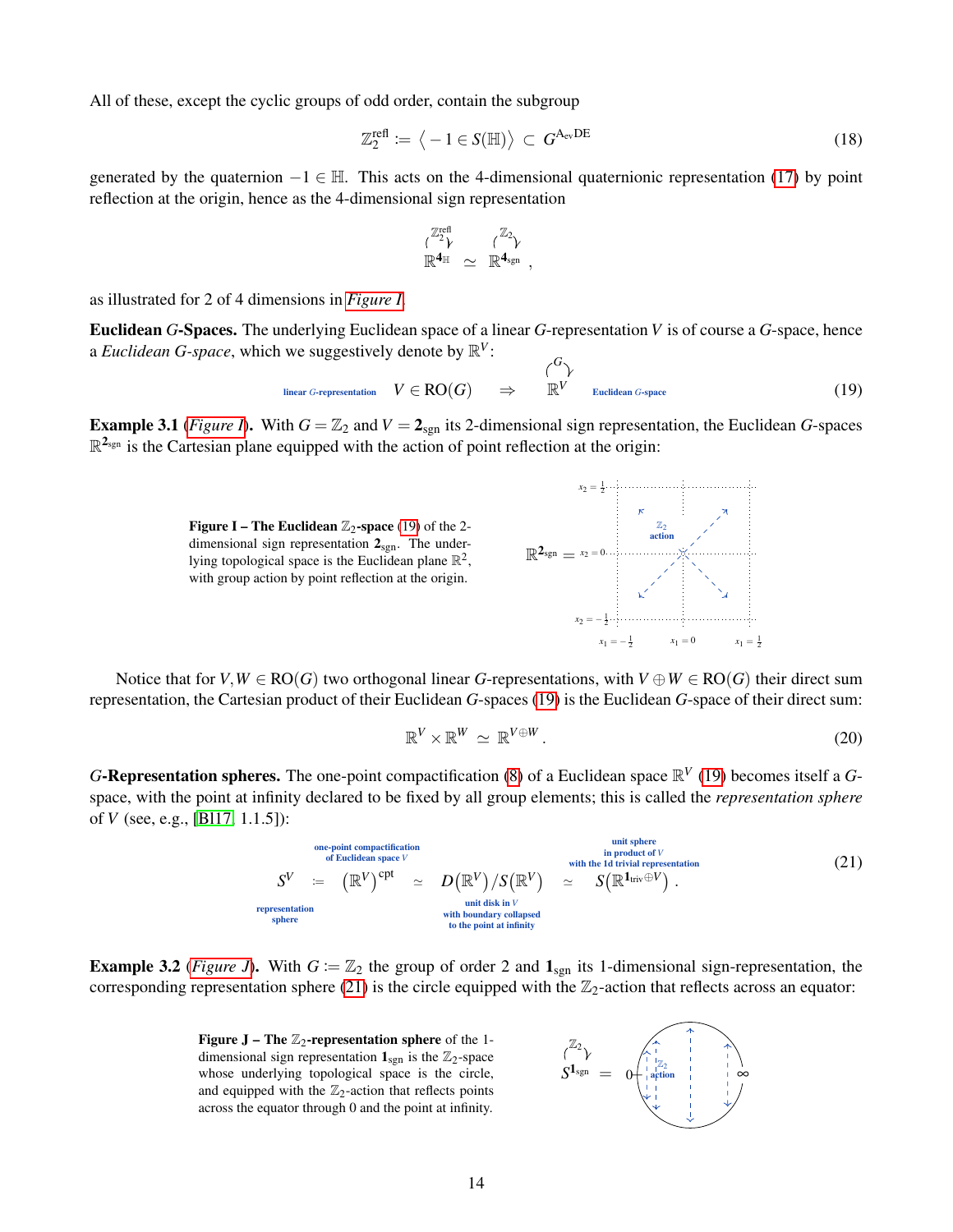*G*-Representation tori. Similarly, consider the linear *G*-representation *V* such that  $G \subset \text{Iso}(\mathbb{R}^{\dim(V)})$  is the point group of a crystallographic group C (see, e.g., [\[Far81\]](#page-41-8)) of the underlying Euclidean space  $\mathbb{R}^{\dim(V)}$  with corresponding translational sub-lattice  $\mathbb{Z}^n \subset \text{Iso}(n)$  inside the Euclidean group in  $n = \dim(V)$  dimensions. This means we have an exact sequence of this form:

<span id="page-14-0"></span>

Then the corresponding torus  $\mathbb{T}^n := \mathbb{R}^n / \mathbb{Z}^n$  inherits a *G*-action from  $\mathbb{R}^V$ . We may call the resulting *G*-space the *representation torus* of *V*. This is the type of *G*-space whose global quotients are *toroidal orbifolds*:

<span id="page-14-1"></span>

**Example 3.3** (*[Figure K](#page-14-2)*). For  $G = \mathbb{Z}_4$  the cyclic group of order 4 and  $2_{\text{rot}}$  its 2-dimensional linear representation given by rotations around the origin by integer multiples of  $\pi/2$ , this action descends to the 2-torus quotient to give the representation torus  $\mathbb{T}^{2_{\text{rot}}}$ :

<span id="page-14-2"></span>Figure K – The  $\mathbb{Z}_4$ -representation torus [\(23\)](#page-14-1) of the 2-dimensional rotational representation  $2_{\text{rot}}$ . The underlying topological space is the 2-torus  $T^2 = \mathbb{R}^2/\mathbb{Z}^2$ , of which we show the canonical covering  $\mathbb{R}^2$ coordinate chart. Due to the coordinate identifications

$$
([x_1],[x_2]) = ([x_1+n],[x_2+m]) \in \mathbb{T}^2 = \mathbb{R}^2 / \mathbb{Z}^2
$$

the fixed point set [\(24\)](#page-14-3) of the  $\mathbb{Z}_2$ -subgroup has four points is

$$
\big(\mathbb{T}^{\mathbf{2}_{rot}}\big)^{\mathbb{Z}_2} \,=\, \Big\{\big([0],[0]\big),\big([\tfrac{1}{2}],[\tfrac{1}{2}]\big),\big([0],[\tfrac{1}{2}]\big),\big([\tfrac{1}{2}],[0]\big)\Big\} \subset \mathbb{T}^2\,.
$$

while that of the full group has two points

$$
\big(\mathbb{T}^{\mathbf{2}_{rot}}\big)^{\mathbb{Z}_4} \ = \ \Big\{ \big([0],[0]\big), \big([\tfrac{1}{2}],[\tfrac{1}{2}]\big) \Big\} \subset \mathbb{T}^2 \, .
$$



*H*-Fixed subspaces and isotropy groups. For *X* a *G*-space and *H* ⊂ *G* any subgroup, the *H-fixed subspace*

*G*

<span id="page-14-3"></span>
$$
X^H := \left\{ x \in X \middle| h \cdot x = x \text{ for all } h \in H \right\} \subset X \tag{24}
$$

is the topological subspace of *X* on those points which are fixed by the action of *H*. In particular, for  $1 \subset G$  the trivial group we have  $X^1 = X$ . We also write

<span id="page-14-4"></span>
$$
IsotrX(G) := \{ \text{Stab}_G(x) \subset G \, \big| \, x \in X \} \tag{25}
$$

<span id="page-14-5"></span>for the set of *isotropy subgroups* of *G*, hence those that appear as stabilizer groups of some point, namely as maximal subgroups fixing a point:  $\text{Stab}_G(x) := \{ g \in G | g \cdot x = x \} \subset G$ . It is the isotropy subgroups [\(25\)](#page-14-4), but not necessarily the generic subgroups, which serve to filter a *G*-space in a non-degenerate way, since if one isotropy subgroup is strictly larger than another, then its fixed subspace [\(24\)](#page-14-3) is strictly smaller

$$
H_1 \subsetneq H_2 \in Isotr_X(G) \qquad \Rightarrow \qquad X^{H_2} \subsetneq X^{H_1}.
$$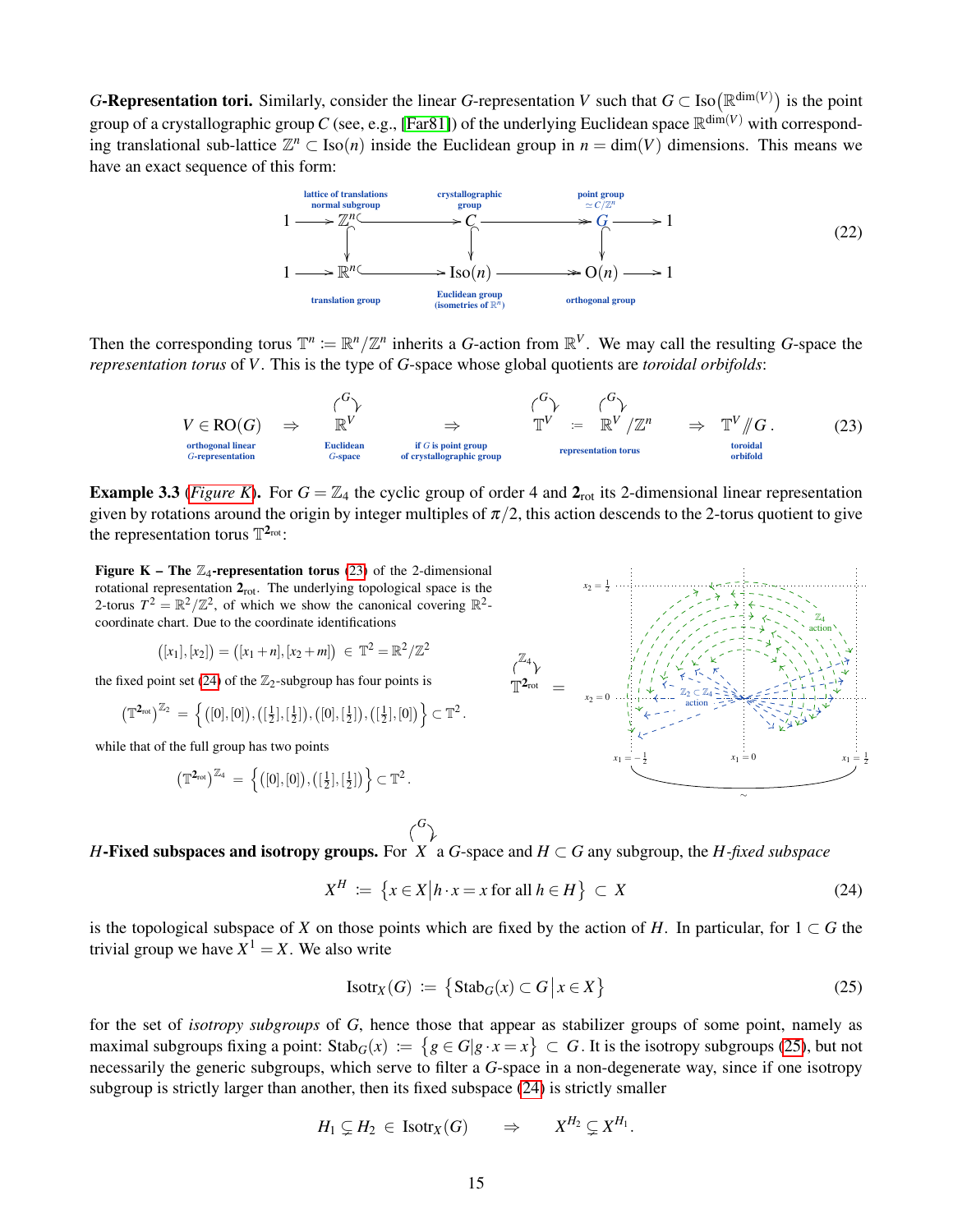Example 3.4 (fixed subspaces of ADE-singularities). The non-trivial fixed subspaces of the Euclidean *G*-space [\(19\)](#page-13-1) of the quaternionic representation  $4_H$  [\(17\)](#page-12-0) are all the singleton sets consisting of the origin:

<span id="page-15-5"></span>
$$
\left(\mathbb{R}^{4_{\mathbb{H}}}\right)^{H} = \begin{cases} \mathbb{R}^{4} & \text{if } H = 1\\ \{0\} & \text{otherwise.} \end{cases}
$$
 (26)

<span id="page-15-1"></span>**Example 3.5** (*[Figure K](#page-14-2)*). For  $G = \mathbb{Z}_2$  and  $\mathbf{n}_{sgn}$  the *n*-dimensional sign representation, the corresponding represen-tation torus [\(23\)](#page-14-1) has as  $\mathbb{Z}_2$ -fixed space [\(24\)](#page-14-3) the 0-dimensional space which is the set of points whose canonical coordinates are all either 0 mod  $\mathbb{Z}$  or  $\frac{1}{2}$  mod  $\mathbb{Z}$ :

<span id="page-15-7"></span>
$$
\mathbb{T}^{\mathbf{n}_{sgn}} := \bigoplus_{\substack{[x] \mapsto [-x] \\ \mathbb{T}^{\mathbf{n}_{sgn}}} } \bigoplus_{\substack{z \to z \\ \mathbb{T}^{\mathbf{n}_{sgn}}} } \bigoplus_{\substack{Z \to z \\ \mathbb{T}^{\mathbf{n}_{sgn}}} } \bigoplus_{\substack{Z \to z \\ \mathbb{T}^{\mathbf{n}_{sgn}}} } \bigoplus_{\substack{Z \to z \\ \mathbb{T}^{\mathbf{n}_{sgn}}} } \bigoplus_{\substack{Z \to z \\ \mathbb{T}^{\mathbf{n}_{sgn}}} } \bigoplus_{\substack{Z \to z \\ \mathbb{T}^{\mathbf{n}_{sgn}}} } \bigoplus_{\substack{Z \to z \\ \mathbb{T}^{\mathbf{n}_{sgn}}} } \bigoplus_{\substack{Z \to z \\ \mathbb{T}^{\mathbf{n}_{sgn}}} } \bigoplus_{\substack{Z \to z \\ \mathbb{T}^{\mathbf{n}_{sgn}}} } \bigoplus_{\substack{Z \to z \\ \mathbb{T}^{\mathbf{n}_{sgn}}} } \bigoplus_{\substack{Z \to z \\ \mathbb{T}^{\mathbf{n}_{sgn}}} } \bigoplus_{\substack{Z \to z \\ \mathbb{T}^{\mathbf{n}_{sgn}}} } \bigoplus_{\substack{Z \to z \\ \mathbb{T}^{\mathbf{n}_{sgn}}} } \bigoplus_{\substack{Z \to z \\ \mathbb{T}^{\mathbf{n}_{sgn}}} } \bigoplus_{\substack{Z \to z \\ \mathbb{T}^{\mathbf{n}_{sgn}}} } \bigoplus_{\substack{Z \to z \\ \mathbb{T}^{\mathbf{n}_{sgn}}} } \bigoplus_{\substack{Z \to z \\ \mathbb{T}^{\mathbf{n}_{sgn}}} } \bigoplus_{\substack{Z \to z \\ \mathbb{T}^{\mathbf{n}_{sgn}}} } \bigoplus_{\substack{Z \to z \\ \mathbb{T}^{\mathbf{n}_{sgn}}} } \bigoplus_{\substack{Z \to z \\ \mathbb{T}^{\mathbf{n}_{sgn}}} } \bigoplus_{\substack{Z \to z \\ \mathbb{T}^{\mathbf{n}_{sgn}}} } \bigoplus_{\substack{Z \to z \\ \mathbb{T}^{\mathbf{n}_{sgn}}} } \bigoplus_{\substack{Z \to z \\ \mathbb{T}^{\mathbf{n}_{sgn}}} } \bigoplus_{\substack{Z \to z \\ \mathbb{T}^{\mathbf{n}_{sgn}}} } \bigoplus_{\substack{Z \to z \\ \
$$

<span id="page-15-6"></span>**Example 3.6 (Kummer surface).** The reflection ADE-action [\(18\)](#page-13-4)  $\mathbb{R}^{4_{\mathbb{H}}}$  is clearly crystallographic [\(22\)](#page-14-0). The orbifold  $\mathbb{T}^{4_{\mathbb{H}}}/\mathbb{Z}^{\text{refl}}_{\mathbb{Z}} \simeq \mathbb{T}^{4_{\text{sgn}}}/\mathbb{Z}_{2}$  presented by the corresponding representation torus [\(23\)](#page-14-1) (when equivalently thought of the complex 2 dimensional torus) known as the *European surf* of as an orbifold of the complex 2-dimensional torus) known as the *Kummer surface* (e.g. [\[BDP17,](#page-40-15) 5.5]). The cardinality of its fixed point set [\(24\)](#page-14-3) is (by Example [3.5\)](#page-15-1)

$$
\left| \left( \mathbb{T}^{4_{\mathbb{Z}}}\right)^{\mathbb{Z}_2^{\text{refl}}} \right| \, = \, \left| \{ [0], [\frac{1}{2}]\}^4 \right| \, = \, 16.
$$

Residual action on fixed spaces. There is a residual group action on any *H*-fixed subspace *X <sup>H</sup>* [\(24\)](#page-14-3) inherited from the *G*-action on all of *X*, with the residual group being the "Weyl group" [\[May96,](#page-43-21) p. 13]

<span id="page-15-2"></span>
$$
W_G(H) := N_G(H)/H \tag{28}
$$

which is the quotient group of the maximal subgroup  $N_G(H) \subset G$  for which *H* is a normal subgroup (the normalizer of *H* in *G*) by *H* itself. Thereby any *H*-fixed subspace becomes itself a  $W_G(H)$ -space:

<span id="page-15-3"></span>
$$
\begin{array}{ccc}\n\binom{G}{r} & & \text{if } \\
X & \text{if } (H \subset G) & \longmapsto & X^H . \\
\text{A } G\text{-space induces} & & \text{for each subgroup } H & \text{the } H\text{-fixed space with} \\
\text{residual } W_G(H) \text{-action}\n\end{array}
$$
\n(29)

Notice the two extreme cases of the Weyl group [\(28\)](#page-15-2):

<span id="page-15-4"></span>
$$
W_G(1) = G
$$
 and  $W_G(G) = 1.$  (30)

Maps between *G*-spaces and their Elmendorf stages. The relevant *morphisms between G-spaces* are continuous functions between the underlying spaces that are *G*-equivariant:

<span id="page-15-0"></span>
$$
\begin{array}{ccc}\n\binom{G}{r} & f & \binom{G}{r} \\
X & \longrightarrow Y & \Leftrightarrow & X \longrightarrow Y & \text{such that } f(g \cdot x) = g \cdot f(x) \\
\text{for all } g \in G \text{ and all } x \in X.\n\end{array} \tag{31}
$$

This *G*-equivariance implies that *H*-fixed points are sent to *H*-fixed points, for every subgroup  $H \subset G$ , hence that every *G*-equivariant continuous function [\(31\)](#page-15-0) induces a system of plain continous functions  $f^H := f_{|X^H}$  between *H*-fixed point spaces [\(24\)](#page-14-3), which are each equivariant with respect to the residual  $W_G(H)$ -action [\(28\)](#page-15-2) and compatible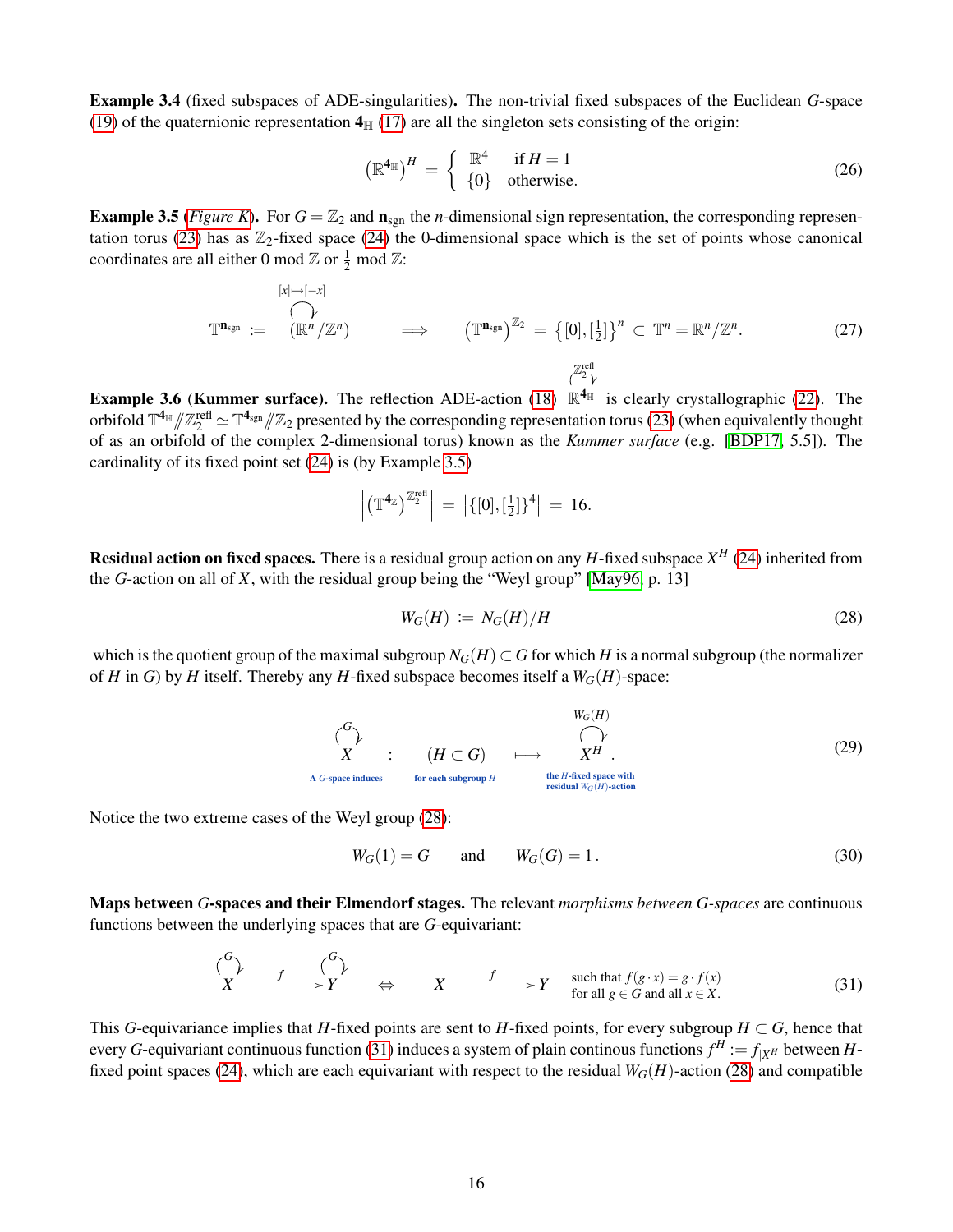with each other with respect to inclusions  $H_i \subset H_j$  of subgroups:

<span id="page-16-5"></span>

We will refer to the component  $f^H$  here as the *Elmendorf stage* labeled by  $H$  [\[Bl17,](#page-40-11) 1.3][\[HSS18,](#page-43-2) 3.1].

Finally, a *G-homotopy* between two *G*-equivariant functions  $f_1, f_2$  [\(31\)](#page-15-0)

<span id="page-16-1"></span>
$$
G\left(\mathbf{X}\right)\longrightarrow\mathcal{F}\left(\mathbf{0}\right)
$$
\n
$$
G\left(\mathbf{X}\right)\longrightarrow\mathcal{F}\left(\mathbf{0}\right)
$$
\n
$$
G\left(\mathbf{0}\right)
$$
\n
$$
G\left(\mathbf{0}\right)
$$
\n
$$
G\left(\mathbf{0}\right)
$$
\n
$$
G\left(\mathbf{0}\right)
$$
\n
$$
G\left(\mathbf{0}\right)
$$
\n
$$
G\left(\mathbf{0}\right)
$$
\n
$$
G\left(\mathbf{0}\right)
$$
\n
$$
G\left(\mathbf{0}\right)
$$
\n
$$
G\left(\mathbf{0}\right)
$$
\n
$$
G\left(\mathbf{0}\right)
$$
\n
$$
G\left(\mathbf{0}\right)
$$
\n
$$
G\left(\mathbf{0}\right)
$$
\n
$$
G\left(\mathbf{0}\right)
$$
\n
$$
G\left(\mathbf{0}\right)
$$
\n
$$
G\left(\mathbf{0}\right)
$$
\n
$$
G\left(\mathbf{0}\right)
$$
\n
$$
G\left(\mathbf{0}\right)
$$
\n
$$
G\left(\mathbf{0}\right)
$$
\n
$$
G\left(\mathbf{0}\right)
$$
\n
$$
G\left(\mathbf{0}\right)
$$
\n
$$
G\left(\mathbf{0}\right)
$$
\n
$$
G\left(\mathbf{0}\right)
$$
\n
$$
G\left(\mathbf{0}\right)
$$
\n
$$
G\left(\mathbf{0}\right)
$$
\n
$$
G\left(\mathbf{0}\right)
$$
\n
$$
G\left(\mathbf{0}\right)
$$
\n
$$
G\left(\mathbf{0}\right)
$$
\n
$$
G\left(\mathbf{0}\right)
$$
\n
$$
G\left(\mathbf{0}\right)
$$
\n
$$
G\left(\mathbf{0}\right)
$$
\n
$$
G\left(\mathbf{0}\right)
$$
\n
$$
G\left(\mathbf{0}\right)
$$
\n
$$
G\left(\mathbf{0}\right)
$$
\n
$$
G\left(\mathbf{0}\right)
$$
\n
$$
G\left(\mathbf{
$$

is a homotopy  $[0,1] \times X \stackrel{\eta}{\longrightarrow} X$  between the underlying continuous functions, hence such that  $f_i = \eta(i,-)$ , which is equivariant as a function on the product *G*-space  $X \times [0,1]$ , where the *G*-action on the interval [0,1] is taken to be trivial.

### <span id="page-16-0"></span>3.1 Equivariant Hopf degree on spheres and Local tadpole cancellation

We discuss the unstable (Theorem [3.10\)](#page-17-0) and the stabilized (Theorem [3.13\)](#page-21-1) equivariant Hopf degree theorem for representation spheres, which characterizes equivariant Cohomotopy in compatible RO-degree (Def. [3.7](#page-16-2) below), on Euclidean *G*-spaces and vanishing at infinity, hence of the vicinity of *G*-singularities inside flat Euclidean space (Def. [3.9](#page-17-1) below). Using this we show (Prop. [3.14\)](#page-22-0) that equivariant Cohomotopy implies the form of the local/twisted tadpole cancellation conditions from *[Table 1](#page-1-1)*, *[Table 2](#page-2-1)*.

#### 3.1.1 Unstable equivariant Hopf degree

For stating the equivariant Hopf degree theorem, we need the following concept of *compatible RO-degree* for equivariant Cohomotopy. This condition is really a reflection of the structure of *J-twisted* Cohomotopy (as in [\[FSS19b\]](#page-42-16)[\[FSS19c\]](#page-42-19)) in its version on flat orbifolds, and as such is further developed in [\[SS20\]](#page-44-15).

*G*

<span id="page-16-2"></span>**Definition 3.7** (Compatible RO-degree). Given a *G*-space *X* such that each *H*-fixed subspace  $X^H$  [\(24\)](#page-14-3) for Ĭ. isotropy groups  $H \in \text{Isotr}_X(G)$  [\(25\)](#page-14-4) admits the structure of an orientable manifold, we say that an orthogonal linear *G*-representation *V* is a *compatible RO-degree for equivariant Cohomotopy of X* if for each isotropy subgroup  $H \in$  Isotr<sub>*X*</sub>(*G*) [\(25\)](#page-14-4) the following two conditions hold: <sup>[4](#page-16-3)</sup>

(i) Compatible fixed space dimensions: the dimension of the *H*-fixed subspace of *V* equals that of the *H*-fixed subspace of *X*:

<span id="page-16-4"></span>
$$
\dim(X^H) = \dim(V^H). \tag{34}
$$

<span id="page-16-3"></span><sup>4</sup> These conditions are a specializations of the conditions stated in [\[tD79,](#page-45-4) p. 212-213], streamlined here for our purpose.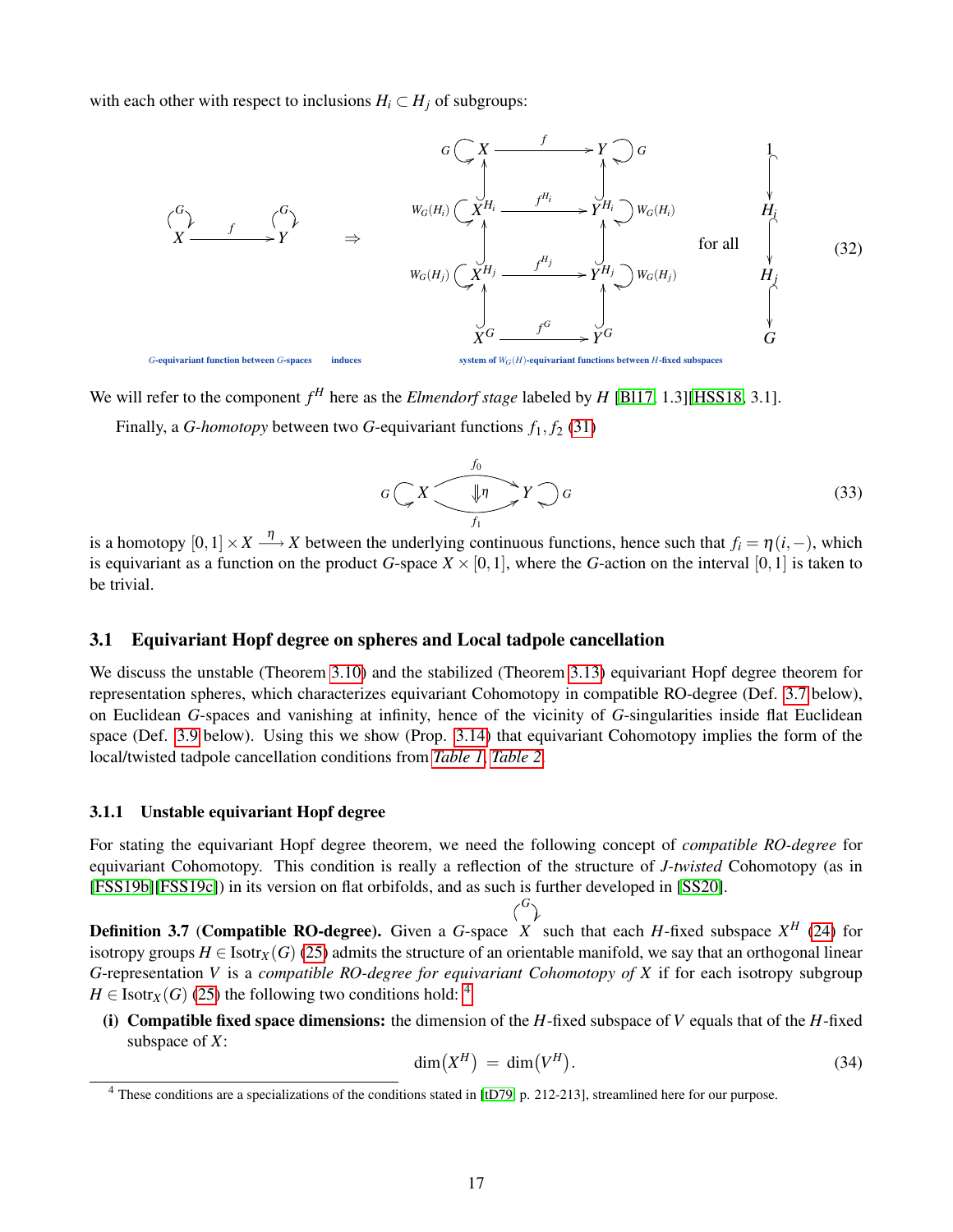(ii) Compatible orientation behavior: the action [\(29\)](#page-15-3) of an element  $[g] \in W_G(H)$  [\(28\)](#page-15-2) on  $V^H$  is orientation preserving or reversing, respectively, precisely if it is so on *X H*

$$
\text{orient}\left(\bigwedge_{X^H}^{[g]\in W_H(H)}\right) = \text{orient}\left(\bigwedge_{(S^V)^H}^{[g]\in W_H(H)}\right). \tag{35}
$$

<span id="page-17-2"></span>Example 3.8 (Compatible RO-degree for representation-spheres and -tori). We observe that every real linear *G*-representation *V* is a compatible RO-degree (Def. [3.7\)](#page-16-2)

- (i) for the corresponding representation sphere  $S^V$  [\(21\)](#page-13-0);
- (ii) and for the corresponding representation torus  $\mathbb{T}^V$  [\(23\)](#page-14-1)

If the latter exists, hence if *G* is the point group of a crystallographic group on  $\mathbb{R}^V$  [\(22\)](#page-14-0).

For brevity, we introduce the following terminology, following *[Table 5](#page-12-1)*, for the situation in which we will now consider equivariant Cohomotopy in compatible RO-degree:

<span id="page-17-1"></span>Definition 3.9 (Cohomotopy of vicinity of the singularity). Given a finite group *G* and an orthogonal linear *G*-representation  $V \in \text{RO}(G)$ , we say that the *Cohomotopy of the vicinity of the singularity* is the unstable *G*equivariant Cohomotopy [\(3\)](#page-4-1)

$$
\pi_G^V\big((\mathbb{R}^V)^{\text{cpt}}\big) \,=\, \pi_G^V\big(S^V\big)
$$

in compatible RO-degree *V* (Def. [3.7,](#page-16-2) Example [3.8\)](#page-17-2) of the Euclidean *G*-space  $\mathbb{R}^V$  [\(19\)](#page-13-1) and vanishing at infinity [\(11\)](#page-8-0), hence of the representation sphere  $S^V$  [\(21\)](#page-13-0) and preserving the point at infinity.

The key implication of the first clause [\(34\)](#page-16-4) on compatible RO-degrees is that each Elmendorf stage *c <sup>H</sup>* [\(32\)](#page-16-5) of a *G*-equivariant Cohomotopy cocycle *c* is a cocycle in ordinary Cohomotopy [\(5\)](#page-7-0) to which the ordinary Hopf degree theorem applies, either in its stable range [\(13\)](#page-9-3) or in the unstable range [\(14\)](#page-11-2):

<span id="page-17-3"></span><span id="page-17-0"></span>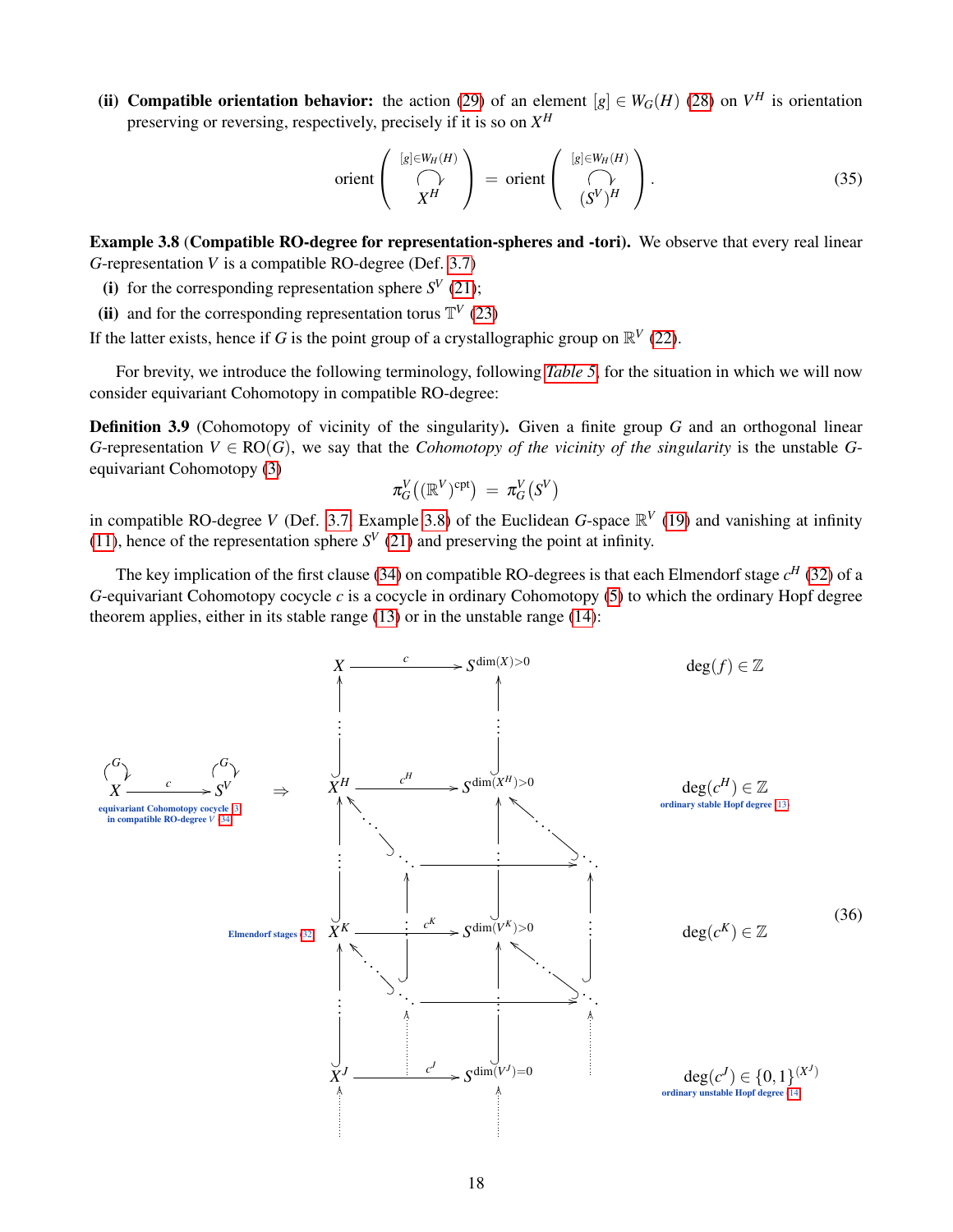Theorem 3.10 (Unstable equivariant Hopf degree theorem for representation spheres). *The unstable Coho*mopotopy of the vicinity of a G-singularity  $\mathbb{R}^V$  (Def. [3.9\)](#page-17-1) is in bijection to the product set of one copy of the integers *for each isotropy group* [\(25\)](#page-14-4) *with positive-dimensional fixed subspace* Isotr $\frac{d}{dx} > 0$  ([\(24\)](#page-14-3), and one copy of  $\{0,1\}$  if there is an isotropy group with 0-dimensional fixed subspace  ${\rm Isotr}_X^{d_{\rm fix}=0}(G)$  (which is then necessarily unique and, *in fact, the group G itself):*

<span id="page-18-0"></span>
$$
\pi_G^V((\mathbb{R}^V)^{\text{cpt}}) \xrightarrow{c \mapsto (H \mapsto N_H(c))} \mathbb{Z}^{\text{Isorf}_X^{d_{\text{fix}} > 0}(G)} \times \{0, 1\}^{\text{Isorf}_X^{d_{\text{fix}} = 0}(G)},
$$
\n(37)

where, for  $H\in {\rm Isotf}_X^{d_{\rm fix}>0}(G)$ , the ordinary Hopf degree at Elmendorf stage  $H$  [\(36\)](#page-17-3) is of the form

<span id="page-18-1"></span> $deg(c^H)$  $=$   $\phi_H(\{\text{deg}(c^K) | K \supsetneq H \in \text{Isotr}_X(G)\})$   $\mathbf{N_H}(c) \cdot |(W_G(H))|$  $\in \mathbb{Z}$ . The ordinary Hopf degree [\(13\)](#page-9-3) at Elmendorf stage *K* [\(32\)](#page-16-5) offset, being a function  $\phi_H$  of the Hopf degrees at all lower stages. an integer multiple of the order of the Weyl group [\(28\)](#page-15-2) (38)

*The isomorphism* [\(37\)](#page-18-0) *is exhibited by sending an equivariant Cohomotopy cocycle c to the sequence of the integers*  $N_H(c)$  *from* [\(38\)](#page-18-1) *in positive fixed subspace dimensions, together with possibly the choice of an element of*  $\{0,1\}$ , *which is the unstable Hopf degree in dimension 0 [\(14\)](#page-11-2), at Elmendorf stage G (if*  $dim(V^G) = 0$ *).* 

*Proof.* In the special case that no subgroup  $H \subset G$  has a fixed subspace of vanishing dimension, this is [\[tD79,](#page-45-4) Theorem 8.4.1] (the assumption of positive dimension is made "for simplicity" in [\[tD79,](#page-45-4) middle of p. 212]). Hence we just need to convince ourselves that the proof given there generalizes: in the present case of representation spheres, the only possible 0-dimensional fixed subspace is the 0-sphere. Hence we need to consider the case that  $(S^V)^G = S^0.$ 

To generalize the inductive argument in [\[tD79,](#page-45-4) p. 214] to this case, we just need to see that every function  $(S^V)^G \to (S^V)^G$  extends to a  $W_G(H)$ -equivariant function  $(S^V)^H \to (S^V)^H$  on a next higher Elmendorf stage H. But this holds in the present case: every function from  $S^0 = \{0, \infty\}$  to itself (as in *[Figure H](#page-0-0)*) readily extends even to a *G*-equivariant function  $S^V \to S^V$ , and by assumption of vanishing at infinity [\(11\)](#page-8-0) one of exactly two extensions will work, namely either the identity function or the function constant on  $\infty \in S^V$ :

<span id="page-18-2"></span>
$$
\{0,1\} \leftarrow \text{conf}_{\text{a single point in } S^0} \qquad [S^0 \xrightarrow{\text{conf}_{\text{g}} S^0}] \qquad \left[\begin{matrix} S^0 \xrightarrow{\text{id}_{S^0}} S^0 \end{matrix}\right] \qquad \left[\begin{matrix} S^V \xrightarrow{\text{cond}(\text{gration of})} S^V \end{matrix}\right] \qquad \text{conf}_{\text{gating at } 0 \in S^0} \qquad \qquad \left[\begin{matrix} S^0 \xrightarrow{\text{cond}_{\text{g}} S^V} S^V \end{matrix}\right] \qquad \text{conf}_{\text{gating at } 0 \in S^V} \qquad \text{which is sitting at } 0 \in S^V \text{ which is sitting at } 0 \in S^V \text{ which is sitting at } 0 \in S^V \text{ which is sitting at } 0 \in S^V \text{ which is still just at } 0 \in S^V \text{ which is still just at } 0 \in S^V \text{ which is still just at } 0 \in S^V \text{ which is still just at } 0 \in S^V \text{ which is still just at } 0 \in S^V \text{ which is still just at } 0 \in S^V \text{ which is still at } 0 \in S^V \text{ which is still at } 0 \in S^V \text{ which is still at } 0 \in S^V \text{ which is still at } 0 \in S^V \text{ which is still at } S^V \text{ which is still at } S^V \text{ which is still at } S^V \text{ which is still at } S^V \text{ which is not at } S^V \text{ which is not at } S^V \text{ which is not at } S^V \text{ which is not at } S^V \text{ which is not at } S^V \text{ which is at } S^V \text{ which is at } S^V \text{ which is at } S^V \text{ which is at } S^V \text{ which is at } S^V \text{ which is at } S^V \text{ which is at } S^V \text{ which is at } S^V \text{ which is at } S^V \text{ which is at } S^V \text{ which is at } S^V \text{ which is at } S^V \text{ which is at } S^V \text{ which is at } S^V \text{ which is at } S^V \text{ which is at } S^V \text{ which is at } S^V \text{ which is at } S^V \text{ which is at } S^V \text{ which is at } S^V \text{ which is at } S^V \text{ which is at } S^V \text{ which
$$

From this induction forward, the proof of [\[tD79,](#page-45-4) 8.4.1] applies verbatim and shows that on top of this initial Hopf degree number of -1 (a charge at  $0 \in S^0$ ) or 0 (no charge at  $0 \in S^0$ ) there may now be further  $N_H \cdot |W_G(H)|$ -worth of Hopf degree at the next higher Elmendorf stage *H*, and so on.  $\Box$ 

Example 3.11 ( $\mathbb{Z}_2$ -equivariant Cohomotopy). Consider

$$
c\ \in\ \pi^{\textbf{n}_{\text{sgn}}}_{\mathbb{Z}_2}\big((\mathbb{R}^{\textbf{n}_{\text{sgn}}})^{\text{cpt}}\big)
$$

(i.e., a cocycle in  $\mathbb{Z}_2$ -equivariant Cohomotopy vanishing at infinity [\(11\)](#page-8-0) of the *n*-dimensional Euclidean orientifold  $\mathbb{R}^{n_{sgn}}$  [\(19\)](#page-13-1) underlying the *n*-dimensional sign representation  $n_{sgn}$ , as in *[Figure I](#page-13-2)*, hence the equivariant Cohomotopy of the representation sphere  $S^{n_{sgn}}$  [\(21\)](#page-13-0), as in *[Figure J](#page-13-3)*, in compatible RO-degree  $n_{sgn}$ , by Example [3.8\)](#page-17-2). Then the unstable equivariant Hopf degree theorem [3.10](#page-17-0) says, when translated to a geometric situation via the unstable Pontrjagin-Thom theorem [\(7\)](#page-7-1), that:

- (i) there either is, or is not, a single charge sitting at the finite fixed point  $0 \in S^{n_{sgn}}$ , corresponding, with [\(39\)](#page-18-2), to an offset of  $-1$  or 0, respectively, in [\(38\)](#page-18-1);
- (ii) in addition, there is any integer number (the  $N_1 \in \mathbb{N}$  in [\(38\)](#page-18-1)) of orientifold mirror pairs (since  $|W_{\mathbb{Z}_2}(1)|$  =  $|\mathbb{Z}_2| = 2$ , by [\(30\)](#page-15-4)) of charges floating in the vicinity.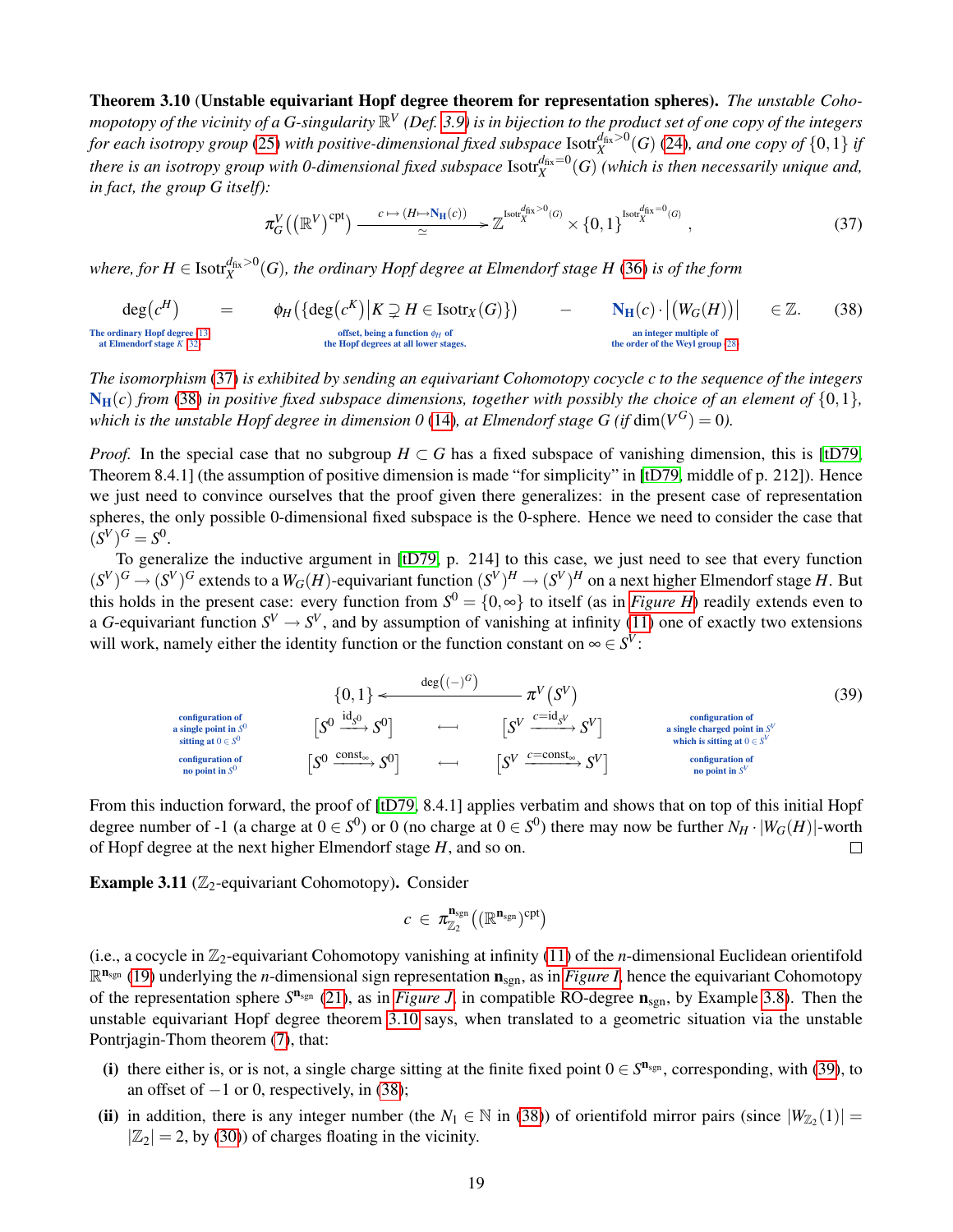<span id="page-19-0"></span>

Figure L – The  $\mathbb{Z}_2$ -Equivariant Cohomotopy of Euclidean *n*-orientifolds vanishing at infinity according to the unstable equivariant Hopf degree theorem [3.10](#page-17-0) applied to sign-representation spheres (*[Figure J](#page-13-3)*) and visuallized by the corresponding configurations of charged points via the unstable Pontrjagin-Thom construction [\(7\)](#page-7-1), in equivariant enhancement of the situation show in *[Figure E](#page-9-1)*. The same situation, just crossed with an interval, appears in the application to M5/MO5 charge in *[Figure V](#page-35-0)*.

It is possible and instructive to make this fully explicit in the simple special case of the 1-dimensional sign representation, where the statement of the equivariant Hopf degree theorem [3.10](#page-17-0) may be found in elementary terms: It is readily checked that all the continuous functions  $c^1 : S^1 \to S^1$  which take 0 to either of  $0, \infty \in S^1$  and wind around at constant parameter speed are  $\mathbb{Z}_2$ -equivariant, hence are Elmendorf stages [\(32\)](#page-16-5) of  $\mathbb{Z}_2$ -equivariant cocycles *c*:

<span id="page-19-1"></span>
$$
(\mathbb{R}^{1_{sgn}})^{cpt} \simeq S^{1_{sgn}} \xrightarrow{c} S^{1_{sgn}}.
$$
\n
$$
S^1 \xrightarrow{c^1} S^1
$$
\n
$$
S^0 \xrightarrow{c^{\mathbb{Z}_2}} S^0
$$
\n(40)

If such a function vanishes at infinity [\(11\)](#page-8-0), in that it takes  $\infty \mapsto \infty$  as shown in *[Figure L](#page-19-0)*, then we have one of two cases:

(i) either  $c^1$  *winds an odd number* of times, so that [\(38\)](#page-18-1) reads:

$$
\deg(c^1) = \overbrace{1}^{\text{offset}} - N_1 \cdot 2,
$$

in which case it satisfies  $c^1(0) = 0$ , so that under the PT-theorem [\(7\)](#page-7-1) there is precisely one charge at the singular fixed point, together with the even integer number  $2 \cdot N_1 \in \mathbb{Z}$  of net charges in its "vicinity" (namely: away from infinity) which are arranged in  $\mathbb{Z}_2$ -mirror pairs, due to the  $\mathbb{Z}_2$ -equivariance of *c*; this is what is shown on the left of *[Figure L](#page-19-0)*;

(ii) or  $c^1$  *winds an even number* of times so that [\(38\)](#page-18-1) reads:

$$
\deg(c^1) = \overbrace{0}^{\text{offset}} - N_1 \cdot 2,
$$

in which case it satisfies  $c^1(0) = \infty$ , so that under the PT-theorem [\(7\)](#page-7-1) there is no charge at the singular fixed point, but a net even integer number  $2 \cdot N_1 \in \mathbb{Z}$  of charges in its vicinity, as before.

Remark 3.12 (Number of branes and offset). Notice that:

(i) For  $N_1 = 0$  (no branes) this is the situation of [\(39\)](#page-18-2): either there is a non-vanishing charge associated with the singular fixed point (O-plane charge), or not.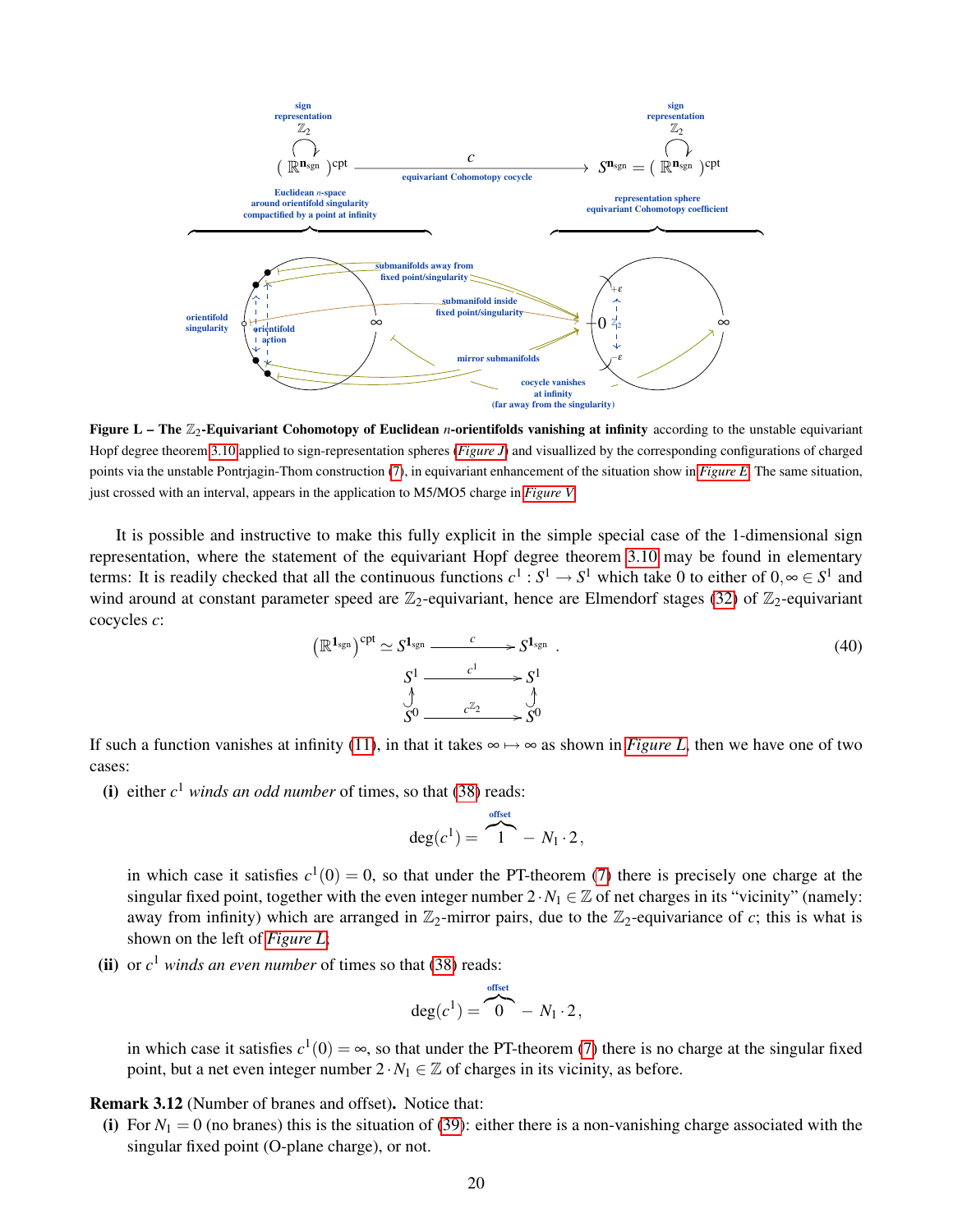- (ii) Furthermore, if there is, it is either  $+1$  or  $-1$ , so that in general the charge associated with the singular fixed point is in  $\{0, \pm 1\}$ , as befits O-plane charge according to *[Figure OP](#page-0-0)*.
- (iii) The offset is relevant only modulo 2, so that we could have chosen an offset of  $+1$  instead of as  $-1$  in the first case. This choice just fixes the sign convention for D-brane/O-plane charge.

Characterizing the brane content around a singularity. In the above example in RO-degree  $1_{sgn}$  [\(40\)](#page-19-1), it is clear that the configurations of branes implied by the unstable equvariant Hopf degree theorem (Theorem [3.10\)](#page-17-0) appear in multiples of the regular *G*-set around a fixed O-plane charge stuck in the singularity, as illustrated in *[Figure L](#page-19-0)* and as demanded by the local/twisted tadpole cancellation conditions according to *[Table 1](#page-1-1)*. In order to prove that this is the case generally, we now turn to the stabilized equivariant Hopf degree theorem (Theorem [3.13](#page-21-1) below), which concretely characterizes the (virtual) *G*-sets of branes that may appear classified by equivariant Cohomotopy.

#### <span id="page-20-0"></span>3.1.2 Stable equivariant Hopf degree

In a homotopy-theoretic incarnation of perturbation theory, we may approximate unstable equivariant Cohomotopy (Theorem [3.13\)](#page-21-1) by its homotopically linearized, namely stabilized (see [\[BMSS18\]](#page-40-13)) version. We briefly recall the basics of stable equivariant Cohomotopy in RO-degree 0 ([\[Seg71\]](#page-44-16), see [\[tD79,](#page-45-4) 7.6 & 8.5][\[Lu05\]](#page-43-15)) before applying this in Theorem [3.13](#page-21-1) and Prop. [3.14](#page-22-0) below.

**Equivariant suspension.** For  $V, W \in \text{RO}(G)$  two orthogonal linear *G*-representations, and for

$$
\left[S^V \simeq \left(\mathbb{R}^V\right)^{\mathrm{cpt}} \stackrel{c}{\longrightarrow} \left(\mathbb{R}^V\right)^{\mathrm{cpt}} \simeq S^V\right] \in \pi_G^V\big(\left(\mathbb{R}^V\right)^{\mathrm{cpt}}\big)
$$

the class of a cocycle in the equivariant Cohomotopy [\(3\)](#page-4-1) of the Euclidean *G*-space  $\mathbb{R}^V$  [\(19\)](#page-13-1) in compatible ROdegree *V* (Example [3.8\)](#page-17-2) and vanishing at infinity [\(11\)](#page-8-0), we obtain the class of a cocycle vanishing at infinity on the product *G*-space  $\mathbb{R}^{V \oplus W}$  [\(20\)](#page-13-5) in compatible degree  $V \oplus W$ , simply by forming the Cartesian product of *c* with the identity on  $\mathbb{R}^W$ . This is the *equivariant suspension* of *c* by RO-degree W:

<span id="page-20-1"></span>
$$
\sum_{\substack{\text{equivalent suspension}\\ \text{by RO-degree } W}}^{W} C_{\text{constrained Cartesian product}} = \left[ \left( \mathbb{R}^{V} \times \mathbb{R}^{W} \right)^{\text{cpt}} \xrightarrow{c \times \text{id}_{\mathbb{R}^{W}}}{\text{compactified Cartesian product}} \left( \mathbb{R}^{V} \times \mathbb{R}^{W} \right)^{\text{cpt}} \right] \in \pi_G^{V \oplus W} \left( \left( \mathbb{R}^{V \oplus W} \right)^{\text{cpt}} \right). \tag{41}
$$

Note that this reduces to the ordinary suspension operation eq. [\(15\)](#page-11-1) for  $G = 1$  the trivial group, hence for ROdegrees  $n_{\text{triv}} = n$ . These equivariant suspension operations form a directed system on the collection of equivariant Cohomotopy sets [\(3\)](#page-4-1), indexed by inclusions of orthogonal linear representations:

<span id="page-20-2"></span>
$$
(V \hookrightarrow V \oplus W) \longrightarrow \left(\pi_G^V((\mathbb{R}^V)^{\text{cpt}}) \xrightarrow{\Sigma^W} \pi_G^{V \oplus W}((\mathbb{R}^{V \oplus W})^{\text{cpt}})\right).
$$
\n(42)

Stable equivariant Cohomotopy. As a consequence of the above, one may consider the union of all unstable equivariant Cohomotopy sets of representation spheres in all compatible degrees, with respect to the identifications along the equivariant suspension maps [\(42\)](#page-20-2) (the colimit of this system):

<span id="page-20-3"></span>

Since the resulting union/colimit is, by construction, stable under taking further such suspensions, this is called the *stable equivariant Cohomotopy in degree 0* ([\[Seg71,](#page-44-16) p. 1], see [\[Lu05,](#page-43-15) p. 9-10]) also called the *0th stable G-equivariant homotopy group of spheres* or the *G-equivariant stable 0-stem* or similar (see [\[May96,](#page-43-21) IX.2][\[Schw,](#page-44-20) 3]). Notice that here the stable RO-degree is the formal difference of the unstable RO-degree by the RO-degree of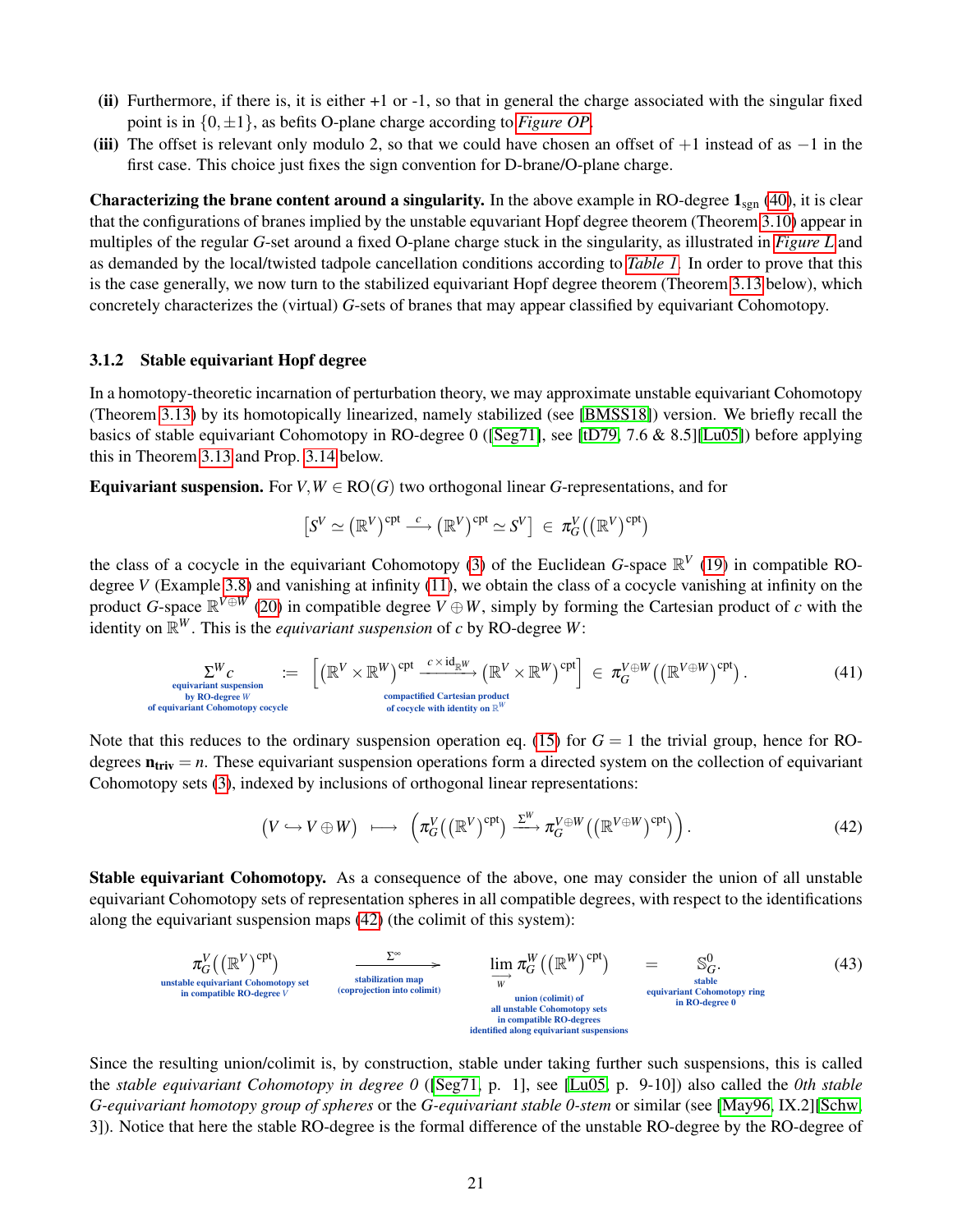the singularity, so that vanishing stable RO-degree is another expression of compatibility of unstable degree, in the sense of Example [3.8:](#page-17-2)

$$
- \underbrace{V}_{\text{RO-degree of} \text{ singularity}} + \underbrace{V}_{\text{compatible RO-degree of} \text{stable} \text{Co-degree of} \text{stable} \text{Cohomotopy}} = \underbrace{0}_{\text{RO-degree of} \text{stable} \text{Cohomotopy}}
$$

via

$$
\pi_V(S^W) = [S^V, S^W] = \pi^W(S^V) \xrightarrow{\Sigma^{\infty}} S^{W-V}.
$$

Extensive computation of stable  $\mathbb{Z}_2$ -equivariant Cohomotopy of representation spheres in non-vanishing ROdegrees, i.e., computation of the abelian groups  $\mathbb{S}_{\mathbb{Z}_2}^{n_{\text{sgn}}+m_{\text{triv}}}$ , is due to [\[AI82\]](#page-40-16)[\[Ir82\]](#page-43-22); see also [\[DI16,](#page-41-9) 5][\[Du08,](#page-41-10) p. 10-15]. Under *[Hypothesis H](#page-4-0)*, these groups are relevant for tadpole cancellation with branes wrapping orientifold singularities non-transversally. This is of interest to us but goes beyond the scope of this article.

Equivalence to the Burnside ring. Due to the stabilization, the stable equivariant Cohomotopy set [\(43\)](#page-20-3) has the structure of an abelian group, in fact the structure of a ring. As such, it is isomorphic to the *Burnside ring A*(*G*) of virtual *G*-sets ([\[Bur01\]](#page-40-17)[\[So67\]](#page-44-21)[\[tD79,](#page-45-4) 1], for exposition in our context see [\[BSS19,](#page-40-4) 2]):

<span id="page-21-2"></span>\n
$$
\text{equivalent}\n \begin{array}{r}\n \text{stable} \\
 \text{S}_G^0 \quad \cong \quad A(G) = \{ \text{Virtual } G\text{-sets} \}.\n \end{array}
$$
\n \tag{44}\n

This result is due to [\[Seg71,](#page-44-16) p. 2]; see [\[tD79,](#page-45-4) 7.6.7 & 8.5.1] [\[Lu05,](#page-43-15) 1.13], we highlight its geometric meaning below; see *[Figure M](#page-23-1)*. This is a non-linear analog (more precisely, the analog over the absolute base "field"  $\mathbb{F}_1$ [\[Co04,](#page-40-18) p. 3][\[Dur07,](#page-41-11) 2.5.6]) of the fact that the equivariant K-theory in degree 0 is the representation ring of virtual linear *G*-representations over the field of real numbers (see, e.g., [\[Gr05,](#page-42-11) 3]):

<span id="page-21-3"></span>
$$
K O_G^0 \simeq R O(G) = \{ \text{Virtual } G\text{-representations} \}.
$$
\n(45)

In fact, the operation  $S \mapsto \mathbb{R}[S]$  that sends a (virtual) *G*-set  $S \in A(G)$  to its linearization, hence to its linear span  $\mathbb{R}[S]$ , hence to the (virtual) permutation representation that it induces (see [\[tD79,](#page-45-4) 4][\[BSS19,](#page-40-4) 2]), is a ring homomorphism from the Burnside ring to the representation ring. Furthermore, it exhibits the value on the point of unique multiplicative morphism from equivariant stable Cohomotopy theory to equvariant K-theory, called the *Boardman homomorphism* [\[Ada74,](#page-39-5) II.6], which is the Hurewicz homomorphism generalized from ordinary cohomology to generalized cohomology theories:

<span id="page-21-0"></span>

In summary, the composite of the stabilization morphism [\(43\)](#page-20-3) with the isomorphism [\(44\)](#page-21-2) to the Burnside ring explicitly extracts from any cocycle *c* in unstable equivariant Cohomotopy a virtual *G*-set {branes}, hence a virtual *G*-permutation representation R[{branes}]. The following theorem explicitly identifies this *G*-set {*branes*} in terms of the Elmendorf stage-wise Hopf degrees of the cocycle *c*; see *[Figure M](#page-23-1)* below for illustration.

<span id="page-21-1"></span>Theorem 3.13 (Stabilized equivariant Hopf degree theorem for representation spheres). *Consider a cocycle* c in unstable Cohomotopy of the vicinity of a G-singularity  $\mathbb{R}^V$  (Def. [3.9\)](#page-17-1). Its image under stabilization in equiv*ariant stable Cohomotopy* [\(43\)](#page-20-3) *is, under the identification* [\(44\)](#page-21-2) *with the Burnside ring, precisely that virtual G-set* {branes} ∈ *A*(*G*) *whose net number of H-fixed points ("Burnside marks", see [\[BSS19,](#page-40-4) 2]), equals the Hopf degree of c at any Elmendorf stage H*  $\in$  Isotr<sub>X</sub>(*G*) [\(36\)](#page-17-3). Hence if  $H = \langle g \rangle$  *is a cyclic group generated by an element*  $g \in G$ , *this number also equals the character value at g (i.e., the trace of the linear action of g) on the linear representation*  $\mathbb{R}[\{\text{branes}\}]:$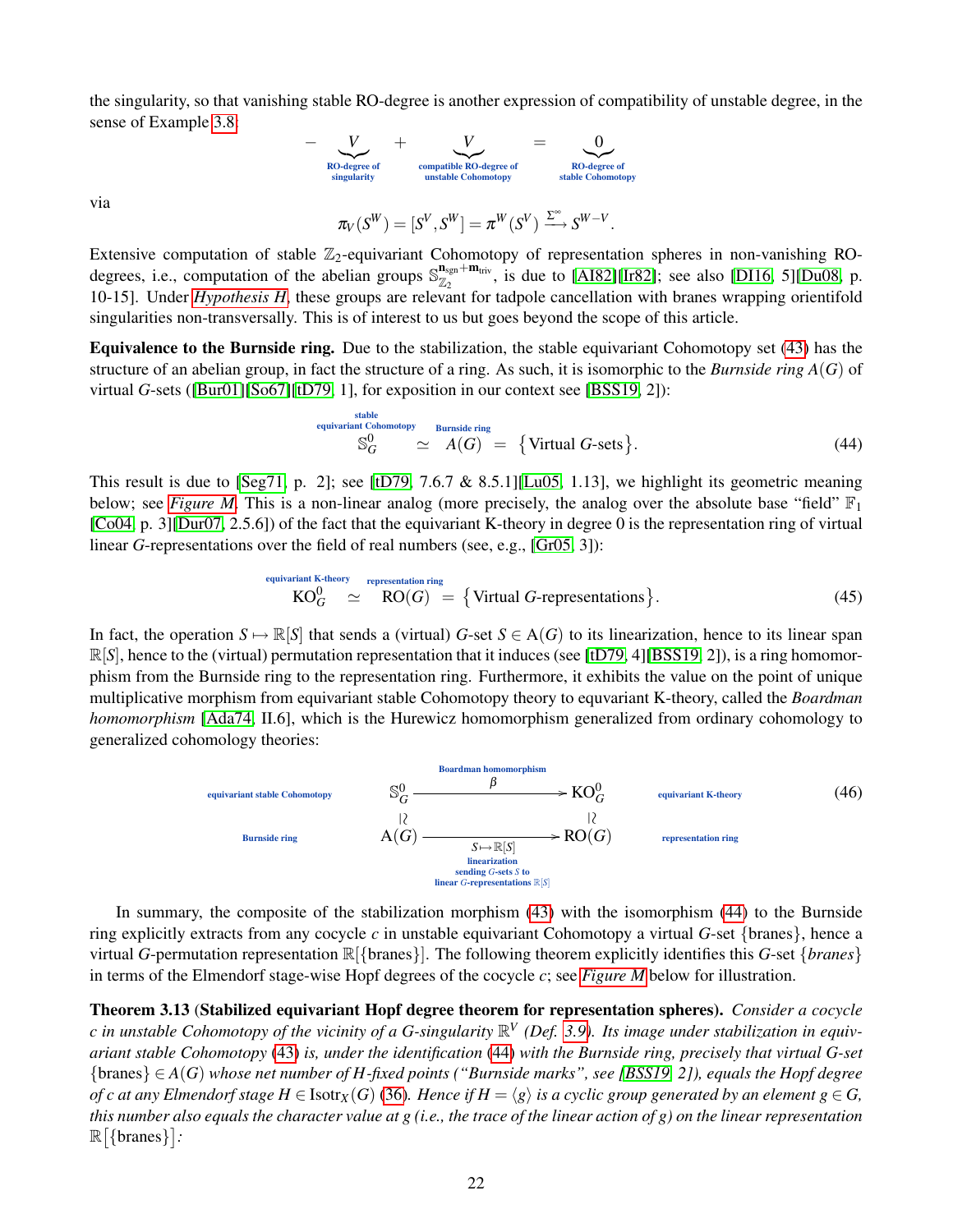<span id="page-22-1"></span>

*Proof.* For the case that all fixed subspace dimensions are positive, this is essentially the statement of [\[tD79,](#page-45-4) 8.5.1], after unwinding the definitions there (see [\[tD79,](#page-45-4) p. 190]). We just need to see that the statement generalizes as claimed to the case where the full fixed subspace  $(S^V)^G = S^0$  is the 0-sphere. But, under stabilization map  $\Sigma^{\infty}$ [\(43\)](#page-20-3), the image of a Cohomotopy cocycle  $S^V \xrightarrow{c} S^V$  and its equivariant suspension [\(41\)](#page-20-1)  $S^{\mathbf{1}_{\text{triv}} \oplus V} \xrightarrow{\Sigma^{\mathbf{1}_{\text{triv}}} S^{\mathbf{1}_{\text{triv}} \oplus V}} S^{\mathbf{1}_{\text{triv}} \oplus V}$ by, in particular, the trivial 1-dimensional representation, have the same image  $\Sigma^{\infty}(c) \simeq \Sigma^{\infty}(\Sigma^{1_{\text{triv}}}c)$ . Now to the suspended cocycle  $\Sigma^1$ <sup>triv</sup>c the theorem [\[tD79,](#page-45-4) 8.5.1] applies, and hence the claim follows from the fact [\(15\)](#page-11-1) that the unstable Hopf degree in  $\{0,1\}$  injects under suspension into the stable Hopf degrees:

$$
\left[S^0 = (S^V)^G \xrightarrow{c^G} (S^V)^G = S^0\right] \in \{0,1\} \hookrightarrow \mathbb{Z}.
$$

*For ADE-singularities*, this implies the following (see *[Figure M](#page-23-1)*):

<span id="page-22-0"></span>Proposition 3.14 (Classification of Cohomotopy charge in the vicinity of ADE-singularities). *Consider G* =  $G^{\text{ADE}} \subset \text{SU}(2)$  a finite ADE-group [\(16\)](#page-12-3) and  $4_{\mathbb{H}}$  its canonical quaternionic representation [\(17\)](#page-12-0). Then the homo-morphism [\(47\)](#page-22-1) from Theorem [3.13](#page-21-1) identifies the unstable Cohomotopy of the vicinity of the  $G^{\rm ADE}$ -singularity  $\R^{4_{\mathbb H}}$ *(Def. [3.9\)](#page-17-1) with its image in the representation ring*

$$
\pi^{\mathbf{4}_\mathbb{H}}_{G^\text{ADE}}\big(\big(\mathbb{R}^\mathbf{4_\mathbb{H}}\big)^{\text{cpt}}\big) \stackrel{\beta \circ \Sigma^\infty}{-\!\!\!-\!\!\!-\!\!\!-\!\!\!-\!\!\!\longrightarrow} \mathrm{KO}_G^0 \simeq \mathrm{RO}(G)
$$

*which consists of all the virtual representations of the form*

$$
\mathbb{R}[\{\text{branes}\}] = N_{\text{Opla}} \cdot \mathbf{1}_{\text{triv}} - N_{\text{brane}} \cdot \mathbf{k}_{\text{reg}} \qquad \text{for} \qquad N_{\text{brane}} \in \mathbb{N},
$$
  
\n
$$
N_{\text{Opla}} \in \{0, 1\}
$$
\n(48)

*hence of the form of the local/twisted tadpole cancellation conditions in [Table 1](#page-1-1) and [Table 2.](#page-2-1)*

*Proof.* By [\(26\)](#page-15-5), the representation  $4_{\mathbb{H}}$  is such that *every* non-trivial subgroup  $1 \neq H \subset G$  has a 0-dimensional fixed space:

$$
\dim\left(\left(\mathbb{R}^{4_{\mathbb{H}}}\right)^{H}\right) = \begin{cases} 4 & \text{if } H = 1 \\ 0 & \text{otherwise.} \end{cases}
$$

This means that for  $c \in \pi^{4_\mathbb{H}}((\mathbb{R}^{4_\mathbb{H}})^{\text{cpt}})$  an equivariant Cohomotopy cocycle in the vicinity of an ADE-singularity, its only Elmendorf stage-wise Hopf degree [\(36\)](#page-17-3) in positive dimension is, by equation [\(38\)](#page-18-1) in Theorem [3.10,](#page-17-0) of the form ∈ {0,1}

$$
\deg(c^1) = \overbrace{Q_{\text{Opla}}}-N_1 \cdot |G|,
$$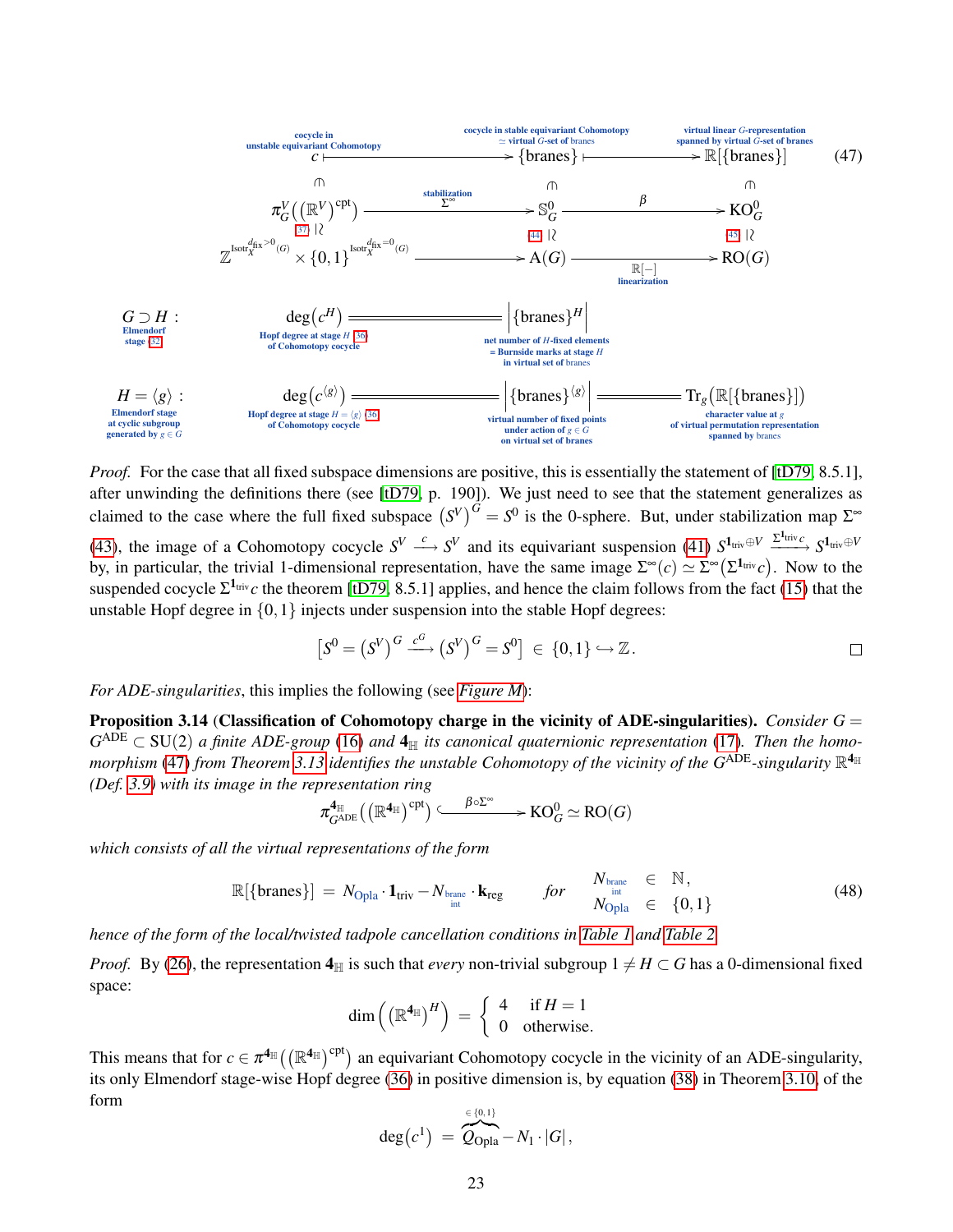where we used the fact that  $W_G(1) = G(30)$  $W_G(1) = G(30)$ . But, by Theorem [3.13,](#page-21-1) this implies that the virtual *G*-set {branes} of branes corresponding to *c* has the following Burnside marks

$$
{\lbrace \text{branes} \rbrace}^H = \left\{ \begin{array}{cl} Q_{\text{Opla}} - N_1 \cdot |G| & \text{if } H = 1 \\ Q_{\text{Opla}} & \text{otherwise} \end{array} \right.
$$

hence that the corresponding permutation representation of branes has the following characters:

$$
\mathrm{Tr}_g\big(\mathbb{R}\{\text{branes}\}\big) = \left\{\begin{array}{cc} Q_{\mathrm{Opla}} - N_1 \cdot |G| & \text{if } g = e \\ Q_{\mathrm{Opla}} & \text{otherwise.} \end{array}\right.
$$

The unique *G*-set/*G*-representation with these Burnside marks/characters is the sum of the *N*1-fold multiple of the regular *G*-set/*G*-representation and the *Q*Opla-fold multiple of the trivial representation (see *[Figure M](#page-23-1)*):

$$
\mathbb{R}[\{\text{branes}\}] = Q_{\text{Opla}} \cdot \mathbf{1}_{\text{triv}} - N_1 \cdot \mathbf{k}_{\text{reg}},
$$

<span id="page-23-1"></span>The situation is illustrated by *[Figure M](#page-23-1)*:



Figure M – Virtual *G*-representations of brane configurations classified by equivariant Cohomotopy in the vicinity of ADE-singularities (Def. [3.9\)](#page-17-1), according to Prop. [3.14,](#page-22-0) following Theorem [3.10](#page-17-0) and Theorem [3.13.](#page-21-1) The results reproduces the form of the local/twisted tadpole cancellation conditions in *[Table 1](#page-1-1)*, *[Table 2](#page-2-1)*. Shown is a situation for  $G = \mathbb{Z}_4$  and  $V = 2_{\text{rot}}$  as in *[Figure K](#page-14-2)*.

### <span id="page-23-0"></span>3.2 Equivariant Hopf degree on tori and Global tadpole cancellation

We now globalize the characterization of equivariant Cohomotopy from the vicinity of singular fixed points to compact toroidal orbifolds, in Theorem [3.17](#page-25-0) below. Prop. [3.18](#page-26-0) below shows that the two are closely related, implying that the local/twisted tadpole cancellation carries over to toroidal orbifolds. Then we informally discuss the enhancement of unstable equivariant Cohomotopy to a super-differential cohomology theory [\(55\)](#page-28-0) and show that its implications [\(58\)](#page-29-0) on the underlying equivariant Cohomotopy enforce the form of the global/untwisted tadpole cancellation conditions.

Globalizing from Euclidean orientifolds to toroidal orientifolds. In [§3.1](#page-16-0) we discussed the characterization of equivariant Cohomotopy in the vicinity of singularities (according to *[Table 5](#page-12-1)*). We may globalize this to compact toroidal orientifolds by applying this local construction in the vicinity of each singularity, using that the condition of "vanishing at infinity" [\(11\)](#page-8-0) with respect to any one singularity means that the local constructions may be glued together. This *local-to-global* construction is indicated in *[Figure N](#page-24-0)*: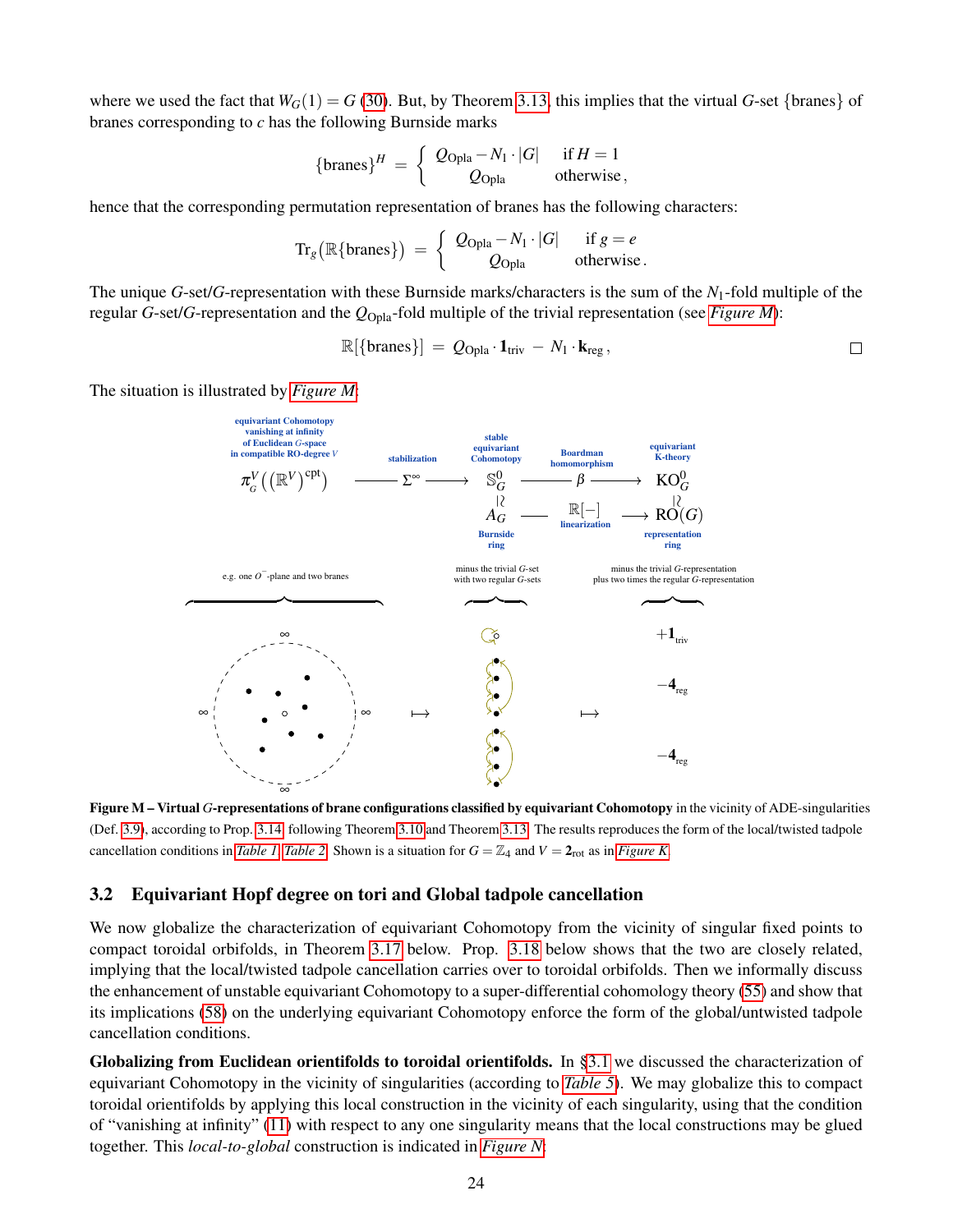<span id="page-24-0"></span>

Figure N – Equivariant Cohomotopy cocycle on toroidal orbifolds glued from local cocycles in the vicinity of singularities, as formalized in the proof of Theorem [3.17.](#page-25-0) Shown is a situation for  $G = \mathbb{Z}_2$ , as in *[Figure I](#page-13-2)* and *[Figure J](#page-13-3)*.

Well-isolated singularities. In order to formalize this local-to-global construction conveniently, we make the following sufficient assumption on the *G*-spaces to which we apply it:

$$
\binom{G}{\cdot}
$$

Definition 3.15. We say that a *G*-space *X* has *well-isolated singularities* if all the *minimal* subgroups with 0 i. dimensional fixed subspaces [\(24\)](#page-14-3) are in the center of *G*, i.e. if the following condition holds:

<span id="page-24-1"></span>
$$
H \subset G \text{ minimal such that } \dim(X^G) = 0 \quad \Rightarrow \quad H \subset \text{Center}(G) \,. \tag{49}
$$

Example 3.16. The ADE-singularites (*[Table 5](#page-12-1)*) with well-isolated fixed points in the sense of [\(49\)](#page-24-1) are all those in the A-series, as well as the generalized quaternionic ones in the D-series – see *[Table 6](#page-25-1)*. This is because, for ADE-singularities, all non-trivial subgroups have 0-dimensional fixed space [\(26\)](#page-15-5), so that here the condition of well-isolated singularities [\(49\)](#page-24-1) requires that all non-trivial minimal elements in the subgroup lattice be in the center. This is trivially true for the cyclic groups in the A-series, since they are abelian. For the generalized quaternionic groups in the D-series there is in fact a unique minimal non-trivial subgroup, and it in fact it is always the orientifold action  $H_{\text{min}} = \mathbb{Z}_2$  which coincides with the center, as shown for the first few cases in *[Table 6](#page-25-1)*.

The point of the notion of well-isolated fixed points [\(49\)](#page-24-1) is that it is sufficient to guarantee that the action of the full group restricts to the union of the 0-dimensional fixed subspaces, since then

<span id="page-24-3"></span>
$$
H \cdot x_{\text{fixed}} = x_{\text{fixed}} \quad \Rightarrow \quad H \cdot (g \cdot x_{\text{fixed}}) = (H \cdot g) \cdot x_{\text{fixed}} = (g \cdot H) \cdot x_{\text{fixed}} = g \cdot (H \cdot x_{\text{fixed}}) = g \cdot x_{\text{fixed}}, \tag{50}
$$

for all  $g \in G$ . Hence, with [\(49\)](#page-24-1), the quotient set

<span id="page-24-2"></span>
$$
\text{IsolSingPts}_{G}(X) := \left(\bigcup_{H \subset G, \dim(X^H) = 0} X^H\right) / G \tag{51}
$$

exists and is the set of isolated singular points in the orbifold  $X/\!\!/ G$ .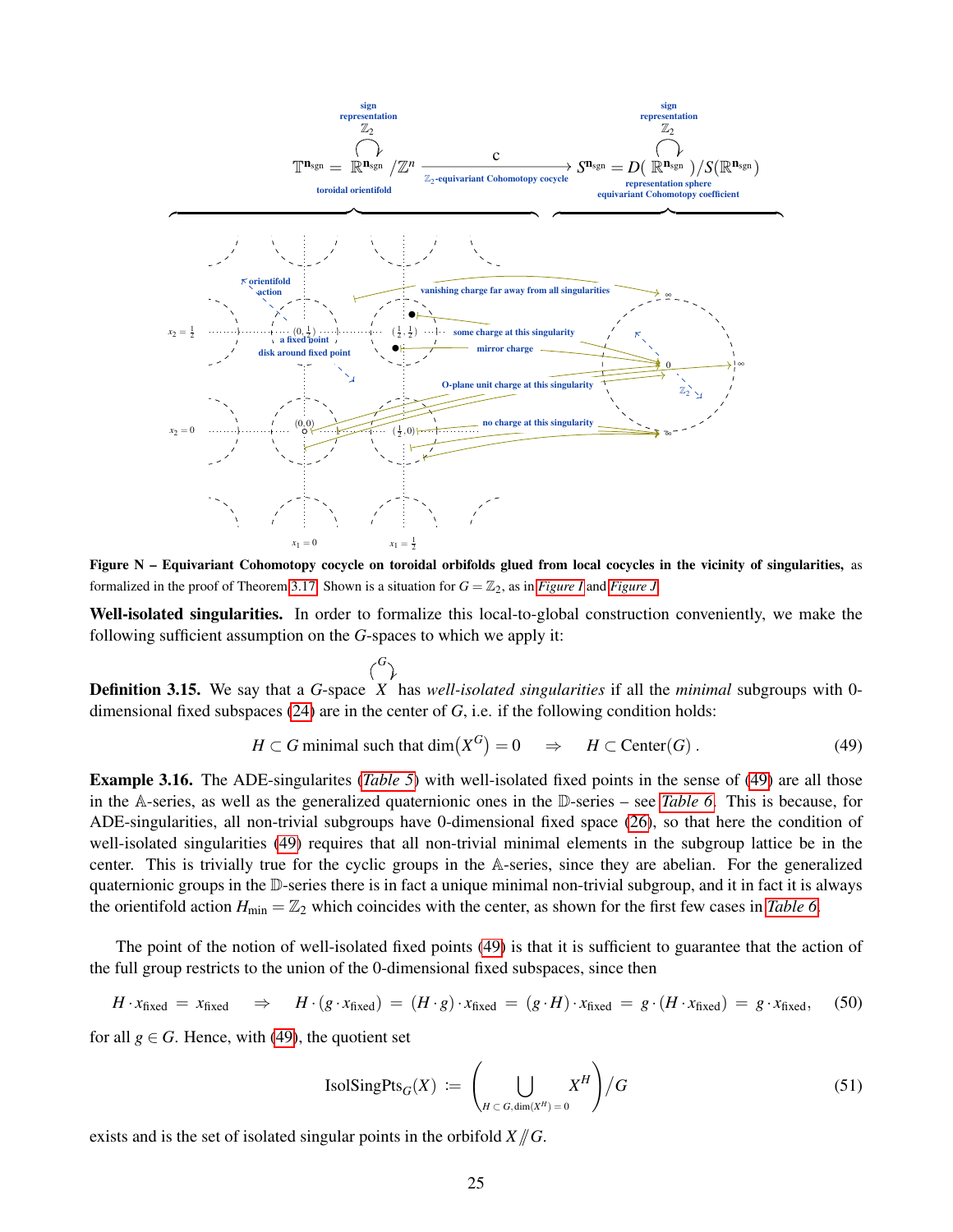<span id="page-25-1"></span>

**Table 6 – The ADE-Singularities**  $\mathbb{R}^{4_H}$  with well-isolated fixed points according to [\(49\)](#page-24-1) are those in the A-series  $G^{\text{ADE}} = \mathbb{Z}_n$  and the  $\overline{a}$ quaternionic groups  $Q_{2^{n+2}} = 2D_{2^n+2}$  in the D-series. For the latter and for the even-order cyclic groups, the minimal non-trivial central subgroup is unique and given by the point reflection group  $\mathbb{Z}_2^{\text{refl}}$  [\(18\)](#page-13-4).

Unstable equivariant Hopf degree of representation tori. With these preliminaries in hand, we may now state and prove the unstable equivariant Hopf degree theorem for representation tori with well-isolated singularities, Theorem [3.17](#page-25-0) below. Its statement and proof are directly analogous to the case for representation spheres in Theorem [3.10.](#page-17-0) The difference here, besides the passage from spheres to tori, is the extra assumption on wellisolated singularities and the fact that the proof here invokes the construction of the previous proof around each one of the well-isolated singularities.

<span id="page-25-0"></span>Theorem 3.17 (Unstable equivariant Hopf degree theorem for representation tori). *The unstable equivariant Cohomotopy* [\(3\)](#page-4-1) of a G-representation torus  $\mathbb{T}^V$  [\(23\)](#page-14-1) with well-isolated singularities [\(49\)](#page-24-1) and with a point at *infinity adjoined* [\(9\)](#page-8-3) *in compatible RO-degree V (Example [3.8\)](#page-17-2) is in bijection to the product set of one copy of the integers for each isotropy group* [\(25\)](#page-14-4) *with positive dimensional fixed subspace* [\(24\)](#page-14-3)*, and one copy of* {0,1} *for each well-isolated fixed point* [\(51\)](#page-24-2)

<span id="page-25-2"></span>
$$
\pi_G^V((\mathbb{T}^V)_+) \xrightarrow{c \mapsto (H \mapsto N_{\mathbb{H}}(c))} \mathbb{Z}^{\text{Isot}^{\text{diag}^{\mathbb{H}}(G)} \times \{0,1\}^{\text{Isolsing} \text{Pr}_{G}(X)},
$$
\n(52)

where, for  $H\in {\rm Isotf}_X^{d_{\rm fix}>0}(G)$ , the ordinary Hopf degree at Elmendorf stage  $H$  [\(36\)](#page-17-3) is of the form

<span id="page-25-3"></span>
$$
\deg(c^H) = \varphi_H(\{\deg(c^K) | K \supsetneq H \in Isotr_X(G)\})
$$
\n
$$
\deg(c^H) = \varphi_H(\{\deg(c^K) | K \supsetneq H \in Isotr_X(G)\})
$$
\n
$$
\deg(c^H) = \varphi_H(\{\deg(c^K) | K \supsetneq H \in Isotr_X(G)\})
$$
\n
$$
\deg(c^H) = \varphi_H(\{\deg(c^K) | K \supsetneq H \in Isotr_X(G)\})
$$
\n
$$
\deg(c^H) = \varphi_H(\{\deg(c^K) | K \supsetneq H \in Isotr_X(G)\})
$$
\n
$$
\deg(c^H) = \varphi_H(\{\deg(c^K) | K \supsetneq H \in Isotr_X(G)\})
$$
\n
$$
\deg(c^H) = \varphi_H(\{\deg(c^K) | K \supsetneq H \in Isotr_X(G)\})
$$
\n
$$
\deg(c^H) = \varphi_H(\{\deg(c^K) | K \supsetneq H \in Isotr_X(G)\})
$$
\n
$$
\deg(c^H) = \varphi_H(\{\deg(c^K) | K \supsetneq H \in Isotr_X(G)\})
$$
\n
$$
\deg(c^H) = \varphi_H(\{\deg(c^K) | K \supsetneq H \in Isotr_X(G)\})
$$
\n
$$
\deg(c^H) = \deg(c^H) = \deg(c^H) = \deg(c^H) = \deg(c^H) = \deg(c^H) = \deg(c^H) = \deg(c^H) = \deg(c^H) = \deg(c^H) = \deg(c^H) = \deg(c^H) = \deg(c^H) = \deg(c^H) = \deg(c^H) = \deg(c^H) = \deg(c^H) = \deg(c^H) = \deg(c^H) = \deg(c^H) = \deg(c^H) = \deg(c^H) = \deg(c^H) = \deg(c^H) = \deg(c^H) = \deg(c^H) = \deg(c^H) = \deg(c^H) = \deg(c^H) = \deg(c^H) = \deg(c^H) = \deg(c^H) = \deg(c^H) = \deg(c^H) = \deg(c^H) = \deg(c^H) = \deg(c^H) = \deg(c^H) = \deg(c^H) = \deg(c^H) = \deg(c^H) = \deg(c^H) = \deg(c^H) = \deg(c^H) = \deg(c^H) = \deg(c^H) = \deg(c^H) = \
$$

*The isomorphism* [\(52\)](#page-25-2) *is exhibited by sending an equivariant Cohomotopy cocycle to the sequence of the integers* N<sup>H</sup> *from* [\(53\)](#page-25-3) *in positive fixed subspace dimensions, together with the collection of elements in* {0,1}*, which are the unstable Hopf degrees in dimension 0* [\(14\)](#page-11-2)*, at Elmendorf stage G at each one of the well-isolated singularities.*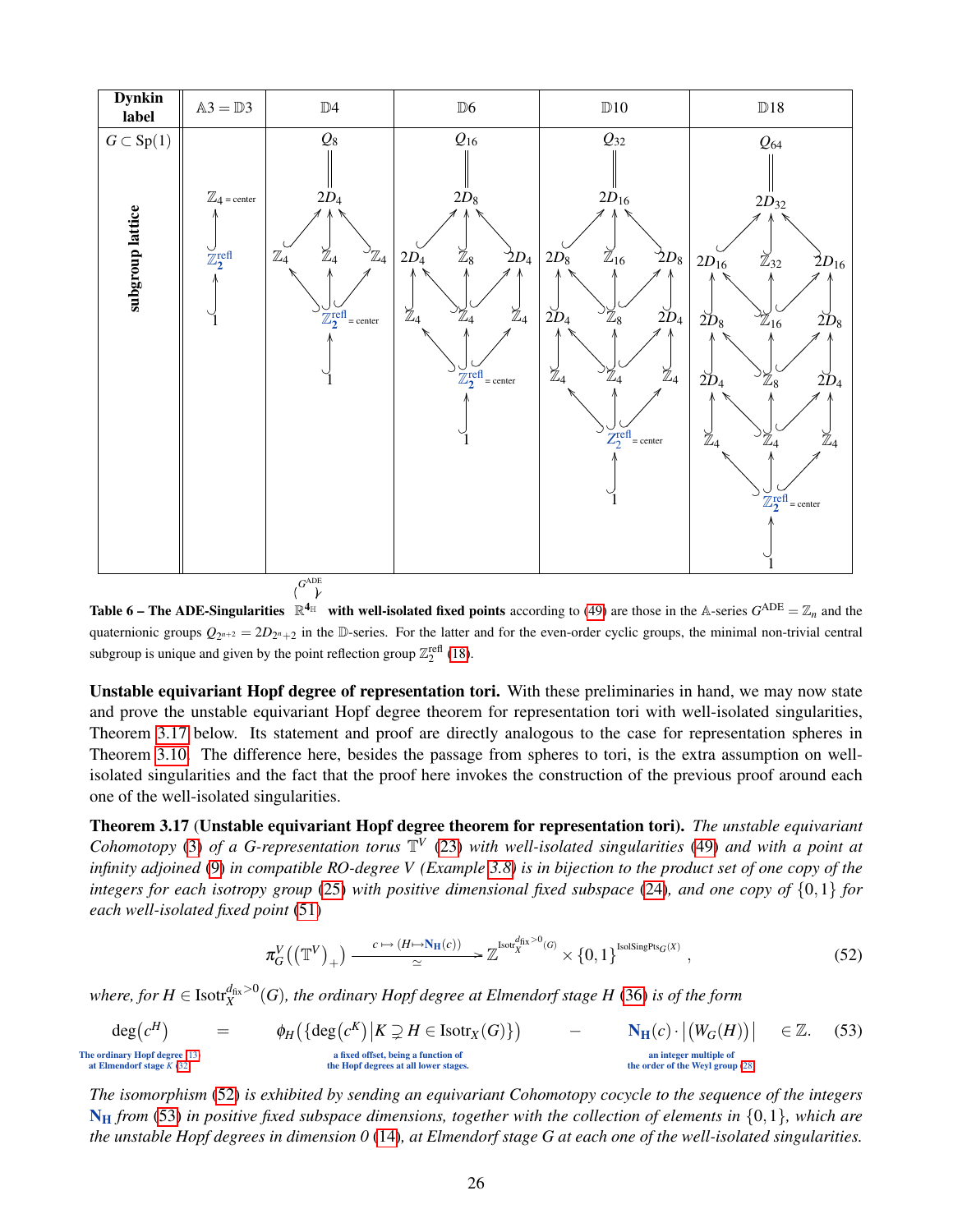*Proof.* In the special case when no subgroup  $H \subset G$  has a fixed subspace of vanishing dimension, this is [\[tD79,](#page-45-4) Theorem 8.4.1], where the assumption of positive dimension is made "for simplicity" in [\[tD79,](#page-45-4) middle of p. 212]. Hence we just need to convince ourselves that the proof given there generalizes.

To that end, assume that  $\dim(V^G) = 0$ . To generalize the inductive argument in [\[tD79,](#page-45-4) p. 214] to this case, we just need to see that every *G*-invariant function on the isolated fixed [\(51\)](#page-24-2)

<span id="page-26-1"></span>IsolSingPts<sub>G</sub>(X) 
$$
\longrightarrow
$$
 S<sup>0</sup>  
\n<sup>q</sup>  $\uparrow$   $\qquad \qquad$   $\parallel$   
\n $\downarrow$   $X^H \xrightarrow{(c^H)} S^0$  (54)  
\n $H \subset G, \dim(X^H) = 0$ 

extends to a  $W_G(K)$ -equivariant function  $(S^V)^K \to (S^V)^K$  on the next higher Elmendorf stage  $K \in Isotr_X^{d_{fix}>0}(G)$ . For this, consider a *G*-equivariant tubular neighborhood around the well-isolated fixed points. This is guaranteed to exist on general grounds by the equivariant tubular neighborhood theorem, since, by assumption [\(49\)](#page-24-1), the set of points (in the bottom left of [\(54\)](#page-26-1)) is an equivariant (and of course closed) subspace, by [\(50\)](#page-24-3). In fact, in the present specific situation of global *orthogonal* linear actions on a Euclidean space we obtain a concrete such equivariant tubular neighborhood by forming the union of Euclidean open balls of radius  $\varepsilon$  around each of the points, for any small enough positive real number  $\varepsilon$ . This kind of tubular neighborhood is indicated by the collection of dashed circles in *[Figure A](#page-2-0)* and *[Figure N](#page-24-0)*. Given this or any choice of equivariant tubular neighborhood, the extensions [\(39\)](#page-18-2) in the proof of Theorem [3.10](#page-17-0) apply to the vicinity of any one fixed points. This is a choice in  $\{0,1\}$  for each element in IsolSingPts<sub>*G*</sub>(*X*) [\(51\)](#page-24-2), hence in total is the choice of an element in  $\{0,1\}^{\text{IsolSingPts}_{G}(X)}$ , as it appears in [\(37\)](#page-18-0). Since all these local extensions to the vicinity of any of the singularities "vanish at infinity" [\(11\)](#page-8-0), i.e., at some distance  $\geq \varepsilon$  from any and all of the well-isolated fixed points, they may jointly be further extended to a global cocycle  $\mathbb{T}^V \stackrel{c}{\longrightarrow} S^V$  by declaring that *c* sends every other point in  $\mathbb{T}^V$  outside the given tubular neighborhood to ∞ ∈ *S V* (shown in *[Figure N](#page-24-0)*). From this induction onwards, the proof of [\[tD79,](#page-45-4) 8.4.1] applies verbatim and shows that on top of this initial Hopf degree choice in  $\{0,1\}^{\text{IsolSingPts}_{G}(X)}$  there may now be further  $N_H \cdot |W_G(H)|$ -worth of Hopf degree at the next higher Elmendorf stage *H*, and so on.  $\Box$ 

Stable equivariant Hopf degree of representation tori. Note that the unstable equivariant Hopf degrees of representation spheres (Theorem [3.10\)](#page-17-0) and of representation tori (Theorem [3.17\)](#page-25-0) have the same form, [\(37\)](#page-18-0) and [\(52\)](#page-25-2), respectively, away from the unstable Hopf degrees in vanishing fixed space dimensions. It follows immediately that, up to equivariant homotopy, all brane charge may be thought of as concentrated in the vicinity of the "central" singularity (see *[Figure O](#page-27-1)*): *G*

<span id="page-26-0"></span>Proposition 3.18 (Pushforward in unstable equivariant Cohomotopy). *Let* T *V* ֞ *be a G-representation torus* [\(23\)](#page-14-1) with well-isolated singularities [\(49\)](#page-24-1), and write  $D_\varepsilon(\mathbb{R}^V) \stackrel{i}{\hookrightarrow} \mathbb{T}^V$ ,  $0 \hookrightarrow x_0$ , for the inclusion of the G-equivariant tubular neighborhood around the fixed point  $x_0\in\mathbb{T}^V$  covered by  $0\in\mathbb{R}^V$  that is given by the open  $\bm{\varepsilon}$ -ball around the *point, for any small enough positive radius* ε*. Then pushforward along i from the unstable equivariant Cohomotopy of the vicinity of this fixed point (as in Theorem [3.10\)](#page-17-0) to that of the full representation torus (as in Theorem [3.17\)](#page-25-0)*

| unstable equivariant Cohomotopy        | identity with vicinity of $x_0$        | unstable equivariant Cohomotopy        |                             |
|----------------------------------------|----------------------------------------|----------------------------------------|-----------------------------|
| of vicinity of $G$ -singularity        | $i_*$                                  | $\pi_G^V((\mathbb{R}^V)^{\text{Cpt}})$ | $i_*$                       |
| $\pi_G^V((\mathbb{R}^V)^{\text{Cpt}})$ | $\pi_G^V((\mathbb{R}^V)^{\text{Cpt}})$ | $\pi_G^V((\mathbb{T}^V)_+)$            |                             |
| $\mathbb{R}^V$                         | $\mathbb{C}^V$                         | $\pi_G^V((\mathbb{R}^V)^{\text{Cpt}})$ | $\pi_G^V((\mathbb{R}^V)_+)$ |
| $\mathbb{R}^V$                         | $\mathbb{C}^V$                         | $\pi_G^V((\mathbb{R}^V)_+)$            |                             |
| $\mathbb{R}^V$                         | $\mathbb{C}^V$                         | $\mathbb{C}^V$                         | $\mathbb{C}^V$              |
| $\mathbb{R}^V$                         | $\mathbb{C}^V$                         | $\mathbb{C}^V$                         | $\mathbb{C}^V$              |
| $\mathbb{R}^V$                         | $\mathbb{C}^V$                         | $\mathbb{C}^V$                         |                             |
| $\mathbb{R}^V$                         | $\mathbb{C}^V$                         | $\mathbb{C}^V$                         |                             |
| $\mathbb{R}^V$                         | $\mathbb{C}^V$                         | $\mathbb{C}^V$                         |                             |

*is an isomorphism on Hopf degrees at Elmendorf stages H*><sup>0</sup> *of non-vanishing fixed space dimension and an injection on the unstable Hopf degree set at Elemendorf stages H*=<sup>0</sup> *with vanishing fixed subspace dimension:*

$$
i_*: \left\{\begin{array}{l} N_{H_{=0}}(c) \quad \hookrightarrow N_{H_{=0}}(i_*(c)) \\ N_{H_{>0}}(c) \quad \mapsto N_{H_{>0}}(i_*(c)). \end{array}\right.
$$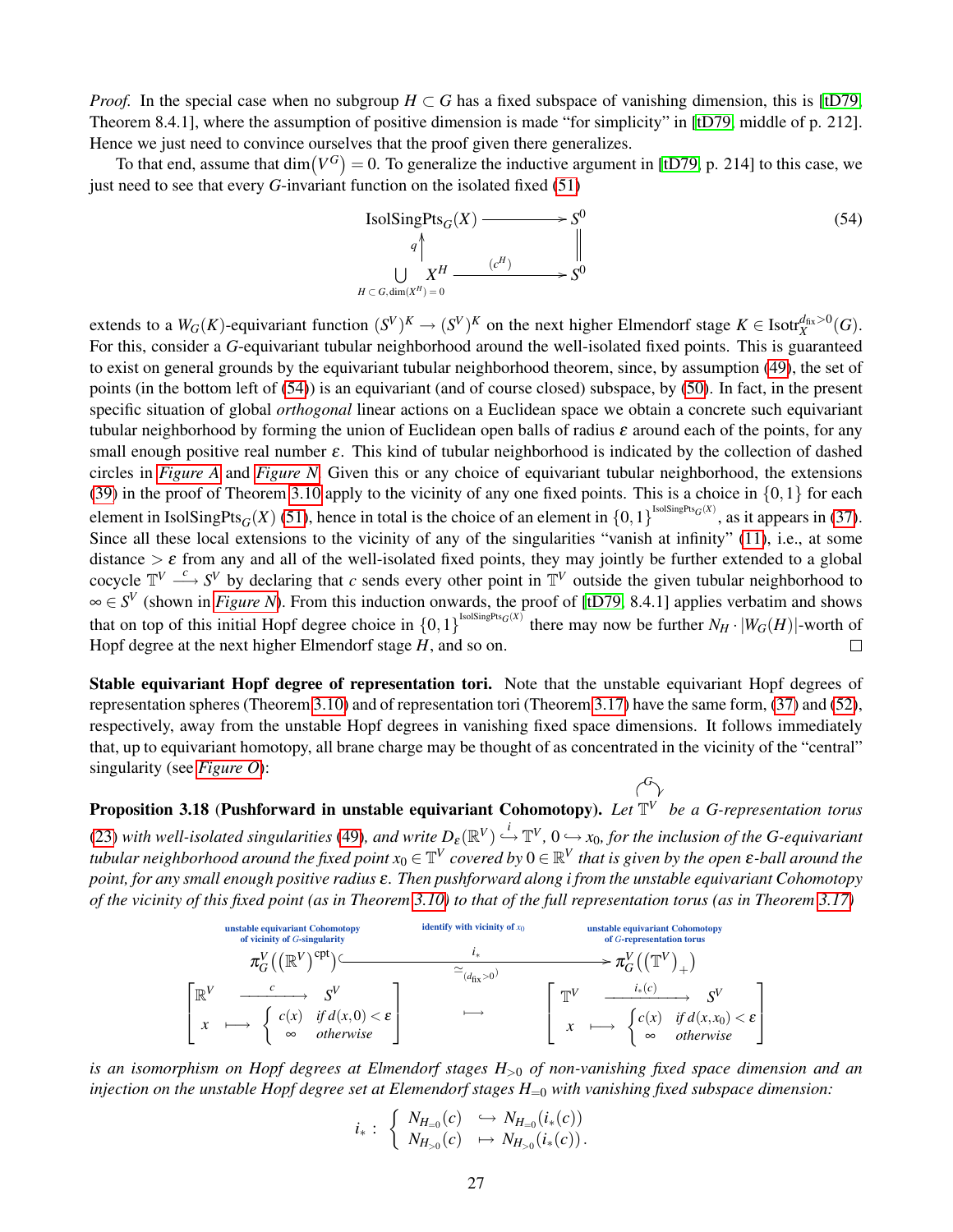#### <span id="page-27-1"></span>This is illustrated by *[Figure O](#page-27-1)*:



Figure O – Pushforward in equivariant Cohomotopy from the vicinity of a singularity to the full toroidal orientifold is an isomor-phism on brane charges and an injection on O-plane charges, by Prop. [3.18.](#page-26-0) Shown is a case with  $G = \mathbb{Z}_4$ , as in *[Figure M](#page-23-1)*. All integer number of branes (black dots) are in the image of the map, but only the O-plane at  $(x_1, x_2) = (0, 0)$  is in the image.

<span id="page-27-0"></span>Local tadpole cancellation in toroidal ADE-orientifolds. Under the identification from Prop. [3.18,](#page-26-0) the stabilized equivariant Hopf degree theorem for representation spheres (Theorem [3.13\)](#page-21-1) applies also to representation tori, and hence so does Prop. [3.14,](#page-22-0) showing now for the case of toroidal orbifolds with ADE-singularities that the brane charges classified by equivariant Cohomotopy are necessarily multiples of the regular representation. This result is visualized in *[Figure P](#page-27-0)*:



Figure P – Local/twisted tadpole cancellation in a toroidal ADE-orientifold is enforced by equivariant Cohomotopy according to Prop. [3.18,](#page-26-0) which reduces to the situation in the vicinity of a single singularity, as in [§3.1.](#page-16-0) Shown is a case with  $G = \mathbb{Z}_4$  as in *[Figure O](#page-27-1)*. This is the local/twisted tadpole cancellation in toroidal ADE-orentifolds according to *[Table 1](#page-1-1)* and *[Table 2](#page-2-1)*.

Global/untwisted tadpole cancellation from super-differential Cohomotopy. This concludes our discussion of local tadpole cancellation in global (i.e. toroidal) ADE-orientifolds implied by C-field charge quantization in equivariant Cohomotopy. Finally, we turn to discuss how the global/untwisted tadpole cancellation condition on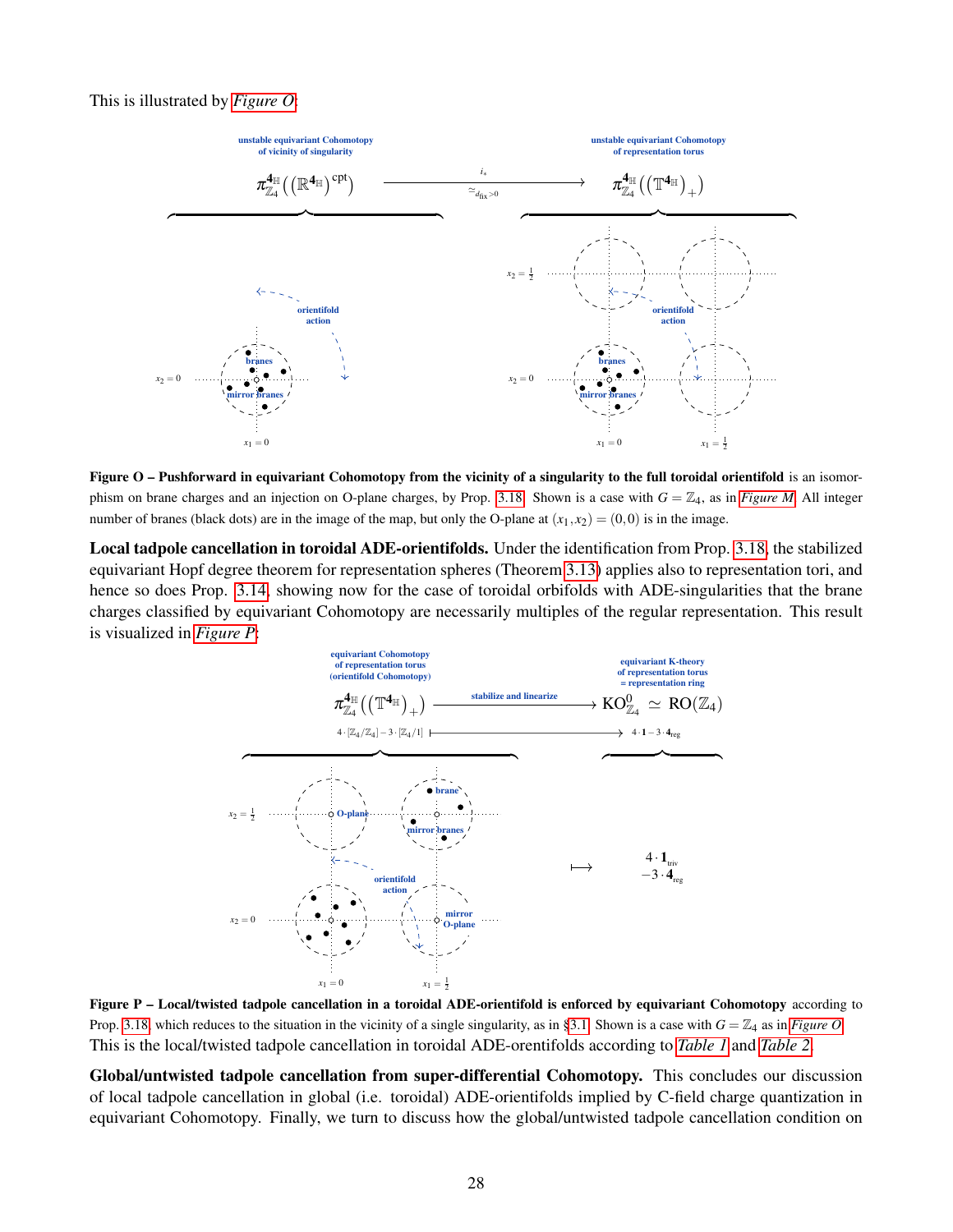toroidal orbifolds follows from charge quantization in super-differential equivariant Cohomotopy. We state the concrete condition below in [\(58\)](#page-29-0), but first we explain how this condition arises from super-differential refinement:

Super-differential enhancement of unstable equivariant Cohomotopy theory. Given any generalized cohomology theory for charge quantization, it is its corresponding enhancement to a *differential cohomology theory* which classifies not just the topological soliton/instanton sectors, but the actual geometric higher gauge field content, hence including the flux densities. For stable/abelian cohomology theories this is discussed for instance in [\[Fre00\]](#page-42-7)[\[Bu12\]](#page-40-19), while in the broader generality of unstable/non-abelian cohomology theories this is discussed in [\[FSS10\]](#page-42-20)[\[SSS09\]](#page-44-13)[\[FSS12\]](#page-41-12)[\[FSS15\]](#page-41-5). For example, ordinary degree-2 integral cohomology theory  $BU(1) \simeq B^2 \mathbb{Z}$  classifies magnetic charge sectors, but it is its differential cohomology enhancement  $BU(1)_{\text{conn}}$  (Deligne cohomology) which is the universal moduli for actual electromagnetic field configurations. Similarly, plain (twisted) K-theory *KU* and *KO* classifies topological RR-charge sectors, but it is differential K-theory which classifies the actual RR-fields; see [\[GS17\]](#page-42-3)[\[GS19a\]](#page-42-4)[\[GS19b\]](#page-42-5).

Hence with *[Hypothesis H](#page-4-0)* we are ultimately to consider the refinement of ADE-equivariant Cohomotopy theory  $\pi_G^{\mathbf{4}_\mathbb{H}}$  $A_H^4$ , discussed so far, to some *differential* equivariant Cohomotopy theory, denoted  $(\pi_G^4)$  $\binom{A_{\mathbb{H}}}{G}$ <sub>conn</sub> and characterized as completing a homotopy pullback diagram of geometric unstable cohomology theories of the following form:

<span id="page-28-0"></span>

Discussing this construction  $(\pi_G^4)$  $\frac{d_{\text{H}}}{G}$ <sub>conn</sub> in detail requires invoking concepts from ∞-stacks and *L*<sub>∞</sub>-algebroids [\[FSS10\]](#page-42-20)[\[SSS09\]](#page-44-13), as well as their application to super-geometric orbifolds [\[SS20\]](#page-44-15), which is beyond the scope of this article. However, for the present purpose of seeing the global tadpole cancellation condition arise, all that matters are the following implications of super-differential refinement, which we make explicit by themselves:

Rational flux constraints from equivariant enhancement of M2/M5-cocycle. The homotopy pullback construction [\(55\)](#page-28-0) amounts to equipping the rationalization of cocycles in plain unstable equivariant Cohomotopy [\(3\)](#page-4-1) with equivalences (connection data) to prescribed flux super-forms in super-rational equivariant Cohomotopy theory [\[HSS18,](#page-43-2) 3.2]. The flux super-forms relevant for charge-quantization of the M-theory C-field according to *[Hy](#page-4-0)[pothesis H](#page-4-0)* are *G*-equivariant enhancements of the joint M2/M5-brane cocycle [\[FSS15,](#page-41-5) 3][\[FSS16a,](#page-41-6) 2.3][\[HSS18,](#page-43-2) 3.42][\[FSS19a,](#page-42-18) (57)] with coefficients in the rationalized 4-sphere l*S* 4 :

<span id="page-28-1"></span>
$$
\mathbb{R}^{10,1|32} \xrightarrow{L_{\text{M2/MS}}} \frac{\mu_{\text{M2/MS}} := \left(\frac{\frac{1}{2} \overline{\psi} \Gamma a_1 a_2 \psi \wedge e^{a_1} \wedge e^{a_2}}{\frac{1}{2} \overline{\psi} \Gamma a_1 \cdots a_5 \psi \wedge e^{a_1} \wedge \cdots \wedge e^{a_2}}\right)}{\frac{\text{M2/MS-brane super-cocycle}}{\text{sumimalized}} \sum_{\substack{\text{ationalized} \\ \text{4-sphere}}}^{L} (56)
$$

Specifically, for  $G^{\text{ADE}}$ -equivariance [\(16\)](#page-12-3) at ADE-singularities  $4<sub>|||</sub>$  [\(17\)](#page-12-0), a choice of equivariant extension of this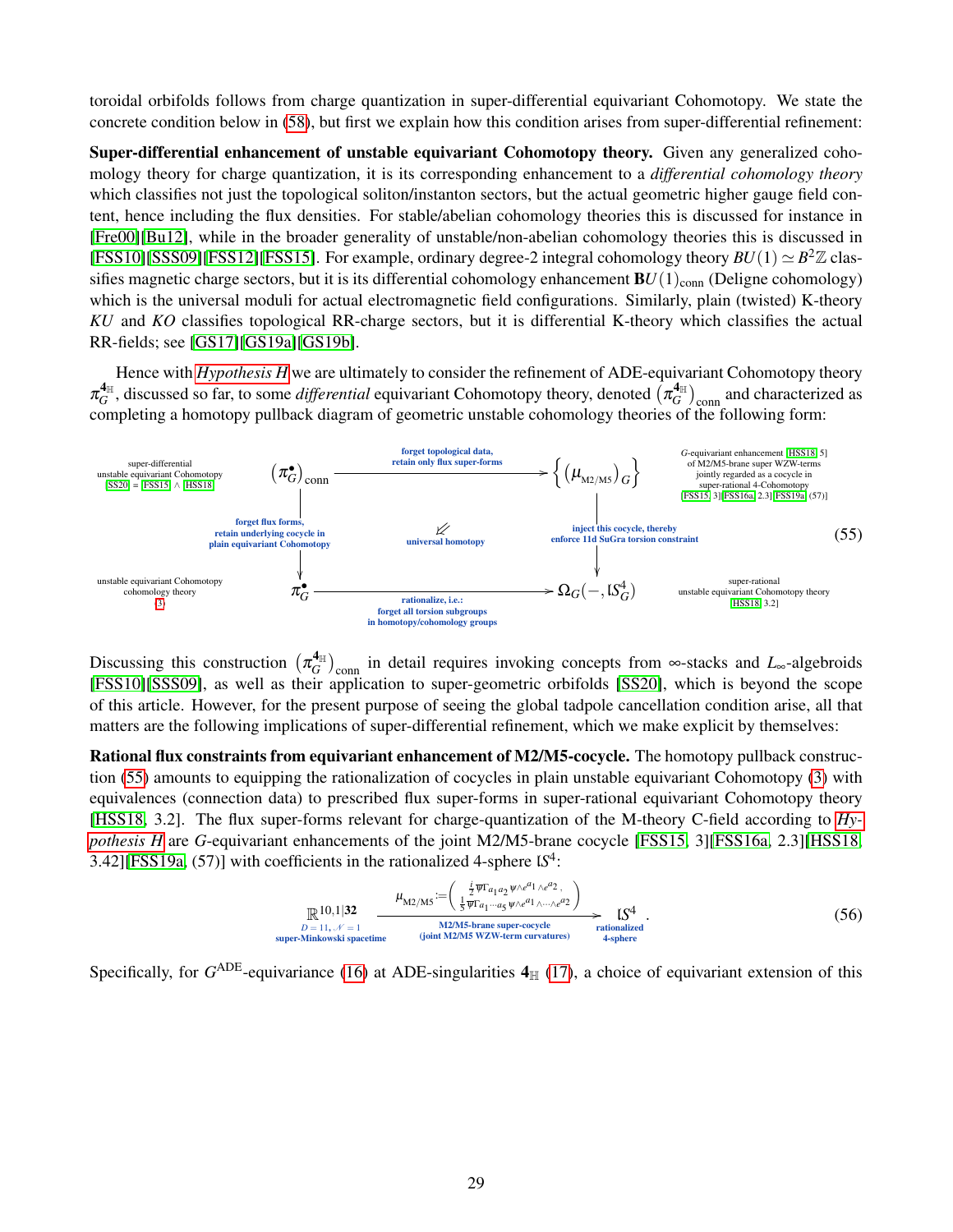cocycle is a choice of extension to an Elmendorf-stage diagram as in  $(36)$  – see [\[HSS18,](#page-43-2) [5](#page-29-1)]:<sup>5</sup>

<span id="page-29-2"></span>

This involves a binary choice at lowest (and hence any other, by Example [3.4\)](#page-14-5) Elmendorf stage. The homotopy in the diagram [\(55\)](#page-28-0) enforces this local choice of rationalized flux globally onto the rationalized fluxes of the equivariant Cohomotopy cocycles. This has two effects:

1. Super-differential enhancement at global Elmendorf stage implies vanishing total flux. Note the M2/M5 brane super-cocycle  $\mu_{M2/M5}$  [\(56\)](#page-28-1) appearing at global Elmendorf stage in [\(57\)](#page-29-2) has vanishing bosonic flux (  $\mu_{M2/M5}$   $|\psi=0$ 0 by [\(56\)](#page-28-1)). Also, the infinitesimal fermionic component  $\psi$  does not contribute to the topology seen by plain equivariant Cohomotopy (see [\[SS20\]](#page-44-15) for details). Hence the homotopy in [\(55\)](#page-28-0) forces the underlying classes in plain equivariant Cohomotopy to be *pure torsion* at global Elmendorf stage. But, since in compatible RO-degree (as in Example [3.8\)](#page-17-2) the Hopf degree theorem [\(13\)](#page-9-3) implies non-torsion Cohomotopy groups at all positive Elmendorf stages [\(36\)](#page-17-3), this means that super-differential refinement [\(55\)](#page-28-0) of equivariant Cohomotopy in compatible RO-degree enforces *vanishing* Hopf degrees at global Elmendorf stage  $H = 1$  [\(36\)](#page-17-3).

Explicitly, this means that the super-differential enhancement [\(55\)](#page-28-0) forces the underlying plain equivariant Cohomotopy cocycles of ADE-orientifolds in compatible RO-degree to be in the kernel of the forgetful map  $(-)^1$ [\(36\)](#page-17-3) from equivariant to ordinary Cohomotopy, which projects out the global Elmendorf stage at  $H = 1$ :

<span id="page-29-0"></span>

It is now immediate, from Theorem [3.10](#page-17-0) and Theorem [3.17,](#page-25-0) that this enforces the condition of vanishing net brane/O-plane charge, precisely in the form of the global/untwisted tadpole cancellation condition from *[Table 1](#page-1-1)* and *[Table 2](#page-2-1)* in the way illustrated in *[Figure A](#page-2-0)*.

2. Super-differential enhancement at lower Elmendorf stage implies choice of O-plane charge. The global-ization via [\(58\)](#page-29-0) of the lower S<sup>0</sup>-valued Elmendorf stage in the equivariantized M2/M5-brane cocycle [\(57\)](#page-29-2) means to impose the chosen charge  $\in \{0,1\}$  to all O-planes, via Prop. [3.14](#page-22-0) as illustrated in *[Figure H](#page-0-0)*. We will denote the ADE-equivariant Cohomotopy sets which admit super-differential refinement with the choice  $-1 \in \{0,1\}$  in [\(57\)](#page-29-2) by a subscript  $(-)$ <sub>-</sub>:

<span id="page-29-3"></span><span id="page-29-1"></span><sup>5</sup> For more general actions this involves extension to a functor on the *orbit category*; see [\[HSS18,](#page-43-2) Lemma 5.4].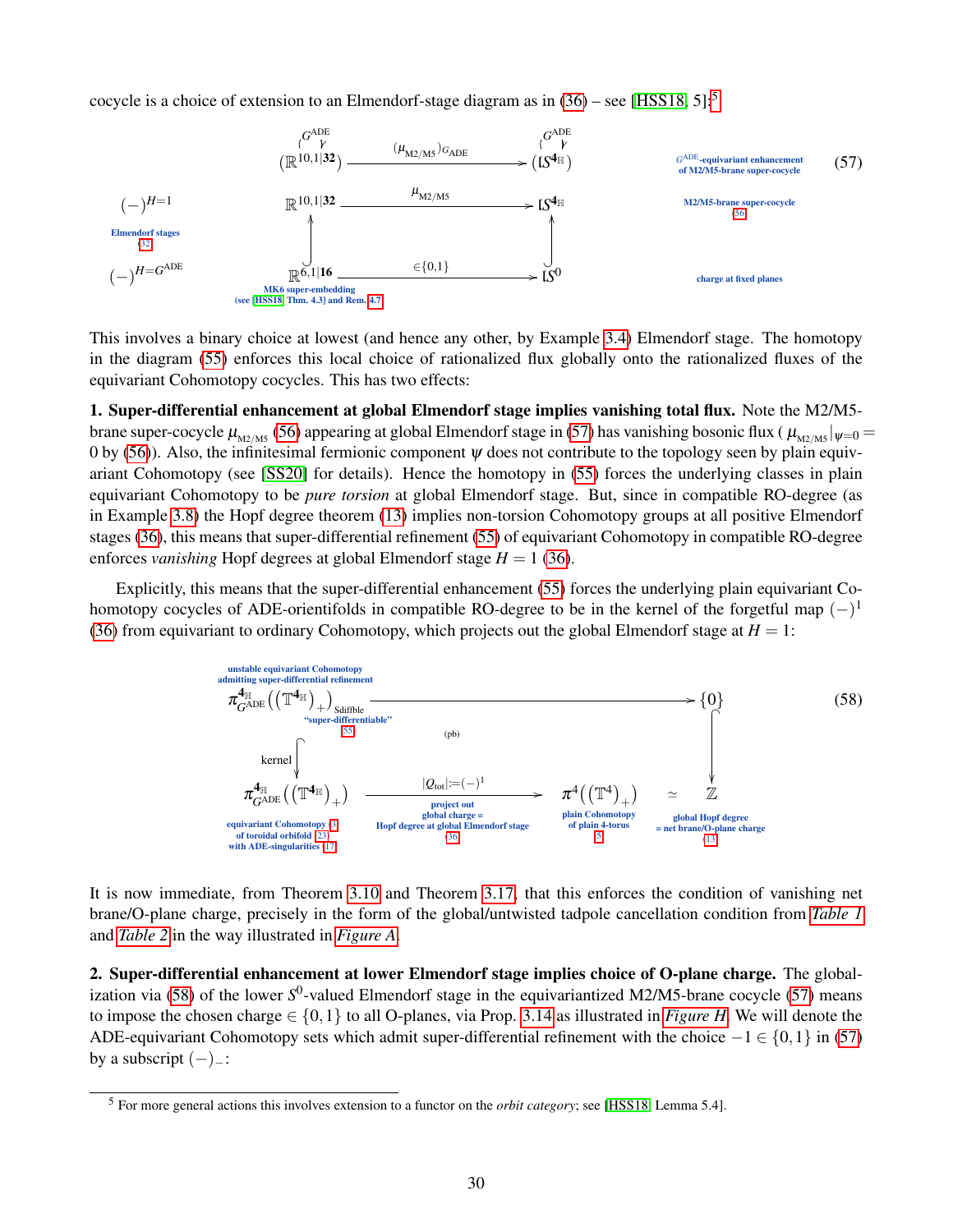Example 3.19 (Super-differentiable equivariant Cohomotopy of ADE-orbifolds). Locally, the super-differentiable equivariant Cohomotopy of the vicinity of an ADE-singularity (*[Table 5](#page-12-1)*) with respect to the choice  $-1 \in \{-0, -1\}$ in the equivariant enhancement [\(57\)](#page-29-2) of the super-flux form [\(56\)](#page-28-1) is

<span id="page-30-5"></span>
$$
\pi_{G^{\text{ADE}}}^{\mathbf{4}_{\mathbb{H}}}(\left(\mathbb{R}^{\mathbf{4}_{\mathbb{H}}}\right)^{\text{cpt}})_{-} = \left\{1 \cdot \mathbf{1}_{\text{triv}} - N_{\text{brane}} \cdot \mathbf{k}_{\text{reg}} \middle| N_{\text{brane}} \in \mathbb{Z} \right\}.
$$
\n
$$
(59)
$$

Globally, the super-differentiable equivariant Cohomotopy specifically of the Kummer surface ADE-orbifold  $\mathbb{T}^{4_{\mathbb{H}}}$  //  $\mathbb{Z}_2^{\text{refl}}$  (Example [3.6\)](#page-15-6) is

<span id="page-30-6"></span>
$$
\pi_{\mathbb{Z}_2^{\text{refl}}}^{\mathbf{4}_{\mathbb{H}}} \left( \left( \mathbb{T}^{\mathbf{4}_{\mathbb{H}}} \right)_+ \right)_{\text{Sdiffble}_-} = \left\{ \begin{array}{c} 16 \cdot \mathbf{1}_{\text{triv}} & - & \text{Nbrane} \cdot \mathbf{2}_{\text{reg}} & | & 2N_{\text{brane}} - 16 = 0 \\ \text{app-cyliferential} \xrightarrow{\text{ADE-equivation to homotopy} \xrightarrow{\text{dipert-differentiability} \xrightarrow{\text{super-differentiability} \xrightarrow{\text{super-differentiability} \xrightarrow{\text{super-differential} \xrightarrow{\text{triv}} \xrightarrow{\text{triv}}} \xrightarrow{\text{triv}} \xrightarrow{\text{triv}} \xrightarrow{\text{triv}} \xrightarrow{\text{triv}} \xrightarrow{\text{triv}} \xrightarrow{\text{triv}} \xrightarrow{\text{triv}} \xrightarrow{\text{triv}} \xrightarrow{\text{triv}} \xrightarrow{\text{triv}} \xrightarrow{\text{triv}} \xrightarrow{\text{triv}} \xrightarrow{\text{triv}} \xrightarrow{\text{triv}} \xrightarrow{\text{triv}} \xrightarrow{\text{triv}} \xrightarrow{\text{triv}} \xrightarrow{\text{triv}} \xrightarrow{\text{triv}} \xrightarrow{\text{triv}} \xrightarrow{\text{triv}} \xrightarrow{\text{triv}} \xrightarrow{\text{triv}} \xrightarrow{\text{triv}} \xrightarrow{\text{triv}} \xrightarrow{\text{triv}} \xrightarrow{\text{triv}} \xrightarrow{\text{triv}} \xrightarrow{\text{triv}} \xrightarrow{\text{triv}} \xrightarrow{\text{triv}} \xrightarrow{\text{triv}} \xrightarrow{\text{triv}} \xrightarrow{\text{triv}} \xrightarrow{\text{triv}} \xrightarrow{\text{triv}} \xrightarrow{\text{triv}} \xrightarrow{\text{triv}} \xrightarrow{\text{triv}} \xrightarrow{\text{triv}} \xrightarrow{\text{triv}} \xrightarrow{\text{triv}} \xrightarrow{\text{triv}} \xrightarrow{\text{triv}} \xrightarrow{\text{triv}} \xrightarrow{\text{triv}} \xrightarrow{\text{triv}} \xrightarrow{\text{triv}} \xrightarrow{\text{triv}} \xrightarrow{\text{triv}} \xrightarrow{\text{triv}} \xrightarrow{\text{triv}} \xrightarrow{\text{triv}} \xrightarrow{\text{triv}} \xrightarrow{\text{triv}} \xrightarrow{\text{triv}} \xrightarrow{\text{triv}} \xrightarrow{\text{triv}} \x
$$

## <span id="page-30-0"></span>4 M5/MO5 anomaly cancellation

We now apply the general discussion of equivariant Cohomotopy in [§3](#page-11-0) to cohomotopical charge quantization of the M-theory C-field, according to *[Hypothesis H](#page-4-0)*, for compactifications of heterotic M-theory on toroidal orbifolds with ADE-singularities. The resulting M5/MO5-anomaly cancellation is discussed in [§4.2](#page-34-0) below. In order to set the scene and to sort out some fine print, we first discuss in [§4.1](#page-30-1) relevant folklore regarding heterotic M-theory on ADE-orbifolds.

#### <span id="page-30-1"></span>4.1 Heterotic M-theory on ADE-orbifolds

We now explain how the singularity structure (as in *[Table 5](#page-12-1)*), which must really be meant when speaking of MO5-planes [\(61\)](#page-30-2) coinciding with black M5-branes [\(62\)](#page-30-3), is that of  $\frac{4}{2}M$ 5-branes" [\(65\)](#page-31-1) [\[HSS18,](#page-43-2) 2.2.7][\[FSS19d,](#page-42-21) 4]; see *[Figure S](#page-32-0)* below. This singularity structure goes back to [\[Sen97,](#page-44-22) 3] with further discussion and development in [\[FLO99\]](#page-41-13)[\[KSTY99\]](#page-43-23)[\[FLO00a\]](#page-41-14)[\[FLO00b\]](#page-41-15)[\[FLO00c\]](#page-41-16)[\[CHS19\]](#page-40-20); the type IIA perspective is considered in [\[GKST01\]](#page-42-22) and also briefly in [\[KS02,](#page-43-3) p. 4]. We highlight the systematic picture behind the resulting *heterotic M-theory on ADE-orbifolds* and its string theory duals, further below in *[Table 7](#page-33-0)*.

Critique of pure MO5-planes. We highlight the following:

(i) Seminal literature on M-theoretic orientifolds speaks of M5-branes parallel and/or coincident to *MO5 singularities* [\[DM95\]](#page-40-6)[\[Wi95b,](#page-45-1) 3.3][\[Ho98,](#page-43-9) 2.1], namely to Euclidean  $\mathbb{Z}_2$ -orientifolds [\(19\)](#page-13-1) of the form (see [\[HSS18,](#page-43-2) 2.2.2]):

<span id="page-30-2"></span>
$$
\text{MO5} \qquad \mathbb{R}^{5,1} \qquad \longrightarrow \mathbb{R}^{5,1} \times \mathbb{R}^{5_{\text{sgn}}}, \qquad (61)
$$

where  $\mathbb{R}^{5_{sgn}}$  is the Euclidean singularity [\(19\)](#page-13-1) of the 5-dimensional sign representation of the group  $\mathbb{Z}_2$ .

(ii) But  $1/2$ BPS M5-brane solutions of  $D = 11$  supergravity themselves have been classified [\[dMFO10,](#page-41-17) 8.3] and found to be given, in their singular far horizon limit [\[AFCS99,](#page-39-6) 3], by singularities for finite subgroups  $G^{\text{ADE}}$   $\subset$  $SU(2) \simeq Sp(1)$  [\(16\)](#page-12-3) of the type

<span id="page-30-3"></span>
$$
\mathbb{R}^{5,1} \longleftrightarrow \mathbb{R}^{5,1} \times \mathbb{R}^1 \times \mathbb{R}^{4_{\mathbb{H}}}, \qquad (62)
$$

where the last factor is an ADE-singularity  $(17)$ .

(iii) As orbifold singularities, this coincides with the far horizon geometry of coincident KK-monopole solutions to 11d supergravity (e.g. [\[IMSY98,](#page-43-24) (47)][\[As00,](#page-40-21) (18)]; see [\[HSS18,](#page-43-2) 2.2.5])

<span id="page-30-4"></span>
$$
\mathbf{MK6} \qquad \mathbb{R}^{6,1} \qquad \longrightarrow \mathbb{R}^{6,1} \times \mathbb{R}^{4_{\mathbb{H}}}, \qquad (63)
$$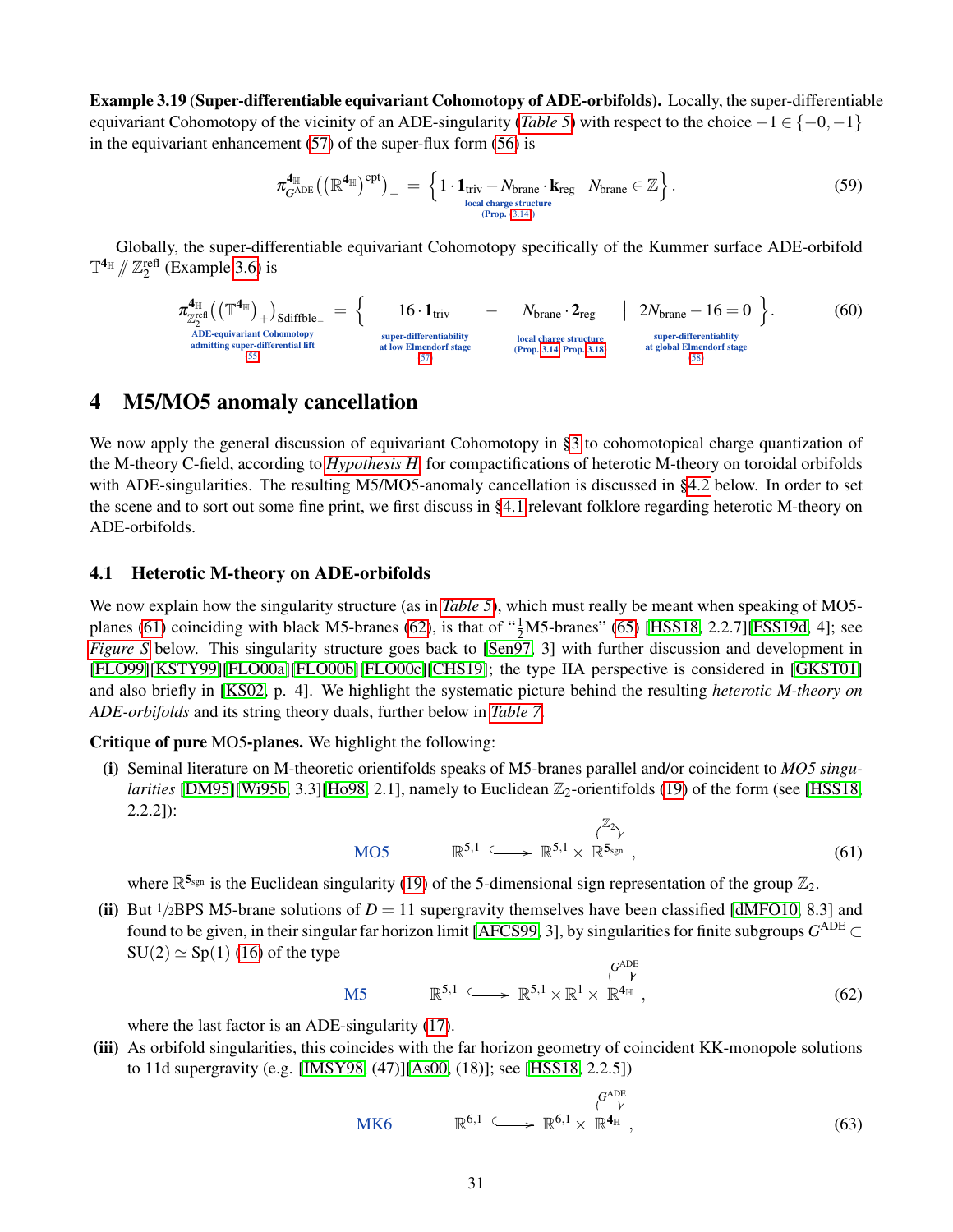which, from the perspective of type IIA theory, reflects the fact that NS5-branes are domain walls inside D6branes (e.g. [\[EGKRS00,](#page-41-18) p. 5], see [\[Fa17,](#page-41-19) 3.3.1. 3.3.2]). This is illustrated by the central dot on the vertical axis in *[Figure S](#page-32-0)*. Hence for the special case that  $G^{ADE} = \mathbb{Z}_2^{\text{refl}}$  [\(18\)](#page-13-4), this yields the product  $\mathbb{R}^1 \times \mathbb{R}^{4_{\text{sgn}}}$  of the 4-dimensional sign representation with the trivial 1-dimensional representation, instead of the 5-dimensional sign representation in [\(61\)](#page-30-2).

(iv) In order to allow M5-singularities [\(62\)](#page-30-3) to coincide with MO5-singularities [\(61\)](#page-30-2) we have to consider intersecting a <sup>1</sup>/2BPS 5-brane solution with an MO9 locus fixed by a Hořava-Witten involution  $\mathbb{Z}_2^{\text{HW}}$  ([\[HW95\]](#page-43-25), see [\[HSS18,](#page-43-2) 2.2.1]):

<span id="page-31-3"></span>
$$
\text{MO9} \qquad \mathbb{R}^{9,1} \qquad \longrightarrow \mathbb{R}^{9,1} \times \mathbb{R}^{1_{\text{sgn}}} \,.
$$
\n
$$
(64)
$$

(v) This intersection is called the  $\frac{1}{2}M5$  in [\[HSS18,](#page-43-2) 2.2.7][\[FSS19d,](#page-42-21) 4]

<span id="page-31-1"></span>
$$
\frac{1}{2}M5 = MK6 \cap MO9 \qquad \mathbb{R}^{5,1} \qquad \longrightarrow \mathbb{R}^{5,1} \times \mathbb{T}^{1_{sgn}} \times \mathbb{T}^{4_{\mathbb{H}}} \qquad (65)
$$

since its type IIA incarnation is known as the  $\frac{1}{2}$ NS5 [\[GKST01,](#page-42-22) 6][\[AF17,](#page-39-7) p. 18]. This is the brane configuration thought to geometrically engineer  $D = 6$ ,  $\mathcal{N} = (1,0)$  field theories [\[HZ97\]](#page-42-23)[\[HKLY15\]](#page-42-24)[\[DHTV14,](#page-40-22) 6].

Since the fixed point set of the toroidal orbifolds [\(23\)](#page-14-1) for both the  $\frac{1}{2}M5$  [\(65\)](#page-31-1) and the MO5 [\(61\)](#page-30-2) is the same set [\(27\)](#page-15-7) of 32 points, all arguments about MO5 [\(61\)](#page-30-2) which depend only on the set of isolated orientifold fixed points, such as in [\[DM95\]](#page-40-6)[\[Wi95b,](#page-45-1) 3.3][\[Ho98,](#page-43-9) 2.1], apply to  $\frac{1}{2}$ M5 [\(65\)](#page-31-1) as well. But the  $\frac{1}{2}M5$  orientifold has in addition fixed lines, namely the MK6 loci, and fixed 4-planes, namely the MO9, as shown on the right of [Figure S.](#page-32-0) This reflects the fact that, by the classification of [\[dMFO10,](#page-41-17) 8.3], the black M5 not only may, but must appear as a domain wall inside an MK6 singular locus.

We **conclude** from this that: *The*  $\frac{1}{2}$ M5 [\(65\)](#page-31-1) *orientifold is the correct model of orientifolded M5/MO5 geometry, while the pure* MO5 [\(61\)](#page-30-2) *is just its restriction along the diagonal subgroup inclusion* [\(66\)](#page-31-2)*, as shown in [Figure R](#page-0-0)*



Figure R – Fixed subspaces in the  $\frac{1}{2}$ M5-singularity  $(61)$  with MO5  $(61)$  in the intersection of MK6  $(63)$ with MO9 [\(64\)](#page-31-3), illustrated in *[Figure S](#page-32-0)*.

<span id="page-31-2"></span>
$$
\mathbb{Z}_2^{\text{refl} + HW} \xrightarrow{\text{diag}} \mathbb{Z}_2^{\text{HW}} \times \mathbb{Z}_2^{\text{refl}} \xrightarrow{\text{diag}} \mathbb{Z}_2^{\text{HW}} \times G^{\text{ADE}} \xrightarrow{\text{diag}} (66)
$$

In summary, this data arranges into a short exact sequence of orbi-/orienti-fold group actions (as in [\[DFM11,](#page-41-4) p. 4])

<span id="page-31-0"></span>

This situation is illustrated by the following figure: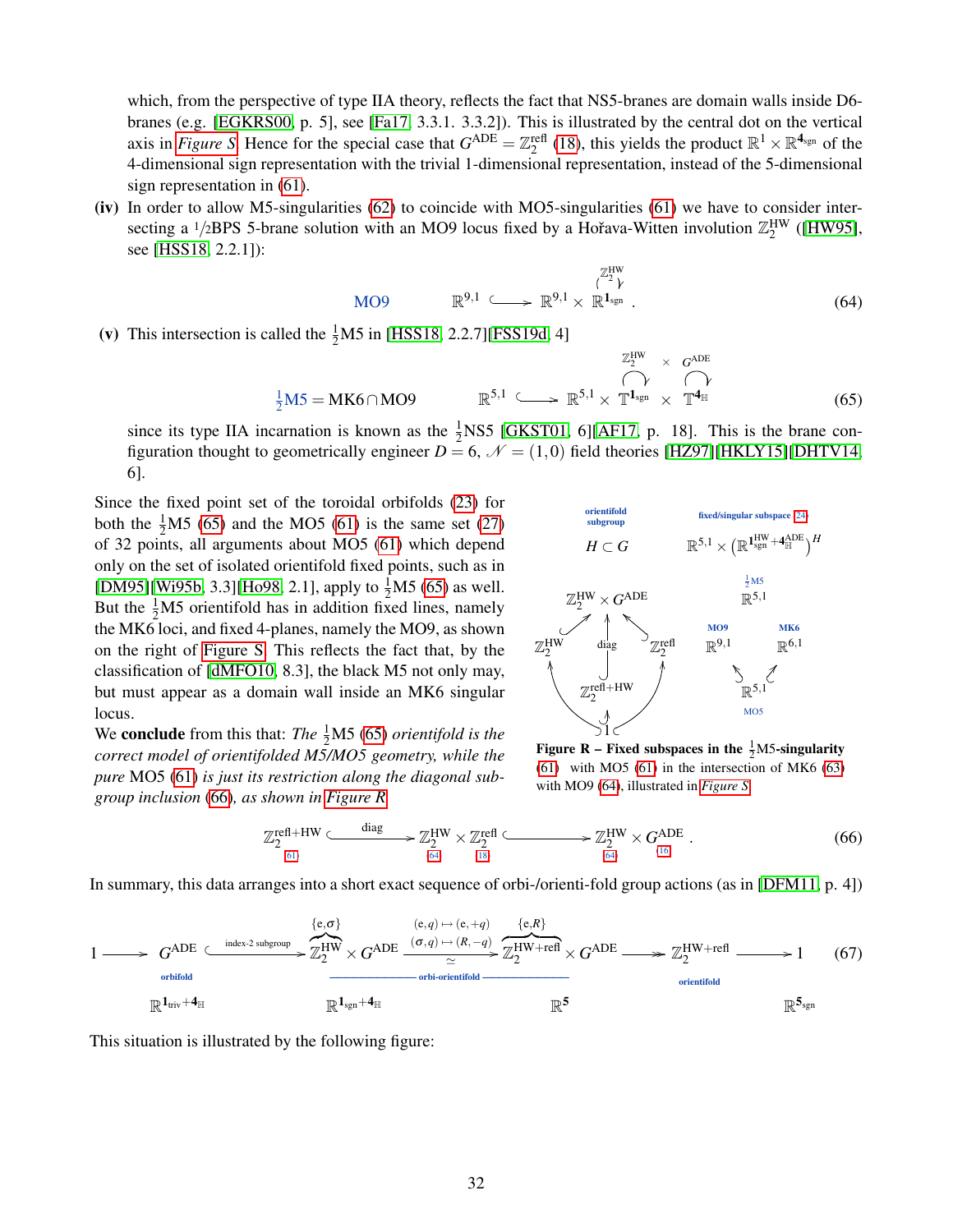<span id="page-32-0"></span>

| <b>Orientifold</b>                         |                            | MO5                                         | $\frac{1}{2}$ M5                                                                                                                | MK6                                                                                                                                                                                                                                                                                                                    |
|--------------------------------------------|----------------------------|---------------------------------------------|---------------------------------------------------------------------------------------------------------------------------------|------------------------------------------------------------------------------------------------------------------------------------------------------------------------------------------------------------------------------------------------------------------------------------------------------------------------|
| Global quotient<br>group                   | $G =$                      | $\mathbb{Z}_2$                              | $\mathbb{Z}_2^{\rm HW}\times G^{\rm ADE}$                                                                                       | S <sup>3</sup><br>$\cdots$<br><br>∰                                                                                                                                                                                                                                                                                    |
| Global quotient<br>group action            | G<br>$\mathbb{T}^V$<br>$=$ | $\mathbb{Z}_2$<br>$\neg\neg$ 5 $_{\rm sgn}$ | $\mathbb{Z}_2^{\text{HW}}$<br>$G^{\text{ADE}}$<br>$\times$<br>$\mathbb{T}^{\mathbf{1}}$ sgn<br>$\mathbb{T}^{4}$ sgn<br>$\times$ | <br>m<br>$\uparrow$ <sub>S<sup>1</sup></sub><br>$\cdots$<br>- 8<br>$C(S^3)$<br>G <sub>HW</sub><br>$\begin{smallmatrix} \begin{smallmatrix} 4 & & & \end{smallmatrix} \\ \begin{smallmatrix} 4 & & \end{smallmatrix} \end{smallmatrix}$<br>MO <sub>9</sub><br>$\frac{1}{2}M5_{HE/I}$<br>ē<br>$S^1_{\sf HE}$<br>$G_{HW}$ |
| Fixed/singular<br>G<br>$(T^{V}$<br>points  |                            |                                             | $\{0,\frac{1}{2}\}^5 = \overline{32}$                                                                                           | <br><br>$\cdots$<br>$\mathbf{m}$<br>111<br>S <sup>4</sup>                                                                                                                                                                                                                                                              |
| Far horizon-limit<br>of M5 SuGra solution? |                            | no                                          | yes                                                                                                                             | I<br>GADE                                                                                                                                                                                                                                                                                                              |

Figure S – Singularity structure of heterotic M-theory on ADE-singularities, as in [Figure R,](#page-0-0) [\[HSS18,](#page-43-2) 2.2.2, 2.2.7]. The corresponding toroidal orbifolds (as per *[Table 5](#page-12-1)*) are illustrated in *[Figure V](#page-35-0)* and *[Table 8](#page-38-0)*.

O<sup>0</sup>-planes and M2-brane CS level. There is one more ingredient to the *G*-space structure of heterotic M-theory on ADE-orbifolds (see *[Table 7](#page-33-0)* below for the full picture): While the MO5-planes [\(61\)](#page-30-2) are supposed to be the M-theory lifts of the charged O4±-planes [\[Ho98,](#page-43-9) 3][\[Gi98,](#page-42-14) III.A][\[HK00,](#page-42-15) 3.1.1], the M-theory lift of the un-charged O4<sup>0</sup> -planes (see *[Figure OP](#page-0-0)*) involves one more group action on spacetime [\[Gi98,](#page-42-14) III.B], being rotation of the circle fiber in M/IIA-duality, which we hence indicate as follows:

<span id="page-32-1"></span>
$$
\text{IIA}^0 \qquad \mathbb{R}^{9,1} \times \varnothing \qquad \longrightarrow \mathbb{R}^{9,1} \times S^1. \tag{68}
$$

Here on the right we have the circle regarded as a  $\mathbb{Z}_k$ -space ([§3\)](#page-11-0) via rigid rotation by multiples of  $2\pi/k$ , for any  $k \in \mathbb{Z} \setminus \{0\}$ . This is of course a free action (in particular, not a representation sphere [\(21\)](#page-13-0)) hence with empty fixed subspace [\(24\)](#page-14-3), whence the superscript  $(-)^0$  and the empty set ∅ of fixed points in [\(68\)](#page-32-1). But passing along the unique  $\mathbb{Z}_k^{\text{rot}}$ -equivariant function [\(31\)](#page-15-0)

<span id="page-32-3"></span>
$$
S^{1} \xrightarrow{\text{KK}_{\text{rot}}} \text{KK}_{S_{\text{rot}}^{1}} \xrightarrow{\text{KK}_{\text{rot}}} \text{(69)}
$$

from the circle to the point  $*$  with its necessarily trivial  $\mathbb{Z}_k^{\text{rot}}$ -action, as befits KK-reduction from M-theory to type IIA string theory (see [\[BMSS18\]](#page-40-13) for discussion in the context of *[Hypothesis H](#page-4-0)*), we obtain a non-empty fixed subspace: Z rot

<span id="page-32-2"></span>
$$
\text{IIA} \qquad \mathbb{R}^{9,1} \qquad \longrightarrow \mathbb{R}^{9,1} \times \overset{\binom{a}{k}}{\ast}.
$$

In these terms, we may phrase the core of M/IIA duality as saying that

The lift of IIA (70) through 
$$
KK_{S_{\text{rot}}^1}
$$
 (69) is  $IIA^0$  (68).

Notice in the case that the global 11d-spacetime is  $AdS_3$  times  $S^7$  regarded as an  $S<sub>rot</sub><sup>1</sup>$ -fibration

$$
S1 \longrightarrow S7 \longrightarrow \mathbb{C}P3
$$

the order *k* of  $\mathbb{Z}_k^{\text{rot}}$  in [\(68\)](#page-32-1) is the level of the dual 3d Chern-Simons-matter theory [\[ABJM08\]](#page-39-8).

The argument in [\[Gi98,](#page-42-14) III.B], together with our discussion above, suggests that the analogous statement for  $O4^0$ -planes is this:

The lift of 
$$
O4^0
$$
 through  $KK_{S^1_{rot}}(69)$  is  $MO5^0$  (71).

Hence we take  $MOS^0$  to be the following *G*-space/orbifold, combining MO5 [\(61\)](#page-30-2) with IIA<sup>0</sup> [\(68\)](#page-32-1):

<span id="page-32-4"></span>
$$
\text{MO5}^0 \qquad \mathbb{R}^{4,1} \times \varnothing \qquad \longrightarrow \mathbb{R}^{4,1} \times \overset{\text{Z}_2^{\text{rot}}}{\longrightarrow} \overset{\text{Z}_2^{\text{rot}}}{\longrightarrow} \overset{\text{Z}_2^{\text{ref}+HW}}{\longrightarrow} \tag{71}
$$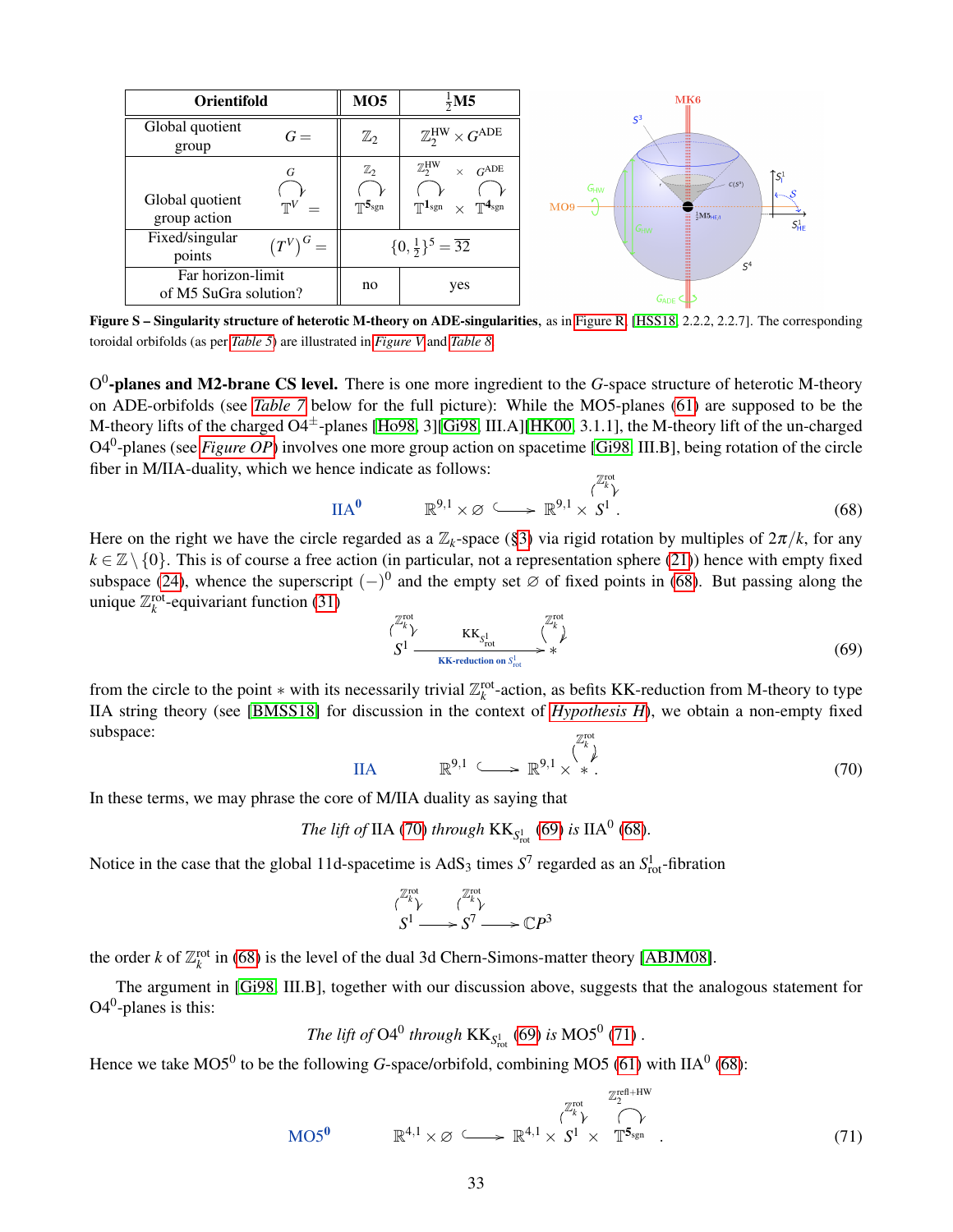As before in [\(68\)](#page-32-1), the fixed subspace of the diagonal group action (now for  $k = 2$ , as in [\[Gi98,](#page-42-14) (3.2)])

$$
\mathbb{Z}_2^{\text{refl+rot+HW}} \xrightarrow{\text{diag}} \mathbb{Z}_2^{\text{refl+HW}} \times \mathbb{Z}_2^{\text{rot}}
$$

in [\(71\)](#page-32-4) is actually empty, since the action of  $\mathbb{Z}_2^{\text{rot}}$  and hence that of  $\mathbb{Z}_2^{\text{ref}}$ +HW+rot is free, whence the superscript  $(-)^0$ . But, as before in [\(70\)](#page-32-2), under M/IIA KK-reduction [\(69\)](#page-32-3) we have an equivariant projection map to the orbifold

<span id="page-33-3"></span>
$$
O4^0 \qquad \mathbb{R}^{4,1} \qquad \longrightarrow \mathbb{R}^{4,1} \times \mathbb{R}^{4,1} \times \mathbb{R}^{2 \times 1} \longrightarrow \mathbb{T}^{5_{\text{sgn}}} \qquad (72)
$$

with non-empty fixed/singular subspace being the O4-worldvolume – which is thereby exhibited as being uncharged, as its lift to M-theory in in fact non-singular.

In the same manner, there is the analogous  $\mathbb{Z}_k^{\text{rot}}$ -resolution of the MK6-singularity [\(63\)](#page-30-4)

<span id="page-33-1"></span>
$$
\mathbf{MK6}^{\mathbf{0}} \qquad \mathbb{R}^{6,1} \times \varnothing \qquad \longrightarrow \mathbb{R}^{5,1} \times S^{1} \times \mathbb{T}^{\mathbf{4}_{\mathbb{H}}}, \qquad (73)
$$

as well as of the MO9-singularity [\(64\)](#page-31-3):

<span id="page-33-2"></span>
$$
\text{MO9}^0 \qquad \mathbb{R}^{9,1} \times \varnothing \qquad \longrightarrow \mathbb{R}^{8,1} \times S^1 \times T^{1_{sgn}} \,. \tag{74}
$$

The reduction of the latter along  $KK_{S^1_{rot}}(69)$  $KK_{S^1_{rot}}(69)$  is

<span id="page-33-4"></span>
$$
O8^{\mathbf{0}} \qquad \mathbb{R}^{8,1} \qquad \longrightarrow \mathbb{R}^{8,1} \times \mathbb{R}^{8,1} \times \mathbb{R}^{2\mathbb{N}^{\mathbf{0}}}_{\mathbf{X}} \qquad (75)
$$

In summary, *the full singularity structure of heterotic M-theory on ADE-orbifolds*, such as to admit

(i) black M5-branes coinciding with MO5-planes and

(ii) the MO5<sup>0</sup>-lift of O4<sup>0</sup>-planes

<span id="page-33-0"></span>is as shown in *[Table 7](#page-33-0)*.



Table 7 – Singularity structure of heterotic M-theory on ADE-orbifolds and its string theory duals given by combining the  $\frac{1}{2}$ M5structure of *[Figure S](#page-32-0)* with IIA<sup>0</sup>-structure [\(68\)](#page-32-1), hence admitting also MO5<sup>0</sup>-structure [\(71\)](#page-32-4).

The following *[Figure T](#page-34-2)* shows the corresponding subgroup lattice with its associated fixed/singular spaces: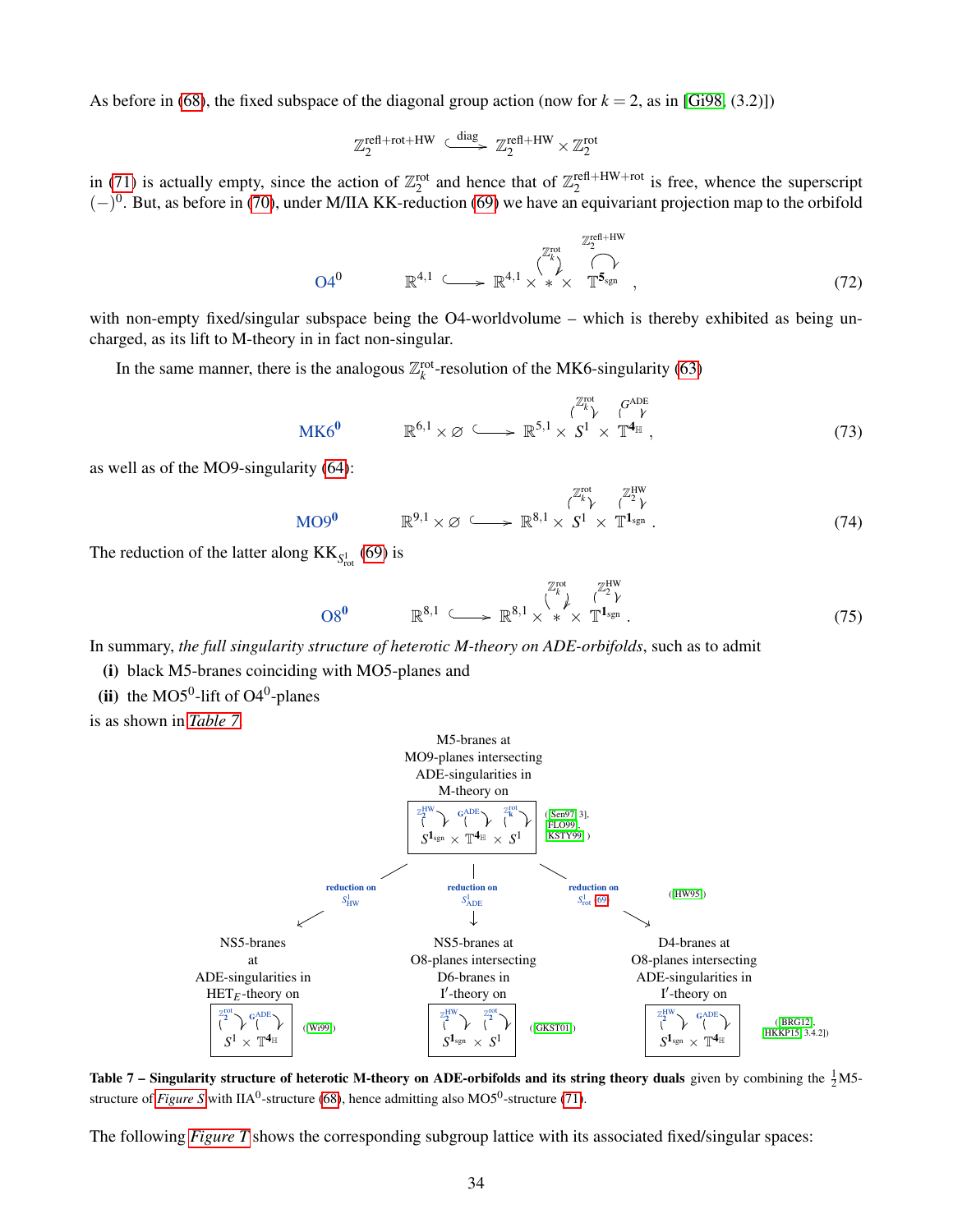<span id="page-34-2"></span>

Figure T – Subgroup lattice and fixed/singular subspaces in the singularity structure for heterotic M-theory on ADE-orbifolds from *[Table 7](#page-33-0)*. On the left, groups associated to the middle of a sub-simplex are diagonal subgroups inside the direct product of subgroups associated to the vertices, as indicated by the superscripts. On the right, all fixed loci with superscript  $(-)^0$  are actually empty, but appear as superficially non-empty (un-charged) singularities after M/IIA KK-reduction [\(69\)](#page-32-3), e.g. O4<sup>0</sup> [\(72\)](#page-33-3), O8<sup>0</sup> [\(75\)](#page-33-4), as on the right of *[Figure OP](#page-0-0)*. The numbered subscripts (*xx*) indicate the corresponding expression in the text.

### <span id="page-34-0"></span>4.2 Equivariant Cohomotopy charge of M5 at  $MO5_{ADE}$

Applying the general mathematical results of [§3](#page-11-0) to the  $M_{HET}/ADE-singularities$  from [§4.1,](#page-30-1) we finally show here (see *[Figure V](#page-35-0)* ) that *[Hypothesis H](#page-4-0)* formalizes and validates the following widely accepted but informal Folklore [4.1,](#page-34-1) concerning the nature of M-theory:

<span id="page-34-1"></span>Folklore 4.1 (M5/MO5 anomaly cancellation [\[DM95\]](#page-40-6)[\[Wi95b,](#page-45-1) 3.3] [\[Ho98,](#page-43-9) 2.1]). *For M-theory on the toroidal orientifold*  $\mathbb{R}^{5,1} \times \mathbb{T}^{5_{\text{sgn}}}/\mathbb{Z}_2$ <br>(*Table 5*) with *MO5* singularities (61), consistency requires the situal *[\(Table 5\)](#page-12-1) with MO5-singularities* [\(61\)](#page-30-2)*, consistency requires the situation shown in [Table 2:](#page-2-1)*

- (i) *a charge of*  $q_{MOS}/q_{M5} = -1/2$  *is carried by each of the fixed/singular MO5-planes* [\(61\)](#page-30-2)*;*
- (ii) *the M5-brane charge is integral in natural units, hence on the covering* Z2*-space* T <sup>5</sup>sgn *the M5-branes appear in* Z2*-mirror pairs around the MO5-planes, as in [Figure L](#page-19-0) and [Figure N;](#page-24-0)*
- (iii) *the total charge of the*  $N_{\text{MS}}$  *M5-branes has to cancel that of the* 32 *O-planes* [\(27\)](#page-15-7)*,*  $N_{\text{MS}} q_{\text{MS}} + 32 q_{\text{MOS}} = 0$ *, as indicated in [Figure A.](#page-2-0)*

Via the similarly widely accepted Folklore [4.2,](#page-34-3) the statement of Folklore [4.1](#page-34-1) implies tadpole anomaly cancellation in string theory. Notice that this is not so much a claim than part of the defining criterion for M-theory:

<span id="page-34-3"></span>Folklore 4.2 (Double dimensional reduction of M5/MO5 to D4/O4 [\[Ho98,](#page-43-9) 3][\[Gi98,](#page-42-14) III.A][\[HK00,](#page-42-15) 3.1.1]). *Under M/IIA duality, the situation of Folklore [4.1](#page-34-1) becomes the string-theoretic tadpole cancellation condition from [Table 1](#page-1-1) for D4-branes and* O4−*-planes.*

<span id="page-34-4"></span>Folklore 4.3 (T-duality relating O-planes, e.g. [\[BLT13,](#page-40-2) p.317-318]). *By iterative T-duality, the situation of Folklore [4.2](#page-34-3) implies general tadpole cancellation for* D*p-branes and* O*p* <sup>−</sup>*-planes [\(Table 3\)](#page-4-2).*



Figure U – Structure of the argument. We demonstrate that *[Hypothesis H](#page-4-0)* on Cfield charge quantization in Cohomotopy, applied to heterotic M-theory on toroidal ADEoribolds, implies M5/MO5-anomaly cancellation in M-theory. This directly subsumes and implies the statement of tadpole cancellation for D4/O4 branes in string theory.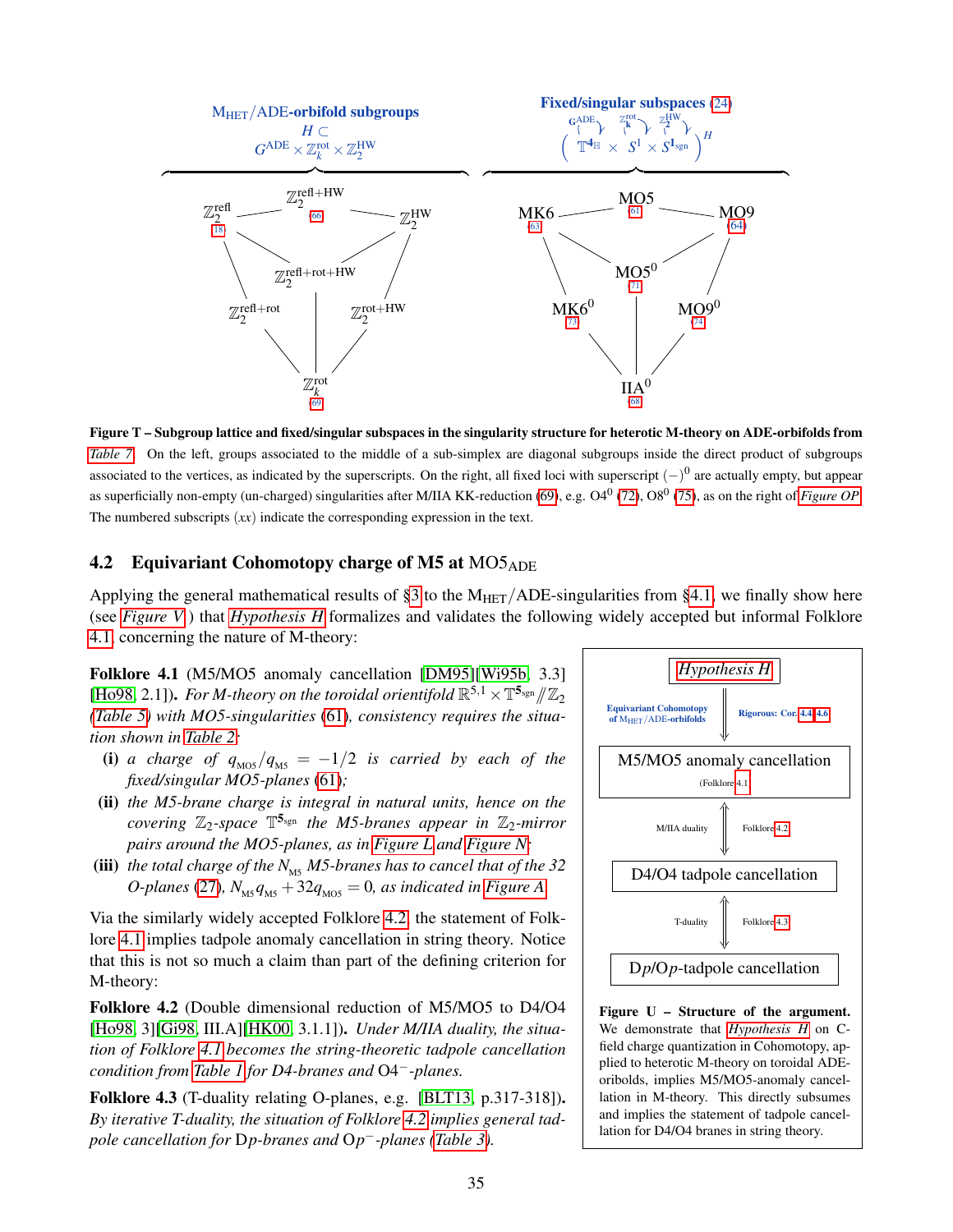<span id="page-35-0"></span>

Figure V – Equivariant Cohomotopy of ADE-orbifolds in heterotic M-theory with singularity structure as in *[Figure S](#page-32-0)*. The resulting charge classification (Cor. [4.4\)](#page-36-0) implies, via the unstable PT isomorphism ([§2.1\)](#page-6-1), the  $\frac{1}{2}M5 = MO9 \cap MK6$ -brane configurations [\(65\)](#page-31-1) similarly shown in [\[FLO99,](#page-41-13) Fig. 1][\[KSTY99,](#page-43-23) p. 7][\[FLO00a,](#page-41-14) Fig. 1][\[FLO00b,](#page-41-15) Fig. 2][\[FLO00c,](#page-41-16) Fig. 1][\[GKST01,](#page-42-22) p. 4, 68, 71]. This is as in *[Figure L](#page-19-0)* but with points (M5s) extended to half-line (MK6s), see Remark [4.7](#page-38-1) and *[Table 8](#page-38-0)*.

C-Field flux quantization at pure MO5-Singularities. To put the discussion below in perspective, it is instructive to first recall the success and the shortcoming of the existing argument [\[Ho98,](#page-43-9) 2] for M5/MO5-brane charge quantization around a *pure* MO5-singularity [\(61\)](#page-30-2) (see the left column of*[Table 8](#page-38-0)*): Following the classical argument of [\[Dir31\]](#page-41-1), we consider removing the locus of the would-be M5-brane from spacetime and then computing the appropriate cohomology of the remaining complement. For the *pure* MO5-singularity [\(61\)](#page-30-2) the complement spacetime is, up to homotopy equivalence, the 4-dimensional real projective space:

<span id="page-35-1"></span>
$$
X_{\text{MO5}}^{11} = (\mathbb{R}^{5,1} \times \mathbb{R}^{5_{\text{sgn}}}/\mathbb{Z}_2^{\text{refl+HW}}) \setminus {\mathbb{R}^{5,1} \times \{0\}} \simeq_{\text{homotopy}} S(\mathbb{R}^{5_{\text{sgn}}})/\mathbb{Z}_2^{\text{refl+HW}} \simeq \mathbb{R}P^4. \tag{76}
$$
  
complement spacetime  
around pure MO5-singularity  
with pure MO5-singularity (61) with pure MO5-singularity (61)

Since this ambient spacetime [\(76\)](#page-35-1) is a smooth but curved (i.e. non-parallelizable) manifold, the flavor of Cohomotopy theory that measures its M-brane charge, according to *[Hypothesis H](#page-4-0)*, is, according to *[Table 4](#page-5-0)*, the *J*-twisted Cohomotopy theory of [\[FSS19b,](#page-42-16) 3]. This implies, by [\[FSS19b,](#page-42-16) Prop. 4.12], that rationalized brane charge (bot-tom of [\(55\)](#page-28-0)) is measured by the integral of a differential 4-form  $G_4 \in \Omega^4(X^{11})$  (the C-field 4-flux density) which satisfies the half-integral shifted flux quantization condition

<span id="page-35-2"></span>
$$
[G_4] + \left[\frac{1}{4}p_1\right] \in H^4(X^{11}, \mathbb{Z}) \to H^4(X^{11}, \mathbb{R})
$$
\n(77)

as is expected from the M-theory folklore (recalled in [\[FSS19b,](#page-42-16) 2.2]). Applying this to the complement  $X_{MOS}^{11}$  [\(76\)](#page-35-1) around a pure MO5-plane implies, as pointed out in [\[Ho98,](#page-43-9) 2.1], that there must be an *odd integer* of brane charge in the pure MO5-spacetime

<span id="page-35-3"></span>
$$
\pi^{\text{Twist}}(X_{\text{MOS}}^{11})_{\mathbb{R}} = \left\{ 2 \int_{\mathbb{R}P^4} G_4 = 1 - 2N \mid N \in \mathbb{N} \right\}.
$$
\n
$$
U^{\text{twist}}(\text{Jchomotopy (FSS19b, 3.1)})
$$
\n
$$
U^{\text{twisted Cohomotopy (FSS19b, 3.1)}}_{\text{of pure MO5-complement} (76)} = \left\{ 2 \int_{\mathbb{R}P^4} G_4 = 1 - 2N \mid N \in \mathbb{N} \right\}.
$$
\n
$$
(78)
$$
\n
$$
U^{\text{twisted Cohomotopy (FSS19b, 3.1)}}
$$

The need to resolve further microscopic details. If one could identify in [\(78\)](#page-35-3) the offset of 1 mod 2 in (78) with the charge carried by the pure MO5-plane [\(61\)](#page-30-2), and the remaining even charge 2*N* with that of *N* M5-branes in its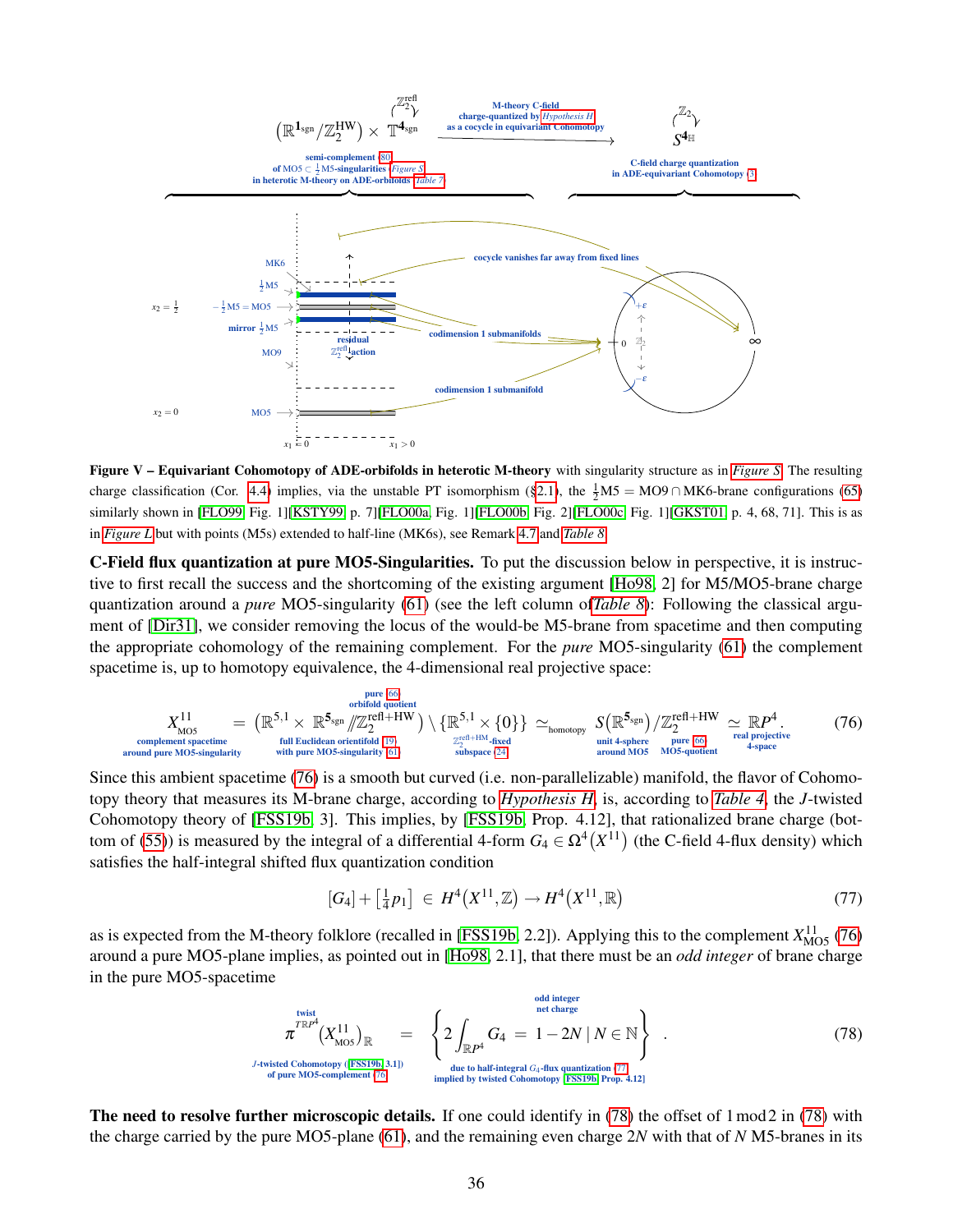vicinity

<span id="page-36-3"></span>
$$
1 - N \cdot 2 \stackrel{?}{=} Q_{\text{MO5}} - N_{\text{brane}} \cdot Q_{\text{M5}} \tag{79}
$$

this would be the local/twisted M5/MO5-anomaly cancellation condition of *[Table 2](#page-2-1)*. Without such further information, the charge quantization [\(78\)](#page-35-3) around *pure* MO5-planes [\(61\)](#page-30-2) is only *consistent with* the local/twisted M5/MO5-anomaly cancellation from *[Table 2](#page-2-1)*, as noticed in [\[Ho98,](#page-43-9) bottom of p. 5].

But with the results of [§3](#page-11-0) and in view of [§4.1,](#page-30-1) we may now complete this old argument (see the right column of *[Table 8](#page-38-0)*):

Equivariant Cohomotopy implies local/twisted M5/MO5-anomaly cancellation at  $\frac{1}{2}$ M5-singularities. We know from [§3.1](#page-16-0) that the identification [\(79\)](#page-36-3) missing from the result [\(78\)](#page-35-3) for twisted Cohomotopy on smooth but curved spacestimes *is* implied by the result of Prop. [3.14](#page-22-0) for equivariant Cohomotopy of singular but flat spacetimes. Moreover, we have argued in [§4.1](#page-30-1) that having black M5-branes actually coinciding with MO5-planes requires/implies that the pure MO5-planes are but the diagonally fixed sub-loci (shown in *[Table 6](#page-25-1)*) inside the richer 1 <sup>2</sup>M5 = MK6∩ MO9-singularities [\(65\)](#page-31-1) of heterotic M-theory on ADE-orbifolds (*[Figure S](#page-32-0)*). Hence for a rigorous M5/MO5-anomaly cancellation result not just consistent with (as in [\(78\)](#page-35-3)), but actually *implying* Folkore [4.1,](#page-34-1) we need to compute the M-brane charge at MO5-singularities inside  $\frac{1}{2}$ M5-singularities [\(65\)](#page-31-1). Concretely, this means with *[Hypothesis H](#page-4-0)* that M5/MO5-charge at a single MO5-singularity is measured by the equivariant Cohomotopy of the following  $\frac{1}{2}M5$ -refinement of the naive MO5-complement spacetime [\(76\)](#page-35-1):

<span id="page-36-2"></span>
$$
X_{\frac{1}{2}MS}^{11} := \left(\mathbb{R}^{5,1} \times \mathbb{R}^{1_{sgn}} \times \mathbb{R}^{4_{\mathbb{H}}}/\mathbb{Z}_2^{HW} \times \mathbb{Z}_2^{refl})\right) \cdot \left(\mathbb{R}^{5,1} \times \{0\} \times \mathbb{R}^{4_{\mathbb{H}}}/\mathbb{Z}_2^{refl}\right)
$$
\n
$$
= \left(\mathbb{R}^{5,1} \times \mathbb{R}^{1_{sgn}} \times \mathbb{R}^{4_{\mathbb{H}}}/\mathbb{Z}_2^{HW} \times \mathbb{Z}_2^{refl})\right) \cdot \left(\mathbb{R}^{5,1} \times \{0\} \times \mathbb{R}^{4_{\mathbb{H}}}/\mathbb{Z}_2^{refl}\right)
$$
\n
$$
= \left(\text{sum number space } \{0,1\} \text{ sum of } \{0,1\} \text{ with } \{0,1\} \text{ with } \{0,1\} \text{ with } \{0,1\} \text{ with } \{0,1\} \text{ with } \{0,1\} \text{ with } \{0,1\} \text{ with } \{0,1\} \text{ with } \{0,1\} \text{ with } \{0,1\} \text{ with } \{0,1\} \text{ with } \{0,1\} \text{ with } \{0,1\} \text{ with } \{0,1\} \text{ with } \{0,1\} \text{ with } \{0,1\} \text{ with } \{0,1\} \text{ with } \{0,1\} \text{ with } \{0,1\} \text{ with } \{0,1\} \text{ with } \{0,1\} \text{ with } \{0,1\} \text{ with } \{0,1\} \text{ with } \{0,1\} \text{ with } \{0,1\} \text{ with } \{0,1\} \text{ with } \{0,1\} \text{ with } \{0,1\} \text{ with } \{0,1\} \text{ with } \{0,1\} \text{ with } \{0,1\} \text{ with } \{0,1\} \text{ with } \{0,1\} \text{ with } \{0,1\} \text{ with } \{0,1\} \text{ with } \{0,1\} \text{ with } \{0,1\} \text{ with } \{0,1\} \text
$$

As shown in the second line, this is homotopy-equivalent to a residual ADE-singularity (*[Table 5](#page-12-1)*). Therefore, the discussion from [§3.1](#page-16-0) applies:

<span id="page-36-0"></span>Corollary 4.4 (Equivariant Cohomotopy implies local/twisted M5/MO5-anomaly cancellation). *The superdifferentiable* [\(55\)](#page-28-0) *equivariant Cohomotopy charge of the vicinity (Def. [3.9\)](#page-17-1) of the semi-complement spacetime of a single charged* MO5*-singularity* [\(80\)](#page-36-2)

$$
\pi^{\mathbf{4}_{\mathbb{H}}}\Big(\Big(X^{11}_{\frac{1}{2}\text{MO5}}\Big)^{cpt}\Big)_- \ = \ \Big\{1\cdot\mathbf{1}_{\text{triv}} - N_{\text{M5}}\cdot\mathbf{2}_{\text{reg}} \ \Big|\ N_{\text{M5}}\in\mathbb{Z}\Big\} \\\overset{\text{M5-brane}}{\underset{\text{charge}}{\text{charge}}}
$$

*as in Folklore [4.1,](#page-34-1) [Table 2,](#page-2-1) regarding the local/twisted form of M5/MO5-anomaly cancellation.*

*Proof.* By *G*-homotopy invariance of *G*-equivariant homotopy theory, this follows as the special case of Prop. [3.14](#page-22-0) with [\(59\)](#page-30-5) in Example [3.19,](#page-29-3) for  $G = \mathbb{Z}_2$ , hence with  $k = |W_G(1)| = 2$ .  $\Box$ 

Remark 4.5 (Super-exceptional geometry of MO5 semi-complement). While here we consider only topological orientifold structure, the full super-exceptional geometry corresponding to [\(80\)](#page-36-2) is introduced in [\[FSS19d,](#page-42-21) 4]; shown there to induce the M5-brane Lagrangian on any super-exceptional embedding of the  $\frac{1}{2}$ M5-locus.

Equivariant Cohomotopy implies local/untwisted M5/MO5-anomaly cancellation at  $\frac{1}{2}$ M5-singularities. It is immediate to consider the globalization of this situation to the semi-complement around one MO9 in heterotic M-theory compactified on the toroidal  $\mathbb{Z}_2^{\text{refl}}$ -orbifold  $\mathbb{T}^{5_{\text{sgn}}}\/\!\!/ \mathbb{Z}_2^{\text{refl+HW}}$  with MO5-singularities:

<span id="page-36-4"></span>
$$
X_{\text{MHET}}^{11} / \mathbb{Z}_2^{\text{ref}} \n\begin{array}{l}\n\cong \ast \\
\widetilde{X}_{\text{MHET}}^{11} / \mathbb{Z}_2^{\text{refl}} \\
\cong \mathbb{R}^{5,1} \times \frac{\widetilde{X}_{\text{R}}^{1} \times \mathbb{Z}_2^{\text{refl}}}{\text{unit 0-sphere HW-quotient} \times \text{troidal reflection-orbifold (18)}} \\
\text{around MOS} & \text{around MO9} \\
\end{array} \tag{81}
$$

<span id="page-36-1"></span>To this toroidal ADE-orbifold the discussion in [§3.2](#page-23-0) applies as follows.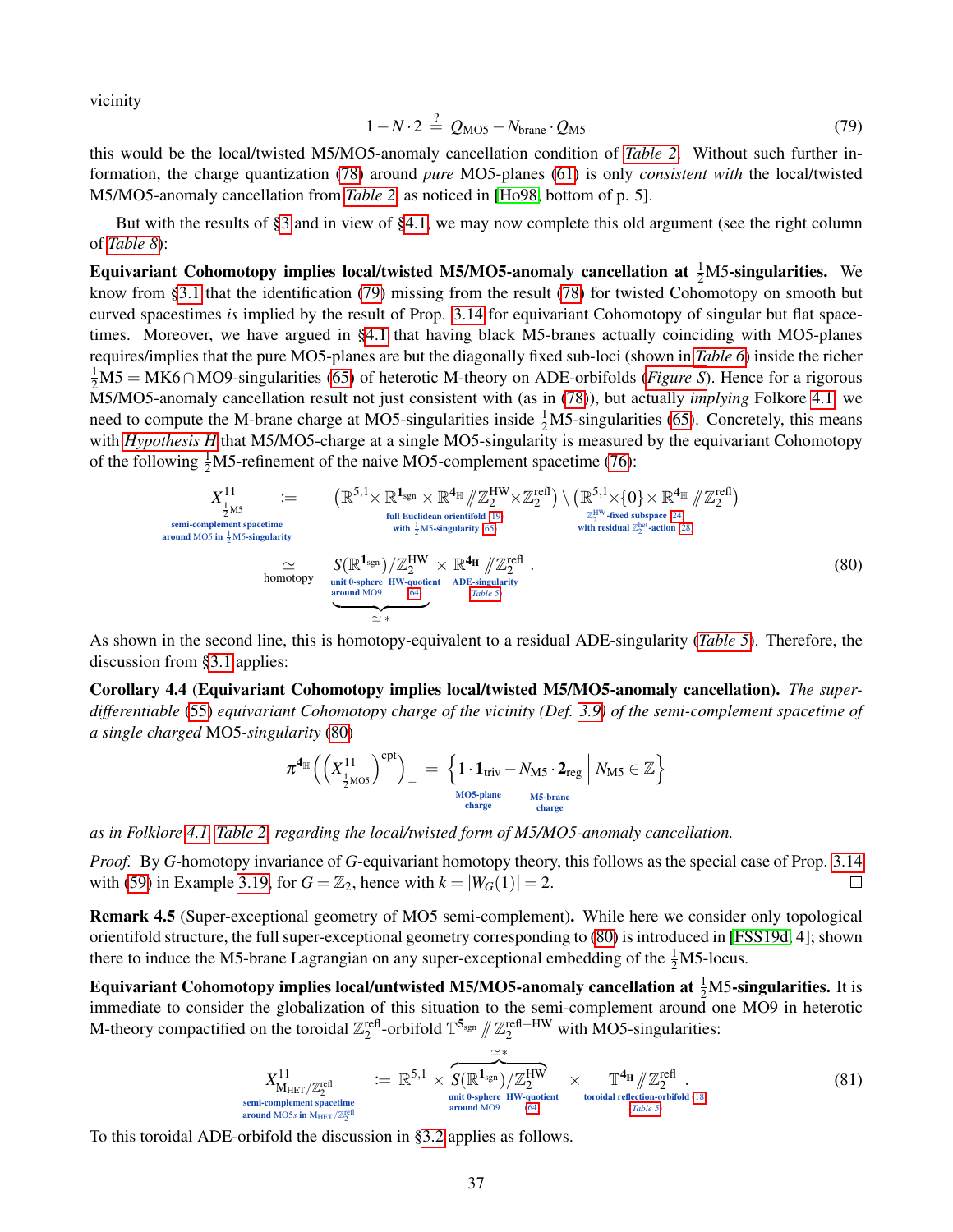Corollary 4.6 (Equivariant Cohomotopy implies global/untwisted M5/MO5-anomaly cancellation). *The superdifferentiable* [\(55\)](#page-28-0) *equivariant Cohomotopy charge* [\(3\)](#page-4-1) *of the semi-complement spacetime* [\(81\)](#page-36-4) *of heterotic Mtheory on a toroidal MO5-orientifold ([§4.1\)](#page-30-1) with charged MO5-planes in compatible RO-degree (Example [3.8\)](#page-17-2) and admitting equivariant super-differential refinement* [\(58\)](#page-29-0) *is*

$$
\pi^{\mathbf{4}_{\mathbb{H}}}\Big(\big(X_{M_{\mathrm{HET}}/\mathbb{Z}_2^{\mathrm{refl}}}\big)_+\Big)_\mathrm{Sdiffble\_}~=~\left\{16\cdot\mathbf{1}_{\mathrm{triv}}-~8\cdot\mathbf{2}_{\mathrm{reg}}~\right\}_{\substack{\mathrm{MOS-plane}\\ \mathrm{charge}\\ \mathrm{charge}}}
$$

*as expected from Folklore [4.1,](#page-34-1) [Table 2,](#page-2-1) regarding the global/untwisted form of M5/MO5-anomaly cancellation (recalling that the semi-complement* [\(81\)](#page-36-4) *is that around* one *of the two MO9-planes).*

*Proof.* By *G*-homotopy invariance of equivariant Cohomotopy, this follows from the statement [\(60\)](#page-30-6) in Example [3.19.](#page-29-3)  $\Box$ 

More generally we have the following:

M5/MO5-anomaly cancellation in heterotic M-theory on general ADE-orbifolds. The statements and proofs of Corollary [4.4](#page-36-0) and Cor. [4.6](#page-36-1) directly generalize to heterotic M-theory on general  $G^{\text{ADE}}$ -singularities  $\mathbb{R}^{4_{\mathbb{H}}}$  [§4.1,](#page-30-1) because the underlying results in [§3](#page-11-0) apply in this generality. Hence *[Hypothesis H](#page-4-0)* implies that on the semicomplement spacetime of an MO9 intersecting a toroidal ADE-orbifold

$$
X_{\text{MHT}/G\text{ADE}}^{11} := \mathbb{R}^{5,1} \times \overbrace{S(\mathbb{R}^{1_{\text{sgn}}})/\mathbb{Z}_2^{\text{HW}}}^{\simeq *} \times \mathbb{T}^{4_{\text{H}}}/G^{\text{ADE}} \times \mathbb{T}^{4_{\text{H}}}/G^{\text{ADE}} \qquad (82)
$$
  
\n<sub>semi-component spacetime  
\naround  $\frac{1}{2} \mathbb{M}_{\text{DSE}} \text{ in } \mathbb{M}_{\text{HET}}/\text{ADE}$   
\n<sub>of</sub>  $\mathbb{M}_{\text{BSE}} \text{ of } \mathbb{M}_{\text{HET}} \times \mathbb{M}_{\text{HET}} \qquad \text{around MO9} \qquad (64)$</sub> 

the M5/MO5 charge, measured in equivariant Cohomotopy, is

$$
Q_{\text{tot}} = 16 \cdot \mathbf{1}_{\text{triv}} - N_{\text{M5}} \cdot \mathbf{k}_{\text{reg}} \qquad |Q_{\text{tot}}| = 0,
$$

for  $k = |G^{ADE}|$  the order of the global quotient group. Under double dimensional reduction to type IIA string theory according to *[Table 7](#page-33-0)*, this implies the tadpole cancellation conditions for D4-branes in ADE-orientifolds, from *[Table 1](#page-1-1)*.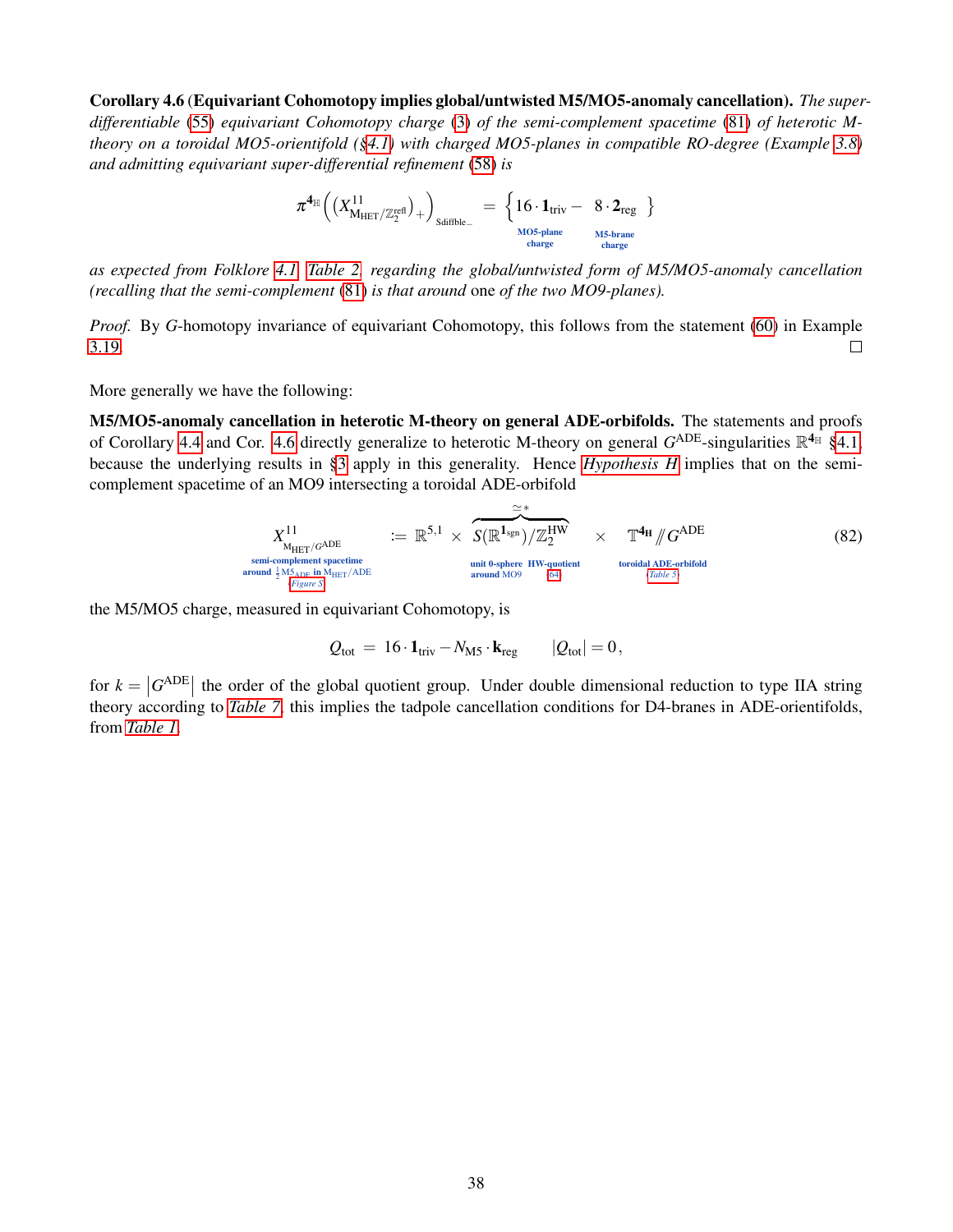<span id="page-38-0"></span>

Table 8 – Two ways of measuring M5/MO5-charge. On the left is the traditional approach not resolving the singularities. On the right (which shows the same situation as in *[Figure V](#page-35-0)* but with the periodic identification indicated more explicitly) the fine-grained microscopic picture seen by C-field charge quantization in equivariant Cohomotopy.

With these result in hand, we highlight that not only did equivariant Cohomotopy inform us about M-theory, but M-theory also shed light on a subtle point regarding the interpretation of equivariant Cohomotopy:

<span id="page-38-1"></span>Remark 4.7 (Equivariant Cohomotopy and MK6 ending on M5). (i) The heuristic way to see that ordinary Cohomotopy  $\pi^4$  from [\(5\)](#page-7-0) canonically measures charges of 5-branes inside 11-dimensional spacetime is that the '*classifying space*' *S* <sup>4</sup> of π <sup>4</sup> gets essentially identified with the (any) *spacetime* 4-sphere *around* a 5-brane in an 11 dimensional ambient space (see [\[HSS18,](#page-43-2) (6)] for the heuristic picture, and [\[FSS19b,](#page-42-16) 4.5] for the full mathematical detail).

(ii) But as we pass from plain to equivariant Cohomotopy, this picture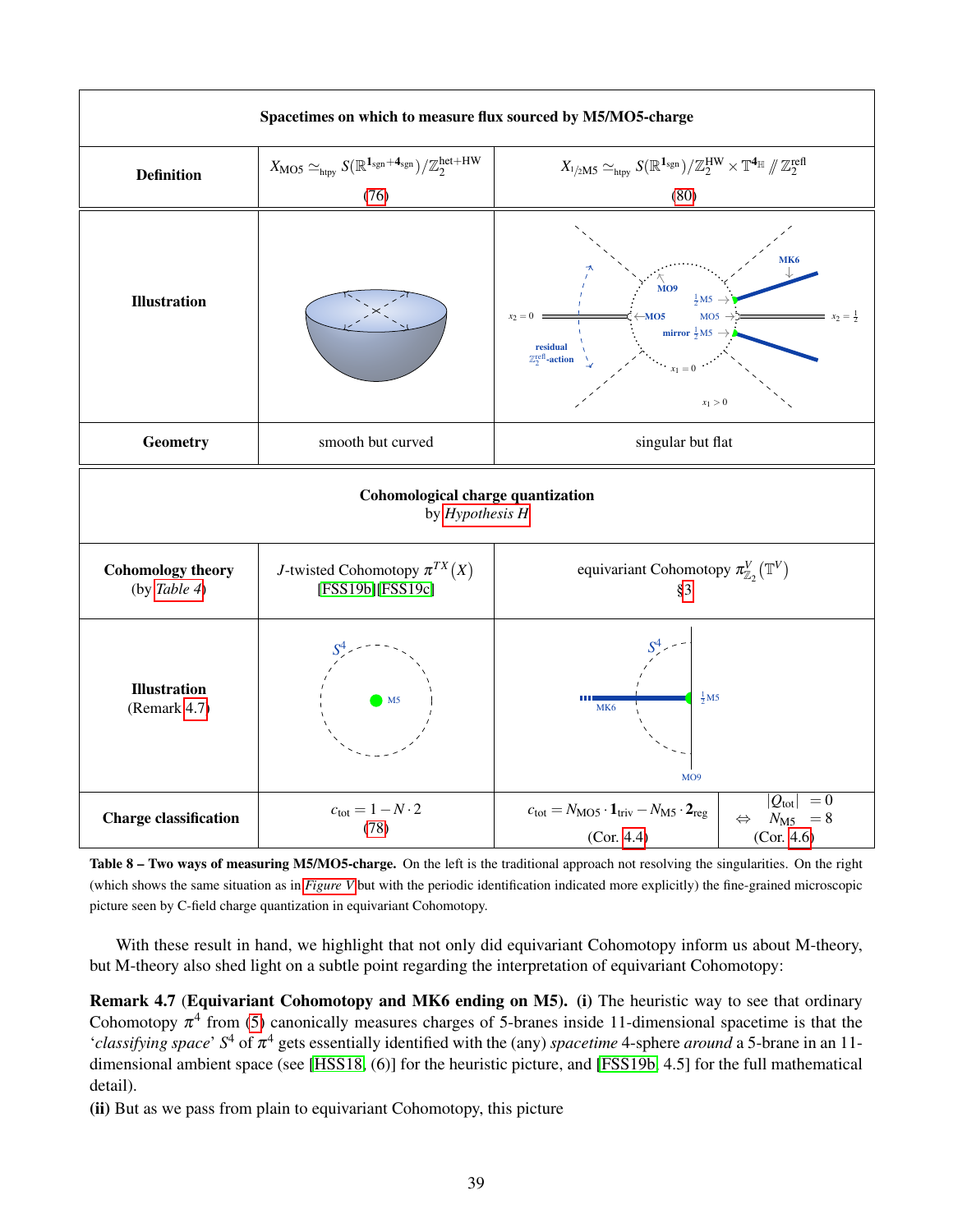



*S* 4

may superficially appear to be in tension with the picture provided by the Pontrjagin-Thom theorem as in *[Figure](#page-8-1) [D](#page-8-1)* and *[Figure L](#page-19-0)*, where instead



However, in the orbi-geometry of heterotic M-theory on ADE-singularities [§4.1](#page-30-1) indeed *both pictures apply simultaneously*, witnessing different but closely related brane species (see *[Table 8](#page-38-0)*):

(iii) The black  $\frac{1}{2}M$ 5-brane locus (*[Figure S](#page-32-0)*) is the terminal point of an MK6-singularity which extends radially away from the M5. Hence, given any radial 4-sphere with the  $\frac{1}{2}$ M5 at its center, the MK6 will pierce this 4sphere at one point. Since the  $\frac{1}{2}M5$  and the MK6 are *necessarily* related this way, the 5-brane charge inside the  $S<sup>4</sup>$ may equivalently be measured by 6-brane charge piercing through *S* 4 . This is exactly what the Pontrjagin-Thom theorem says happens in Corollary [4.4,](#page-36-0) as shown in *[Figure V](#page-35-0)* and on the right of *[Table 8](#page-38-0)*.

#### Acknowledgements.

H. S. acknowledges that this work was performed in part at Aspen Center for Physics, which is supported by National Science Foundation grant PHY-1607611. This work was partially supported by a grant from the Simons Foundation. We thank Matt Kukla for a hint on TikZ typesetting.

## References

- <span id="page-39-6"></span>[AFCS99] B. Acharya, J. Figueroa-O'Farrill, C. Hull and B. Spence, *Branes at conical singularities and holography*, Adv. Theor. Math. Phys. 2 (1999), 1249-1286, [[arXiv:hep-th/9808014](https://arxiv.org/abs/hep-th/9808014)].
- <span id="page-39-5"></span>[Ada74] J. F. Adams, *Stable homotopy and generalized homology*, University of Chicago Press, 1974, [[ucp:bo21302708](https://www.press.uchicago.edu/ucp/books/book/chicago/S/bo21302708.html)].
- <span id="page-39-2"></span>[APPS97a] M. Aganagic, J. Park, C. Popescu and J. Schwarz, *World-Volume Action of the M Theory Five-Brane*, Nucl. Phys. B496 (1997), 191-214, [[arXiv:hep-th/9701166](https://arxiv.org/abs/hep-th/9701166)].
- [APPS97b] M. Aganagic, J. Park, C. Popescu and J. Schwarz, *Dual D-Brane Actions*, Nucl. Phys. B496 (1997), 215-230, [[arXiv:hep-th/9702133](https://arxiv.org/abs/hep-th/9702133)].
- <span id="page-39-8"></span>[ABJM08] O. Aharony, O. Bergman, D. Jafferis and J. Maldacena,  $\mathcal{N}=6$  *superconformal Chern-Simons-matter theories, M2-branes and their gravity duals*, J. High Energy Phys. 0810 (2008), 091, [[arXiv:0806.1218](https://arxiv.org/abs/0806.1218)].
- <span id="page-39-3"></span>[AKY98] C. Ahn, H. Kim, H. Seok Yang,  $SO(2N)$   $(0,2)$  *SCFT and M Theory on* AdS<sub>7</sub>  $\times \mathbb{R}P^4$ , Phys. Rev. **D59** (1999) 106002, [[arXiv:hep-th/9808182](https://arxiv.org/abs/hep-th/9808182)].
- <span id="page-39-0"></span>[AFIRU00a] G. Aldazabal, S. Franco, L. Ibáñez, R. Rabadan, A. Uranga,  $D = 4$  *Chiral String Compactifications from Intersecting Branes*, J. Math. Phys. 42 (2001), 3103-3126, [[arXiv:hep-th/0011073](https://arxiv.org/abs/hep-th/0011073)].
- <span id="page-39-1"></span>[AFIRU00b] G. Aldazabal, S. Franco, L. Ibanez, R. Rabadan, A. Uranga, *Intersecting Brane Worlds*, J. High Energy Phys. 0102 (2001), 047, [[arXiv:hep-ph/0011132](https://arxiv.org/abs/hep-ph/0011132)].
- <span id="page-39-4"></span>[APT97] I. Antoniadis, H. Partouche and T. R. Taylor, *Lectures on Heterotic-Type I Duality*, Nucl. Phys. Proc. Suppl. 61A (1998) 58-71, [[arXiv:hep-th/9706211](https://arxiv.org/abs/hep-th/9706211)].
- <span id="page-39-7"></span>[AF17] F. Apruzzi and M. Fazzi, AdS<sub>7</sub>/CFT<sub>6</sub> with orientifolds, J. High Energy Phys. 2018 (2018), 124, [[arXiv:1712.03235](https://arxiv.org/abs/1712.03235)].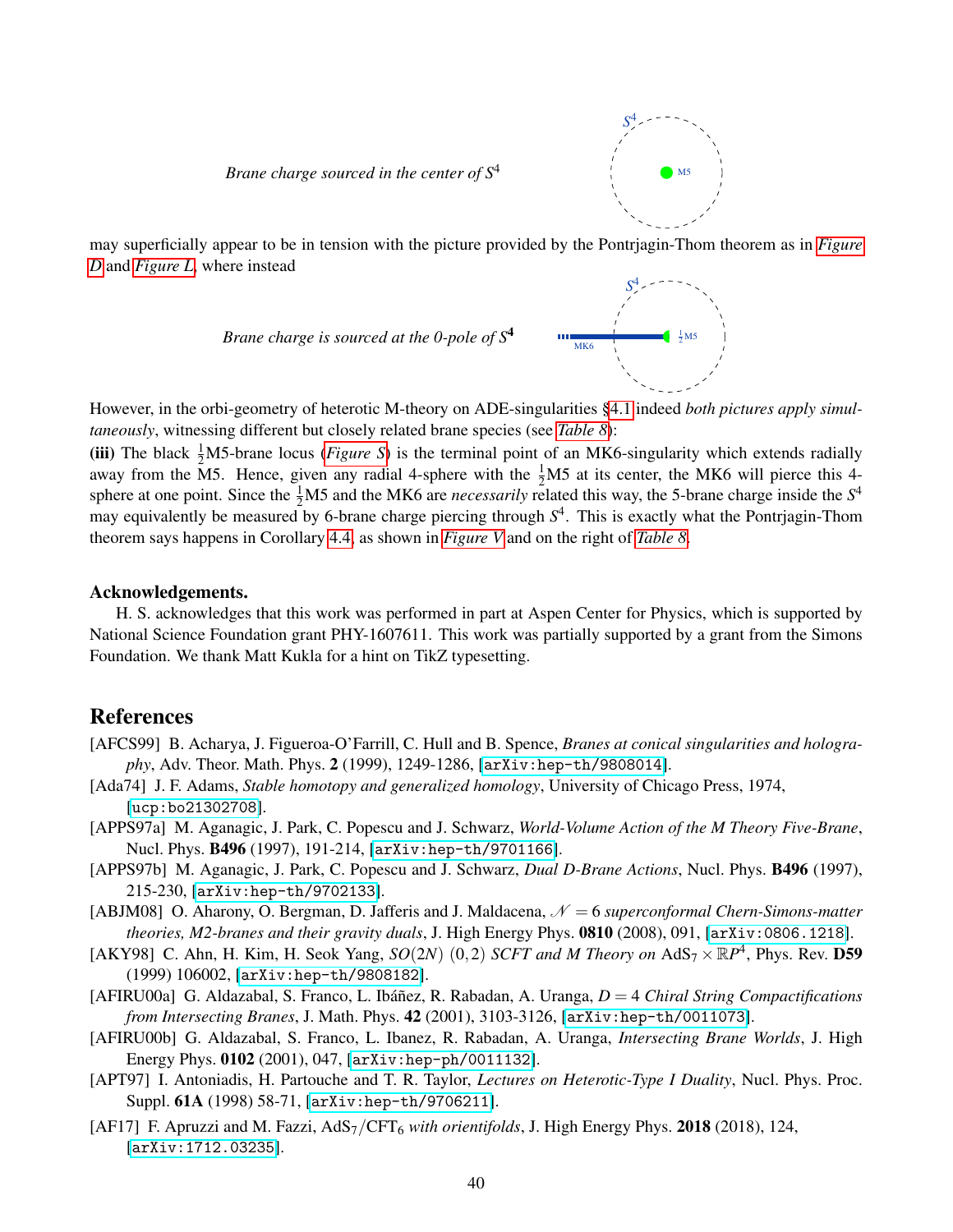- <span id="page-40-16"></span>[AI82] S. Araki and K. Iriye, *Equivariant stable homotopy groups of spheres with involutions I*, Osaka J. Math. 19 (1982), 1-55, [[euclid:1200774828](https://projecteuclid.org/euclid.ojm/1200774828)].
- <span id="page-40-21"></span>[As00] M. Asano, *Compactification and Identification of Branes in the Kaluza-Klein monopole backgrounds*, [[arXiv:hep-th/0003241](https://arxiv.org/abs/hep-th/0003241)].
- <span id="page-40-3"></span>[AM97] P. Aspinwall and D. Morrison, *Point-like Instantons on K3 Orbifolds*, Nucl. Phys. B503 (1997), 533-564, [[arXiv:hep-th/9705104](https://arxiv.org/abs/hep-th/9705104)].
- <span id="page-40-8"></span>[At66] M. Atiyah, *K-theory and reality*, Quart. J. Math. Oxford 17 (1) (1966), 367-386.
- <span id="page-40-7"></span>[BDS06] B. Bates, C. Doran, and K. Schalm, *Crosscaps in Gepner Models and the Moduli space of T2 Orientifolds*, Adv. Theor. Math. Phys. 11 (2007), 839-912, [[arXiv:hep-th/0612228](https://arxiv.org/abs/hep-th/0612228)].
- [BBS06] K. Becker, M. Becker, and J. Schwarz, *String theory and M-theory: a modern introduction*, Cambridge University Press, 2006.
- <span id="page-40-9"></span>[BGS01] O. Bergman, E. Gimon, S. Sugimoto, *Orientifolds, RR Torsion, and K-theory*, J. High Energy Phys. 0105 (2001), 047, [[arXiv:hep-th/0103183](https://arxiv.org/abs/hep-th/0103183)].
- <span id="page-40-23"></span>[BRG12] O. Bergman, D. Rodriguez-Gomez, *5d quivers and their* AdS<sup>6</sup> *duals*, J. High Energy Phys. 07 (2012) 171, [[arXiv:1206.3503](https://arxiv.org/abs/1206.3503)].
- <span id="page-40-15"></span>[BDP17] R. G. Bettiol, A. Derdzinski, and P. Piccione, *Teichmüller theory and collapse of flat manifolds*, Annali di Matematica 197 (2018), 1247-1268, [[arXiv:1705.08431](https://arxiv.org/abs/1705.08431)].
- <span id="page-40-11"></span>[Bl17] A. Blumberg, *Equivariant homotopy theory*, lecture notes 2017, [[github.com/adebray/equivariant](https://github.com/adebray/equivariant_homotopy_theory) homotopy theory].
- <span id="page-40-2"></span>[BLT13] R. Blumenhagen, D. Lüst, and S. Theisen, *Basic Concepts of String Theory*, Springer, 2013.
- <span id="page-40-12"></span>[Bo36] K. Borsuk, *Sur les groupes des classes de transformations continues*, CR Acad. Sci. Paris 202 (1936), 1400-1403, [[doi:10.24033/asens.603](https://doi.org/10.24033/asens.603)].
- <span id="page-40-13"></span>[BMSS18] V. Braunack-Mayer, H. Sati, and U. Schreiber, *Gauge enhancement for Super M-branes via Parameterized stable homotopy theory*, Comm. Math. Phys. 371 (2019), 197-265, [[arXiv:1806.01115](https://arxiv.org/abs/1806.01115)].
- <span id="page-40-17"></span>[Bur01] W. Burnside, *On the Representation of a Group of Finite Order as a Permutation Group, and on the Composition of Permutation Groups*, Proc. London Math. Soc. s1-34 (1901), 159-168, [[doi:10.1112/plms/s1-34.1.159](https://doi.org/10.1112/plms/s1-34.1.159)].
- [Br72] G. Bredon, *Introduction to compact transformation groups*, Academic Press, 1972, [[ISBN 9780080873596](https://www.elsevier.com/books/introduction-to-compact-transformation-groups/bredon/978-0-12-128850-1)].
- <span id="page-40-5"></span>[BST99] A. Buchel, G. Shiu, and S.-H. H. Tye, *Anomaly Cancellations in Orientifolds with Quantized B Flux*, Nucl. Phys. B569 (2000), 329-361, [[arXiv:hep-th/9907203](https://arxiv.org/abs/hep-th/9907203)].
- <span id="page-40-19"></span>[Bu12] U. Bunke, *Differential cohomology*, lecture notes, Regensburg 2012, [[arXiv:1208.3961](https://arxiv.org/abs/1208.3961)].
- <span id="page-40-4"></span>[BSS19] S. Burton, H. Sati, and U. Schreiber, *[Lift of fractional D-brane charge to equivariant Cohomotopy theory](https://ncatlab.org/schreiber/show/Lift+of+fractional+D-brane+charge+to+equivariant+Cohomotopy+theory)*, [[arXiv:1812.09679](https://arxiv.org/abs/1812.09679)].
- <span id="page-40-20"></span>[CHS19] S. Cabrera, A. Hanany, and M. Sperling, *Magnetic Quivers, Higgs Branches, and 6d*  $\mathcal{N} = (1,0)$  *Theories*, J. High Energy Phys. 2019 (2019), 71, [[arXiv:1904.12293](https://arxiv.org/abs/1904.12293)].
- <span id="page-40-14"></span>[Ca84] G. Carlsson, *Equivariant Stable Homotopy and Segal's Burnside Ring Conjecture*, Ann. Math. 120 (1984), 189-224, [[jstor:2006940](https://www.jstor.org/stable/2006940)].
- <span id="page-40-18"></span>[Co04] H. Cohn, *Projective geometry over* F<sup>1</sup> *and the Gaussian binomial coefficients*, Amer. Math. Monthly 111 (2004), 487-495, [[arXiv:math/0407093](https://arxiv.org/abs/math/0407093)].
- <span id="page-40-10"></span>[Cr03] J. Cruickshank, *Twisted homotopy theory and the geometric equivariant 1-stem*, Topol. Appl. 129 (2003), 251-271, [[doi:10.1016/S0166-8641\(02\)00183-9](https://doi.org/10.1016/S0166-8641(02)00183-9)].
- <span id="page-40-0"></span>[DLP89] J. Dai, R. G. Leigh, and J. Polchinski, *New Connections Between String Theories*, Mod. Phys. Lett. A4 (1989), 2073-2083, [[spire:25758](http://inspirehep.net/record/25758)].
- <span id="page-40-6"></span>[DM95] K. Dasgupta and S. Mukhi, *Orbifolds of M-theory*, Nucl. Phys. B465 (1996), 399-412, [[arXiv:hep-th/9512196](https://arxiv.org/abs/hep-th/9512196)].
- <span id="page-40-1"></span>[dBD+02] J. de Boer, R. Dijkgraaf, K. Hori, A. Keurentjes, J. Morgan, D. Morrison, and Sethi, *Triples, Fluxes, and Strings*, Adv. Theor. Math. Phys. 4 (2002), 995-1186, [[arXiv:hep-th/0103170](https://arxiv.org/abs/hep-th/0103170)].
- <span id="page-40-22"></span>[DHTV14] M. Del Zotto, J. Heckman, A. Tomasiello, and C. Vafa, 6*d Conformal Matter*, J. High Energy Phys. 02 (2015), 054, [[arXiv:1407.6359](https://arxiv.org/abs/1407.6359)].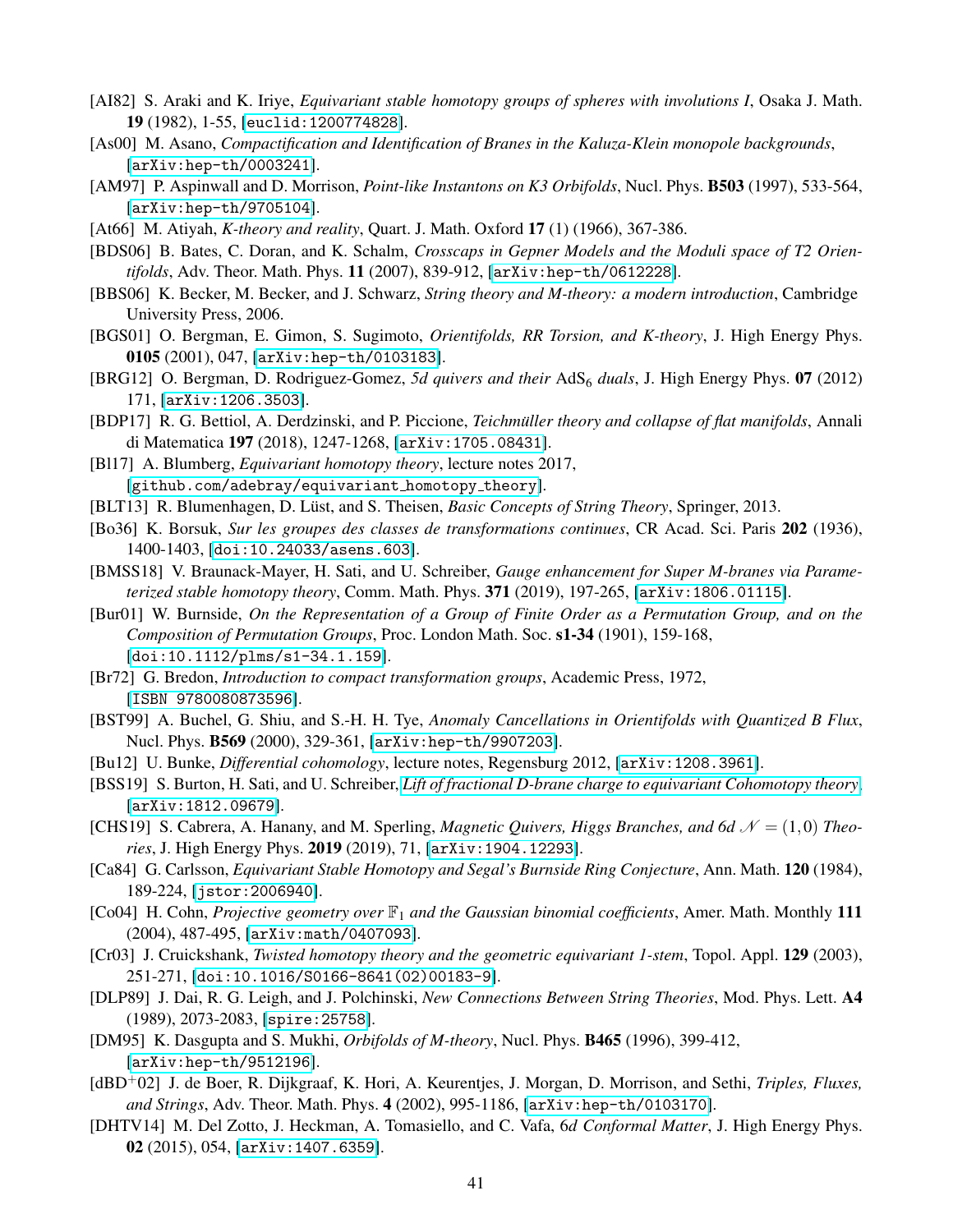- <span id="page-41-17"></span>[dMFO10] P. de Medeiros, J. Figueroa-O'Farrill, *Half-BPS M2-brane orbifolds*, Adv. Theor. Math. Phys. 16 (2012), 1349-1408, [[arXiv:1007.4761](https://arxiv.org/abs/1007.4761)].
- <span id="page-41-4"></span>[DFM11] J. Distler, D. Freed and G. Moore, *Orientifold Précis*, in: H. Sati, U. Schreiber (eds.) Mathemati*cal Foundations of Quantum Field and Perturbative String Theory* Proc. Symp. Pure Math., AMS, 2011, [[arXiv:0906.0795](https://arxiv.org/abs/0906.0795)].
- <span id="page-41-1"></span>[Dir31] P.A.M. Dirac, *Quantized Singularities in the Electromagnetic Field*, Proc. Royal Soc. A133 (1931), 60-72, [[doi:10.1098/rspa.1931.0130](https://royalsocietypublishing.org/doi/abs/10.1098/rspa.1931.0130)].
- <span id="page-41-2"></span>[DMDR14] C. Doran, S. Mendez-Diez, and J. Rosenberg, *T-duality for orientifolds and twisted KR-theory*, Lett. Math. Phys. 104 (2014), 1333-1364, [[arXiv:1306.1779](https://arxiv.org/abs/1306.1779)] [hep-th].
- <span id="page-41-3"></span>[DMDR15] C. Doran, S. Mendez-Diez, and J. Rosenberg, *String theory on elliptic curve orientifolds and KRtheory*, Comm. Math. Phys. 335 (2015), 955-1001, [[arXiv:1402.4885](https://arxiv.org/abs/1402.4885)] [hep-th].
- <span id="page-41-10"></span>[Du08] D. Dugger, *Motivic stable homotopy groups of spheres*, talk at Third Arolla Conference on Algebraic Topology 2008, [[ncatlab.org/nlab/files/DuggerMotivicStableHomotopy08.pdf](https://ncatlab.org/nlab/files/DuggerMotivicStableHomotopy08.pdf)]
- <span id="page-41-9"></span>[DI16] D. Dugger, D. Isaksen, Z/2*-equivariant and R-motivic stable stems*, Proc. Amer. Math. Soc. 145 (2017), 3617-3627, [[arXiv:1603.09305](https://arxiv.org/abs/1603.09305)].
- <span id="page-41-7"></span>[Duf99] M. Duff (ed.) *The World in Eleven Dimensions: Supergravity, Supermembranes and M-theory*, Institute of Physics Publishing, Bristol, 1999.
- [DIPSS88] M. Duff, T. Inami, C. Pope, E. Sezgin, K. Stelle, *Semiclassical Quantization of the Supermembrane*, Nucl. Phys. B297 (1988), 515-538, [[spire:247064](http://inspirehep.net/record/247064)].
- [DKL95] M. Duff, R. R. Khuri, and J. X. Lu, *String Solitons*, Phys. Rep. 259 (1995), 213-326, [[arXiv:hep-th/9412184](https://arxiv.org/abs/hep-th/9412184)].
- [DL93] M. Duff and J. X. Lu, *Black and super p-branes in diverse dimensions*, Nucl. Phys. B416 (1994) 301-334, [[arXiv:hep-th/9306052](https://arxiv.org/abs/hep-th/9306052)].
- [DLP96] M. Duff, H. Lu, C. Pope, *The Black Branes of M-theory*, Phys. Lett. B382 (1996), 73-80, [[arXiv:hep-th/9604052](https://arxiv.org/abs/hep-th/9604052)].
- <span id="page-41-11"></span>[Dur07] N. Durov, *New Approach to Arakelov Geometry*, [[arXiv:0704.2030](https://arxiv.org/abs/0704.2030)].
- <span id="page-41-18"></span>[EGKRS00] S. Elitzur, A. Giveon, D. Kutasov, E. Rabinovici, and G. Sarkissian, *D-Branes in the Background of NS Fivebranes*, J. High Energy Phys. 08 (2000), 046, [[arXiv:hep-th/0005052](https://arxiv.org/abs/hep-th/0005052)].
- [El83] A. Elmendorf, *Systems of fixed point sets*, Trans. Amer. Math. Soc. 277 (1983), 275-284, [[jstor:1999356](https://www.jstor.org/stable/1999356)].
- <span id="page-41-8"></span>[Far81] D. R. Farkas, *Crystallographic groups and their mathematics*, Rocky Mountain J. Math 11 (1981), 511- 552, [[doi:10.1216/RMJ-1981-11-4-511](https://projecteuclid.org/euclid.rmjm/1250128489)].
- <span id="page-41-13"></span>[FLO99] M. Faux, D. Lüst, and B. Ovrut, *Intersecting Orbifold Planes and Local Anomaly Cancellation in M-Theory*, Nucl. Phys. B554 (1999), 437-483, [[arXiv:hep-th/9903028](https://arxiv.org/abs/hep-th/9903028)].
- <span id="page-41-14"></span>[FLO00a] M. Faux, D. Lüst and B. Ovrut, *Local Anomaly Cancellation, M-Theory Orbifolds and Phase-Transitions*, Nucl. Phys. B589 (2000), 269-291, [[arXiv:hep-th/0005251](https://arxiv.org/abs/hep-th/0005251)].
- <span id="page-41-15"></span>[FLO00b] M. Faux, D. Lüst and B. Ovrut, An M-Theory Perspective on Heterotic K3 Orbifold Compactifications, Int. J. Mod. Phys. A18 (2003), 3273-3314, [[arXiv:hep-th/0010087](https://arxiv.org/abs/hep-th/0010087)].
- <span id="page-41-16"></span>[FLO00c] M. Faux, D. Lüst and B. Ovrut, *Twisted Sectors and Chern-Simons Terms in M-Theory Orbifolds*, Int. J. Mod. Phys. A18 (2003), 2995-3014, [[arXiv:hep-th/0011031](https://arxiv.org/abs/hep-th/0011031)].
- <span id="page-41-19"></span>[Fa17] M. Fazzi, *Higher-dimensional field theories from type II supergravity*, PhD thesis, ULB Brussels, 2016, [[arXiv:1712.04447](https://arxiv.org/abs/1712.04447)].
- <span id="page-41-0"></span>[FHKU01] B. Feng, Y.-H. He, A. Karch, and A. Uranga, *Orientifold dual for stuck NS5 branes*, J. High Energy Phys. 0106 (2001), 065, [[arXiv:hep-th/0103177](https://arxiv.org/abs/hep-th/0103177)].
- <span id="page-41-12"></span>[FSS12] D. Fiorenza, H. Sati and U. Schreiber, *Multiple M5-branes, String 2-connections, and 7d nonabelian Chern-Simons theory*, Adv. Theor. Math. Phys. 18 (2014), 229 - 321, [[arXiv:1201.5277](https://arxiv.org/abs/1201.5277)].
- <span id="page-41-5"></span>[FSS15] D. Fiorenza, H. Sati, U. Schreiber, *The WZW term of the M5-brane and differential cohomotopy*, J. Math. Phys. 56 (2015), 102301, [[arXiv:1506.07557](https://arxiv.org/abs/1506.07557)].
- <span id="page-41-6"></span>[FSS16a] D. Fiorenza, H. Sati, U. Schreiber, *Rational sphere valued supercocycles in M-theory and type IIA string theory*, J. Geom. Phys. 114 (2017) 91-108, [[arXiv:1606.03206](https://arxiv.org/abs/1606.03206)]..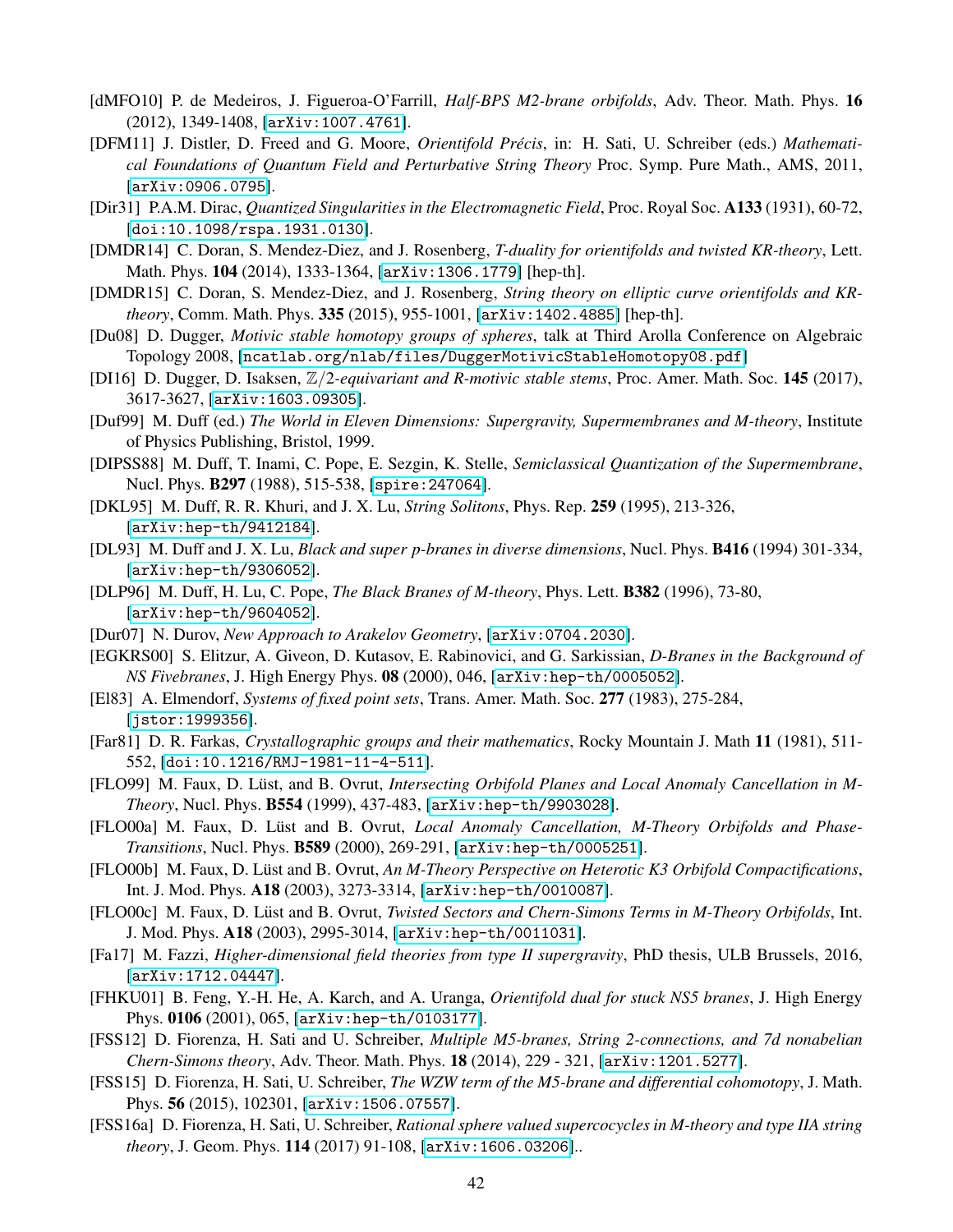- <span id="page-42-17"></span>[FSS16b] D. Fiorenza, H. Sati, U. Schreiber, *T-Duality from super Lie n-algebra cocycles for super p-branes*, [Adv. Theor. Math. Phys.](http://www.intlpress.com/site/pub/pages/journals/items/atmp/content/vols/0022/0005/) 22 (2018) no. 5, [[arXiv:1611.06536](https://arxiv.org/abs/1611.06536)].
- <span id="page-42-18"></span>[FSS19a] D. Fiorenza, H. Sati, and U. Schreiber, *The rational higher structure of M-theory*, Proc. LMS-EPSRC Durham Symposium *Higher Structures in M-Theory*, Aug. 2018, Fortsch. Phys., 2019, [[doi:10.1002/prop.201910017](https://doi.org/10.1002/prop.201910017)] [[arXiv:1903.02834](https://arxiv.org/abs/1903.02834)].
- <span id="page-42-16"></span>[FSS19b] D. Fiorenza, H. Sati and U. Schreiber, *Twisted Cohomotopy implies M-theory anomaly cancellation on 8-manifolds*, Comm. Math. Phys. (2020) [\[doi:10.1007/s00220-020-03707-2\]](https://doi.org/10.1007/s00220-020-03707-2), [[arXiv:1904.10207](https://arxiv.org/abs/1904.10207)].
- <span id="page-42-19"></span>[FSS19c] D. Fiorenza, H. Sati and U. Schreiber, *Twisted Cohomotopy implies M5 WZ term level quantization*, [[arXiv:1906.07417](https://arxiv.org/abs/1906.07417)].
- <span id="page-42-21"></span>[FSS19d] D. Fiorenza, H. Sati and U. Schreiber, *Super-exceptional embedding construction of the M5-brane*, J. High Energy Phys. 2020 (in print) [[arXiv:1908.00042](https://arxiv.org/abs/1908.00042)].
- <span id="page-42-20"></span>[FSS10] D. Fiorenza, U. Schreiber and J. Stasheff, *Čech cocycles for differential characteristic classes*, Adv. Theor. Math. Phys. 16 (2012), 149-250, [[arXiv:1011.4735](https://arxiv.org/abs/1011.4735)].
- <span id="page-42-6"></span>[Fra97] T. Frankel, *The Geometry of Physics - An introduction*, Cambridge University Press, 2012, [[doi:10.1017/CBO9781139061377](https://doi.org/10.1017/CBO9781139061377)].
- <span id="page-42-7"></span>[Fre00] D. Freed, *Dirac charge quantization and generalized differential cohomology*, Surv. Diff. Geom. 7, 129– 194, Int. Press, Somerville, MA, 2000, [[arXiv:hep-th/0011220](http://arxiv.org/abs/hep-th/0011220)]..
- <span id="page-42-12"></span>[FM12] D. Freed, G. Moore, *Twisted equivariant matter*, Ann. Henri Poincaré 14 (2013), 1927-2023, [[arXiv:1208.5055](https://arxiv.org/abs/1208.5055)].
- <span id="page-42-10"></span>[GC99] H. García-Compean, *D-branes in Orbifold Singularities and Equivariant K-Theory*, Nucl. Phys. **B557** (1999), 480-504, [[arXiv:hep-th/9812226](https://arxiv.org/abs/hep-th/9812226)].
- <span id="page-42-14"></span>[Gi98] E. G. Gimon, *On the M-theory Interpretation of Orientifold Planes*, [[arXiv:hep-th/9806226](https://arxiv.org/abs/hep-th/9806226)].
- <span id="page-42-1"></span>[GJ96] E. G. Gimon and C. Johnson, *K3 Orientifolds*, Nucl. Phys. B477 (1996), 715-745, [[arXiv:hep-th/9604129](https://arxiv.org/abs/hep-th/9604129)].
- <span id="page-42-0"></span>[GP96] E. G. Gimon and J. Polchinski, *Consistency Conditions for Orientifolds and D-Manifolds*, Phys. Rev. D54 (1996), 1667-1676, [[arxiv:hep-th/9601038](https://arxiv.org/abs/hep-th/9601038)].
- <span id="page-42-13"></span>[Go17] K. Gomi, *Freed-Moore K-theory*, [[arXiv:1705.09134](https://arxiv.org/abs/1705.09134)].
- <span id="page-42-22"></span>[GKST01] E. Gorbatov, V.S. Kaplunovsky, J. Sonnenschein, S. Theisen, and S. Yankielowicz, *On Heterotic Orbifolds, M Theory and Type I' Brane Engineering*, J. High Energy Phys. 0205 (2002), 015, [[arXiv:hep-th/0108135](https://arxiv.org/abs/hep-th/0108135)].
- <span id="page-42-3"></span>[GS17] D. Grady and H. Sati, *Twisted differential generalized cohomology theories and their Atiyah-Hirzebruch spectral sequence*, [[arXiv:1711.06650](https://arxiv.org/abs/1903.08843)] [math.AT].
- <span id="page-42-4"></span>[GS19a] D. Grady and H. Sati, *Ramond-Ramond fields and twisted differential K-theory*, [[arXiv:1903.08843](https://arxiv.org/abs/1903.08843)] [hep-th].
- <span id="page-42-5"></span>[GS19b] D. Grady and H. Sati, *Twisted differential KO-theory*, [[arXiv:1905.09085](https://arxiv.org/abs/1905.09085)] [math.AT].
- [GSW88] M. Green, J. Schwarz, E. Witten, *Superstring theory*, 3 volumes, Cambridge University Press, 1988.
- <span id="page-42-11"></span>[Gr05] J. Greenlees, *Equivariant version of real and complex connective K-theory*, Homology Homotopy Appl. 7 (2005), 63-82, [[euclid:1139839291](https://projecteuclid.org/euclid.hha/1139839291)].
- <span id="page-42-8"></span>[Gk99] S. Gukov, *K-Theory, Reality, and Orientifolds*, Commun. Math. Phys. 210 (2000), 621-639, [[arXiv:hep-th/9901042](https://arxiv.org/abs/hep-th/9901042)].
- <span id="page-42-15"></span>[HK00] A. Hanany, B. Kol, *On Orientifolds, Discrete Torsion, Branes and M Theory*, J. High Energy Phys. 0006 (2000) 013, [[arXiv:hep-th/0003025](https://arxiv.org/abs/hep-th/0003025)].
- <span id="page-42-23"></span>[HZ97] A. Hanany and A. Zaffaroni, *Branes and Six Dimensional Supersymmetric Theories*, Nucl. Phys. B 529 (1998), 180-206, [[arXiv:hep-th/9712145](https://arxiv.org/abs/hep-th/9712145)].
- <span id="page-42-24"></span>[HKLY15] H. Hayashi, S.-S. Kim, K. Lee, and F. Yagi, *6d SCFTs, 5d Dualities and Tao Web Diagrams*, J. High Energy Phys. 05 (2019), 203, [[arXiv:1509.03300](https://arxiv.org/abs/1509.03300)].
- <span id="page-42-9"></span>[HMSV15] P. Hekmati, M. Murray, R. Szabo, and R. Vozzo, *Real bundle gerbes, orientifolds and twisted KRhomology*, Adv. Theor. Math. Phys., [[arXiv:1608.06466](https://arxiv.org/abs/1608.06466)].
- <span id="page-42-2"></span>[HMSV19] P. Hekmati, M. Murray, R. Szabo, and R. Vozzo, *Sign choices for orientifolds*, [[arXiv:1905.06041](https://arxiv.org/abs/1905.06041)].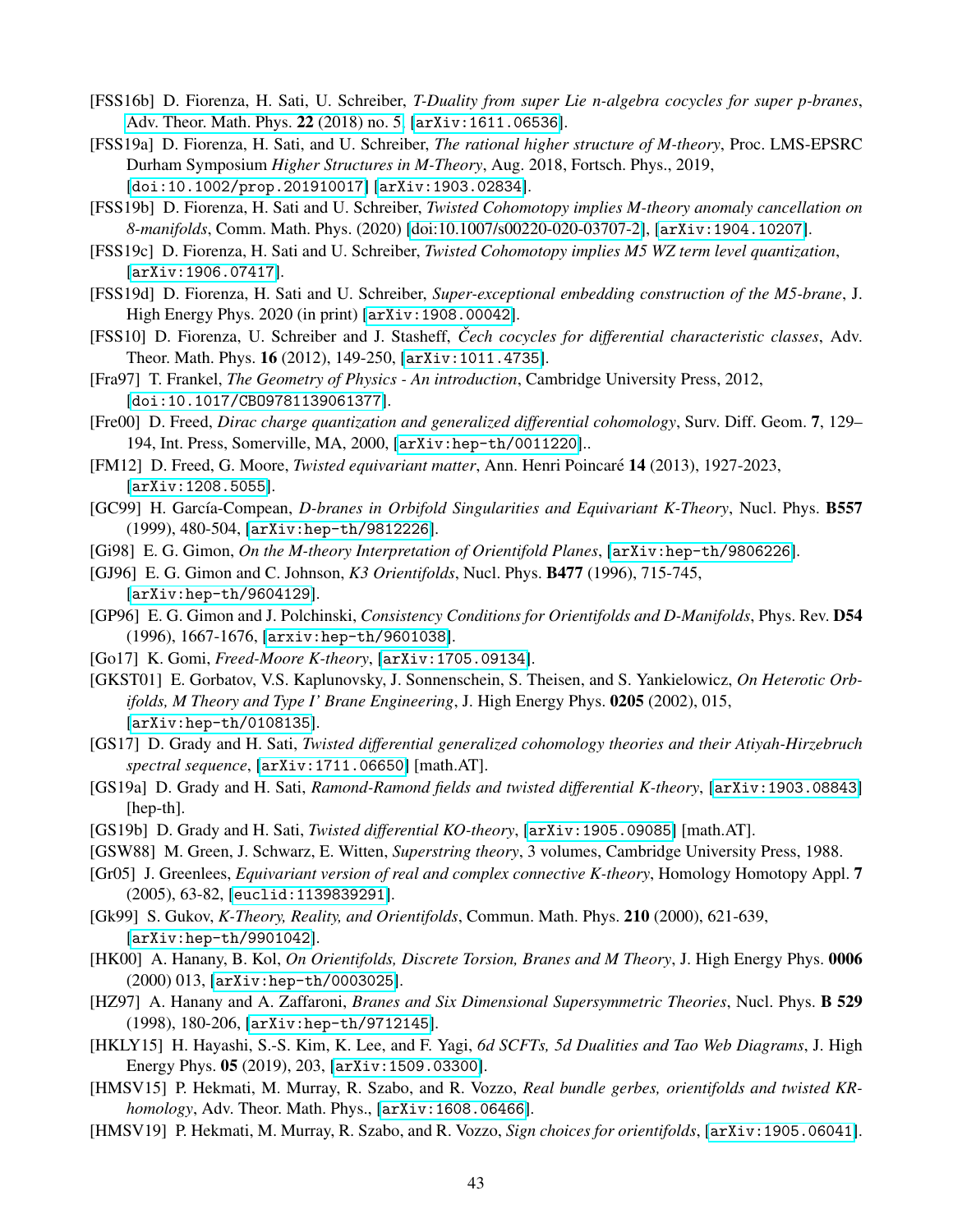- <span id="page-43-17"></span>[HHR16] M. Hill, M. Hopkins, and D. Ravenel, *On the non-existence of elements of Kervaire invariant one*, Ann. Math. 184 (2016), 1-262, [[arXiv:0908.3724](https://arxiv.org/abs/0908.3724)].
- <span id="page-43-5"></span>[Hn01] G. Honecker, *Non-supersymmetric Orientifolds with D-branes at Angles*, Fortsch. Phys. 50 (2002), 896- 902, [[arXiv:hep-th/0112174](https://arxiv.org/abs/hep-th/0112174)].
- <span id="page-43-6"></span>[Hn02] G. Honecker, *Intersecting brane world models from D8-branes on*  $(T^2 \times T^4/\mathbb{Z}_3)/\Omega \mathbb{R}_1$  type IIA orien*tifolds*, J. High Energy Phys. 0201 (2002), 025, [[arXiv:hep-th/0201037](https://arxiv.org/abs/hep-th/0201037)].
- <span id="page-43-13"></span>[HS05] M. Hopkins and I. Singer, *Quadratic Functions in Geometry, Topology,and M-Theory*, J. Differential Geom. 70 (2005), 329-452, [[arXiv:math/0211216](https://arxiv.org/abs/math/0211216)].
- <span id="page-43-25"></span>[HW95] P. Hořava and E. Witten, *Heterotic and Type I string dynamics from eleven dimensions*, Nucl. Phys. **B460** (1996), 506-5524, [[arXiv:9510209](https://arxiv.org/abs/hep-th/9510209)] [hep-th].
- <span id="page-43-9"></span>[Ho98] K. Hori, *Consistency Conditions for Fivebrane in M Theory on*  $\mathbb{R}^5/\mathbb{Z}_2$  *Orbifold*, Nucl. Phys. **B539** (1999), 35-78, [[arXiv:hep-th/9805141](https://arxiv.org/abs/hep-th/9805141)].
- <span id="page-43-2"></span>[HSS18] J. Huerta, H. Sati, and U. Schreiber, *Real ADE-equivariant (co)homotopy of super M-branes*, Commun. Math. Phys. 371 (2019), 425-524, [[arXiv:1805.05987](https://arxiv.org/abs/1805.05987)].
- <span id="page-43-26"></span>[HKKP15] C. Hwang, J. Kim, S. Kim, and J. Park, *General instanton counting and 5d SCFT*, J. High energy Phys. 07 (2015) 063, [[arXiv:1406.6793](https://arxiv.org/abs/1406.6793)].
- <span id="page-43-12"></span>[HIS00] Y. Hyakutake, Y. Imamura and S. Sugimoto, *Orientifold Planes, Type I Wilson Lines and Non-BPS Dbranes*, J. High Energy Phys. 0008 (2000) 043, [[arXiv:hep-th/0007012](https://arxiv.org/abs/hep-th/0007012)].
- <span id="page-43-0"></span>[IU12] L. Ibáñez and A. Uranga, *String Theory and Particle Physics: An Introduction to String Phenomenology*, Cambridge University Press, 2012, [[arXiv:10.1017/CBO9781139018951](https://doi.org/10.1017/CBO9781139018951)].
- <span id="page-43-1"></span>[In97] K. Intriligator, *New String Theories in Six Dimensions via Branes at Orbifold Singularities*, Adv. Theor. Math. Phys. 1 (1998), 271-282, [[arXiv:hep-th/9708117](https://arxiv.org/abs/hep-th/9708117)].
- <span id="page-43-22"></span>[Ir82] K. Iriye, *Equivariant stable homotopy groups of spheres with involutions. II*, Osaka J. Math. 19 (1982), 733-743, [[euclid:1200775536](https://projecteuclid.org/euclid.ojm/1200775536)].
- <span id="page-43-24"></span>[IMSY98] N. Itzhaki, J. Maldacena, J. Sonnenschein, and S. Yankielowicz, *Supergravity and The Large N Limit of Theories With Sixteen Supercharges*, Phys. Rev. D 58 (1998), 046004, [[arXiv:hep-th/9802042](https://arxiv.org/abs/hep-th/9802042)].
- <span id="page-43-7"></span>[IKS99] S. Ishihara, H. Kataoka and H. Sato, *D* = 4*, N* = 1*, Type IIA Orientifolds*, Phys. Rev. D 60 (1999) 126005, [[arXiv:hep-th/9908017](https://arxiv.org/abs/hep-th/9908017)].
- <span id="page-43-23"></span>[KSTY99] V. Kaplunovsky, J. Sonnenschein, S. Theisen, and S. Yankielowicz, *On the Duality between Perturbative Heterotic Orbifolds and M-Theory on*  $T^4/Z_N$ , Nucl. Phys. **B 590** (2000), 123-160, [[arXiv:hep-th/9912144](https://arxiv.org/abs/hep-th/9912144)].
- <span id="page-43-3"></span>[KS02] H. Kataoka and M. Shimojo, SU(3) × SU(2) × U(1) *Chiral Models from Intersecting D4-/D5-branes*, Prog. Theor. Phys. 107 (2002), 1291-1296, [[arXiv:hep-th/0112247](https://arxiv.org/abs/hep-th/0112247)].
- <span id="page-43-20"></span>[Ke55] J. Kelly, *General Topology*, van Nostrand, 1955, [[archive:GeneralTopology](https://archive.org/details/GeneralTopology)].
- <span id="page-43-14"></span>[KMT12] R. Kirby, P. Melvin and P. Teichner, *Cohomotopy sets of 4-manifolds*, Geometry & Topology Monographs 18 (2012), 161-190, [[arXiv:1203.1608](https://arxiv.org/abs/1203.1608)].
- <span id="page-43-19"></span>[Kob16] A. Kobin, *Algebraic Topology*, 2016, [[ncatlab.org/nlab/files/KobinAT2016.pdf](https://ncatlab.org/nlab/files/KobinAT2016.pdf)]
- <span id="page-43-18"></span>[Kos93] A. Kosinski, *Differential manifolds*, Academic Press, Inc., Boston, MA, 1993.
- <span id="page-43-8"></span>[LPSS11] N. Lambert, C. Papageorgakis, and M. Schmidt-Sommerfeld, *M5-Branes, D4-Branes and Quantum 5D super-Yang-Mills*, J. High Energy Phys. 1101 (2011), 083, [[arXiv:1012.2882](https://arxiv.org/abs/1012.2882)].
- <span id="page-43-16"></span>[LMS86] L. G. Lewis, P. May, and M. Steinberger (with contributions by J.E. McClure), *Equivariant stable homotopy theory*, Springer Lecture Notes in Mathematics vol. 1213, 1986, [[doi:10.1007/BFb0075778](https://link.springer.com/book/10.1007/BFb0075778)].
- <span id="page-43-15"></span>[Lu05] W. Lück, *The Burnside ring and equivariant stable cohomotopy for infinite groups*, Pure Appl. Math. Q. 1 (2005), 479–541, [[arXiv:math/0504051](https://arxiv.org/abs/math/0504051)] [math.AT].
- <span id="page-43-4"></span>[Ma03] F. Marchesano, *Intersecting D-brane Models*, [[arXiv:hep-th/0307252](https://arxiv.org/abs/hep-th/0307252)].
- <span id="page-43-21"></span>[May96] P. May, *Equivariant homotopy and cohomology theory*, CBMS Regional Conference Series in Mathematics, vol. 91, 1996, [[ams:cbms-91](https://bookstore.ams.org/cbms-91)].
- <span id="page-43-10"></span>[Mo14] G. Moore, *Physical Mathematics and the Future*, talk at [Strings 2014](http://physics.princeton.edu/strings2014/)
- [www.physics.rutgers.edu/∼[gmoore/PhysicalMathematicsAndFuture.pdf](http://www.physics.rutgers.edu/~gmoore/PhysicalMathematicsAndFuture.pdf)].
- <span id="page-43-11"></span>[Mou11] E. M. Moutuou, *Twistings of KR for Real groupoids*, [[arXiv:1110.6836](https://arxiv.org/abs/1110.6836)].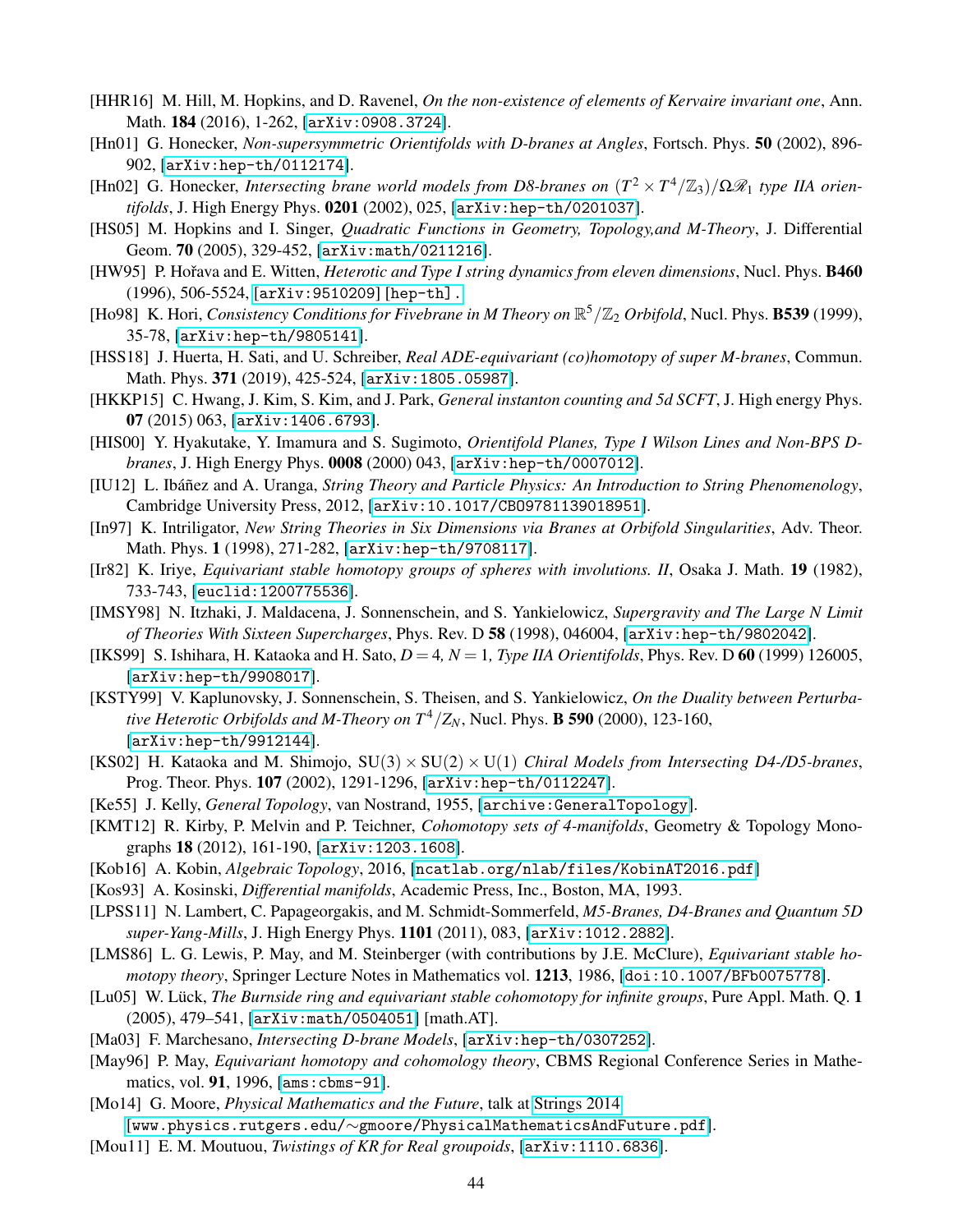- <span id="page-44-3"></span>[Mou12] E. M. Moutuou, *Graded Brauer groups of a groupoid with involution*, J. Funct. Anal. 266 (2014), 2689- 1739, [[arXiv:1202.2057](https://arxiv.org/abs/1202.2057)].
- <span id="page-44-1"></span>[Mu97] S. Mukhi, *Orientifolds: The Unique Personality Of Each Spacetime Dimension*, Workshop on Frontiers of Field Theory, Quantum Gravity and String Theory, Puri, India, 12-21 Dec 1996, [[arXiv:hep-th/9710004](https://arxiv.org/abs/hep-th/9710004)].
- <span id="page-44-14"></span>[NSS12] T. Nikolaus, U. Schreiber, and D. Stevenson, *Principal* ∞*-bundles – General Theory*, J. Homotopy Related Struc. 10 (2015), 749-801, [[arXiv:1207.0248](https://arxiv.org/abs/1207.0248)].
- [Po95] J. Polchinski, *Dirichlet-Branes and Ramond-Ramond Charges*, Phys. Rev. Lett. 75 (1995), 4724-4727, [[arXiv:hep-th/9510017](https://arxiv.org/abs/hep-th/9510017)].
- [Po98] J. Polchinski, *String theory*, 2 volumes, Cambridge University Press, 1998.
- <span id="page-44-17"></span>[PrSc10] D. Pronk and L. Scull, *Translation Groupoids and Orbifold Bredon Cohomology*, Canad. J. Math. 62 (2010), 614-645, [[arXiv:0705.3249](https://arxiv.org/abs/0705.3249)].
- <span id="page-44-2"></span>[Ra06] J. Ratcliffe, *Foundations of Hyperbolic Manifolds*, Graduate Texts in Mathematics 149, Springer, 2006, [[doi:10.1007/978-0-387-47322-2](https://doi.org/10.1007/978-0-387-47322-2)].
- <span id="page-44-0"></span>[Sag88] A. Sagnotti, *Open strings and their symmetry groups* in G. Mack et. al. (eds.) *Cargese 87, "Nonperturbative Quantum Field Theory"*, Pergamon Press, 1988, [[arXiv:hep-th/0208020](https://arxiv.org/abs/hep-th/0208020)].
- <span id="page-44-5"></span>[Sa05a] H. Sati, *M-theory and characteristic classes*, J. High Energy Phys. 0508 (2005) 020, [[arXiv:hep-th/0501245](https://arxiv.org/abs/hep-th/0501245)].
- <span id="page-44-6"></span>[Sa05b] H. Sati, *Flux quantization and the M-theoretic characters*, Nucl. Phys. B727 (2005) 461, [[arXiv:hep-th/0507106](https://arxiv.org/abs/hep-th/0507106)].
- <span id="page-44-7"></span>[Sa06] H. Sati, *Duality symmetry and the form-fields in M-theory*, J. High Energy Phys. 0606 (2006) 062, [[arXiv:hep-th/0509046](https://arxiv.org/abs/hep-th/0509046)].
- <span id="page-44-8"></span>[Sa10] H. Sati, *Geometric and topological structures related to M-branes*, Proc. Symp. Pure Math. 81 (2010) 181–236, [[arXiv:1001.5020](https://arxiv.org/abs/1001.5020)] [math.DG].
- <span id="page-44-9"></span>[Sa13] H. Sati, *Framed M-branes, corners, and topological invariants*, J. Math. Phys. 59 (2018), 062304, [[arXiv:1310.1060](https://arxiv.org/abs/1310.1060)] [hep-th].
- <span id="page-44-10"></span>[SS19] H. Sati and U. Schreiber, *Differential Cohomotopy implies intersecting brane observables via configuration spaces and chord diagrams*, [[arXiv:1912.10425](https://arxiv.org/abs/1912.10425)].
- <span id="page-44-15"></span>[SS20] H. Sati and U. Schreiber, *Orbifold cohomology* (in preparation).
- <span id="page-44-13"></span>[SSS09] H. Sati, U. Schreiber and J. Stasheff, *Twisted differential string and fivebrane structures*, Commun. Math. Phys. 315 (2012), 169-213, [[arXiv:0910.4001](https://arxiv.org/abs/0910.4001)].
- <span id="page-44-11"></span>[Sc20] U. Schreiber, *Microscopic brane physics from Cohomotopy theory*, talk at: H. Sati (org.), *[M-Theory and](https://hisham-sati.github.io/M-theory-and-Mathematics/) [Mathematics](https://hisham-sati.github.io/M-theory-and-Mathematics/)*. NYU AD Research Institute, January 27-30, 2020,
	- [[ncatlab.org/schreiber/files/Schreiber-MTheoryMathematics2020-v200126.pdf](https://ncatlab.org/schreiber/files/Schreiber-MTheoryMathematics2020-v200126.pdf)]
- <span id="page-44-4"></span>[Sw11] J. Schwarz, *The Early Years of String Theory: A Personal Perspective* [[arXiv:0708.1917](https://arxiv.org/abs/0708.1917)], published as *Gravity, unification, and the superstring*, in F. Colomo, P. Di Vecchia (eds.), *The birth of string theory*, Cambridge University Press, 2011 [[doi:10.1017/CBO9780511977725.005](https://doi.org/10.1017/CBO9780511977725.005)].
- <span id="page-44-20"></span>[Schw] S. Schwede, *Lectures on Equivariant Stable Homotopy Theory*, [[www.math.uni-bonn.de/people/schwede/equivariant.pdf](http://www.math.uni-bonn.de/people/schwede/equivariant.pdf)]
- <span id="page-44-18"></span>[Schw17] S. Schwede, *Orbispaces, orthogonal spaces, and the universal compact Lie group*, Math. Zeitschrift 294 (2020), 71-107, [[arXiv:1711.06019](https://arxiv.org/abs/1711.06019)].
- <span id="page-44-19"></span>[Schw18] S. Schwede, *Global homotopy theory*, Cambridge University Press, 2018, [[doi:10.1017/9781108349161](https://doi.org/10.1017/9781108349161)], [[arXiv:1802.09382](https://arxiv.org/abs/1802.09382)].
- <span id="page-44-16"></span>[Seg71] G. Segal, *Equivariant stable homotopy theory*, Actes du Congres Int. Math., Nice, 1970, Tome 2, pp. ` 59-63, Gauthier-Villars, Paris, 1971,

[[ncatlab.org/nlab/files/SegalEquivariantStableHomotopyTheory.pdf](https://ncatlab.org/nlab/files/SegalEquivariantStableHomotopyTheory.pdf)].

- <span id="page-44-22"></span>[Sen97] A. Sen, *A Note on Enhanced Gauge Symmetries in M- and String Theory*, J. High Energy Phys. 9709 (1997), 001, [[arXiv:hep-th/9707123](https://arxiv.org/abs/hep-th/9707123)].
- <span id="page-44-21"></span>[So67] L. Solomon, *The Burnside algebra of a finite group*, J. Combinatorial Theory 2 (1967), 603-615, [[doi:10.1016/S0021-9800\(67\)80064-4](https://doi.org/10.1016/S0021-9800(67)80064-4)].
- <span id="page-44-12"></span>[Sp49] E. Spanier, *Borsuk's Cohomotopy Groups*, Ann. Math. 50 (1949), 203-245, [[jstor:1969362](http://www.jstor.org/stable/1969362)].